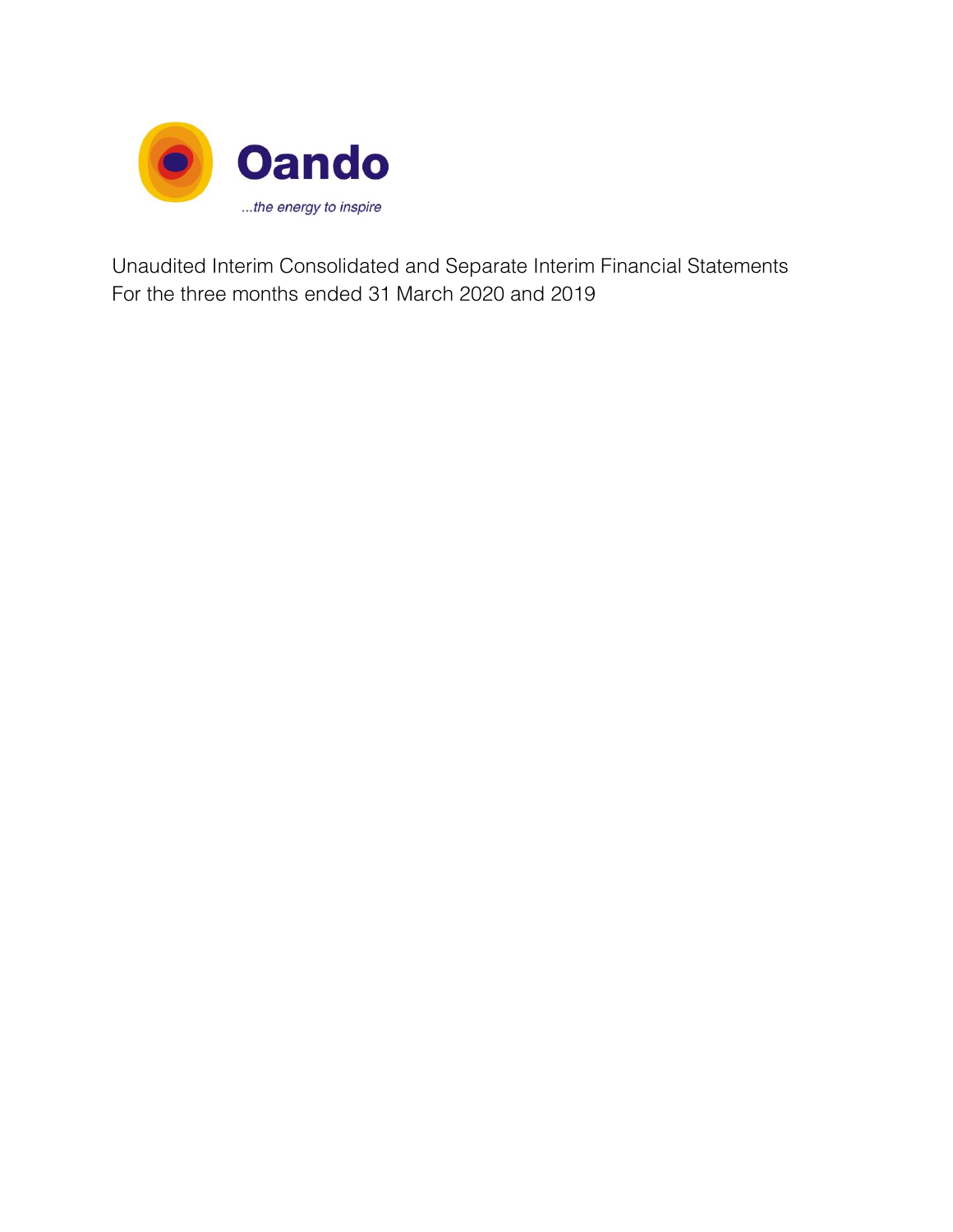# Oando PLC

# UNAUDITED INTERIM CONSOLIDATED & SEPARATE FINANCIAL STATEMENTS FOR THE PERIOD ENDED 31 MARCH 2020 AND 2019

| <b>CONTENTS</b>                                                                               | <b>PAGE</b>    |
|-----------------------------------------------------------------------------------------------|----------------|
| Unaudited consolidated and separate statements of profit or loss & other comprehensive income | $3 - 6$        |
| Unaudited consolidated and separate statements of financial position                          | $\overline{7}$ |
| Unaudited consolidated and separate statements of changes in equity                           | $8 - 9$        |
| Unaudited consolidated and separate statements of cash flows                                  | 10             |
| Notes to the interim financial statements                                                     | $11 - 38$      |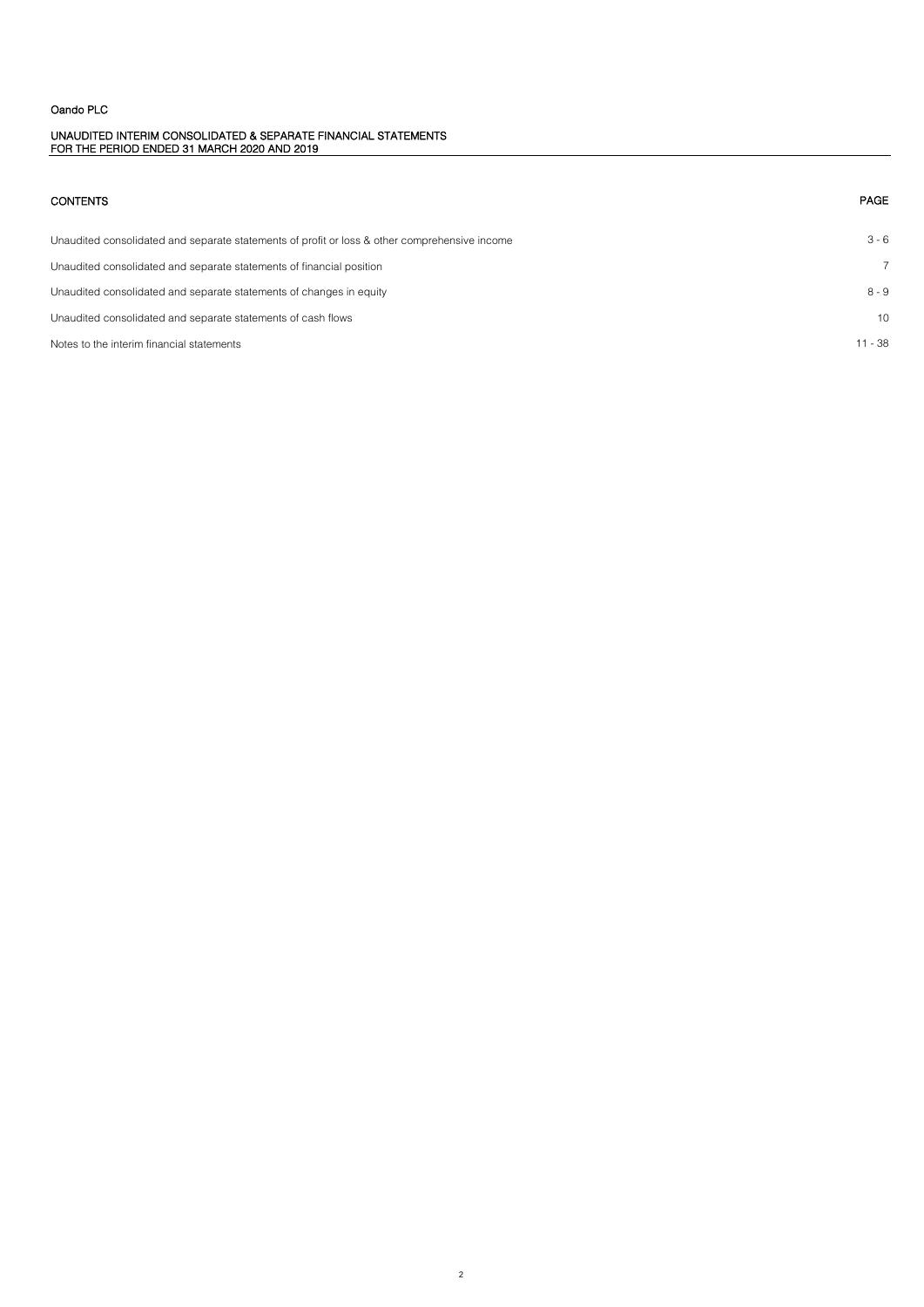# Oando PLC UNAUDITED INTERIM CONSOLIDATED & SEPARATE FINANCIAL STATEMENTS UNAUDITED STATEMENT OF PROFIT OR LOSS FOR THE PERIOD ENDED 31 MARCH 2020 AND 2019

| <b>GROUP</b>                                                           | <b>NOTE</b>    | Three months<br>2020<br>N'000 | Three months<br>ended 31 March ended 31 March<br>2019<br>N'000 |
|------------------------------------------------------------------------|----------------|-------------------------------|----------------------------------------------------------------|
| Revenue from contract with customers                                   | 3.3a           | 113,288,658                   | 168,009,549                                                    |
| Cost of sales                                                          |                | (101, 665, 773)               | (144, 799, 673)                                                |
| Gross profit                                                           |                | 11.622.885                    | 23,209,876                                                     |
| Other operating income/(expense)                                       | $\overline{4}$ | 21,960,390                    | (1,457,995)                                                    |
| (Impairment of assets)/reversal of impairment of financial assets      | 5              | (60,948,836)                  | 9,951,877                                                      |
| Administrative expenses                                                |                | (19, 352, 256)                | (14,603,446)                                                   |
| Operating (expense)/income                                             | 3.3a           | (46, 717, 817)                | 17,100,312                                                     |
| Finance costs                                                          |                | (16,524,126)                  | (10,694,103)                                                   |
| Finance income                                                         |                | 2,153,574                     | 2,491,678                                                      |
| Net finance costs                                                      | 3.3a           | (14, 370, 552)                | (8, 202, 425)                                                  |
| Share of loss of associates                                            |                |                               | (127, 658)                                                     |
| (Loss)/profit before income tax                                        | 3.3a           | (61,088,369)                  | 8,770,229                                                      |
| Income tax credit/(expense)                                            | 3.3a           | 26,975,673                    | (4, 136, 150)                                                  |
| (Loss)/profit for the period                                           |                | (34, 112, 696)                | 4,634,079                                                      |
| (Loss)/profit attributable to:                                         |                |                               |                                                                |
| Equity holders of the parent                                           |                | (29, 785, 364)                | 5,166,193                                                      |
| Non-controlling interest                                               |                | (4,327,332)                   | (532, 114)                                                     |
|                                                                        |                | (34, 112, 696)                | 4,634,079                                                      |
| (Loss)/earnings per share from attributable to ordinary equity holders |                |                               |                                                                |
| of the parent during the period (expressed in Naira per share):        | 21             | (2.40)                        | 0.42                                                           |
|                                                                        |                |                               |                                                                |

The accounting policies and notes form an integral part of these unaudited interim consolidated and separate financial statements.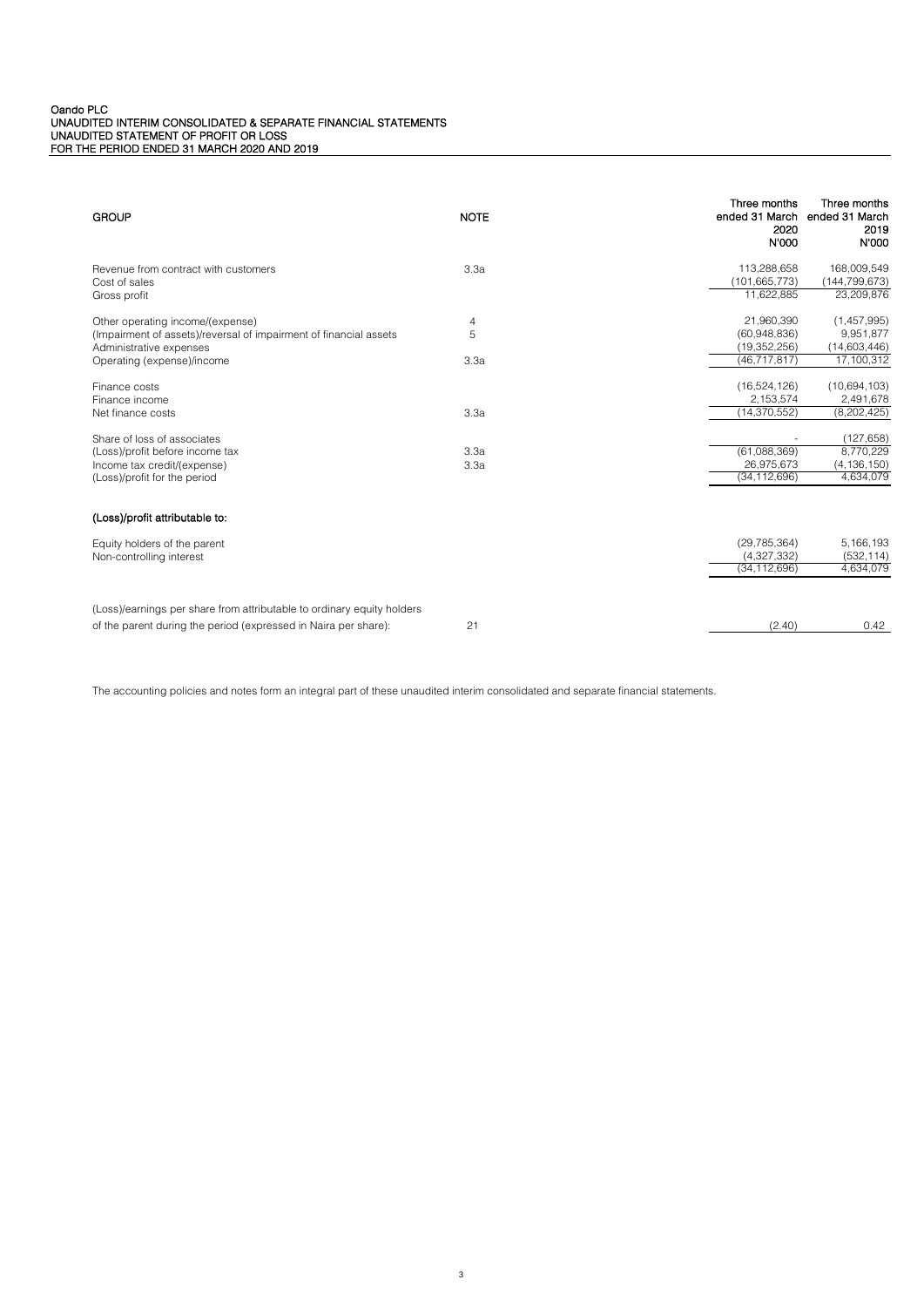# Oando PLC UNAUDITED INTERIM CONSOLIDATED & SEPARATE FINANCIAL STATEMENTS UNAUDITED STATEMENT OF PROFIT OR LOSS AND OTHER COMPREHENSIVE INCOME FOR THE PERIOD ENDED 31 MARCH 2020 AND 2019

| <b>GROUP</b>                                                                                                                                                                                                                                                                            | Three months<br>ended 31 March<br>2020<br>N'000 | Three months<br>ended 31 March<br>2019<br>N'000 |
|-----------------------------------------------------------------------------------------------------------------------------------------------------------------------------------------------------------------------------------------------------------------------------------------|-------------------------------------------------|-------------------------------------------------|
| (Loss)/profit for the period                                                                                                                                                                                                                                                            | (34, 112, 696)                                  | 4,634,079                                       |
| Other comprehensive income:<br>Items that will not be reclassified to profit or loss in subsequent periods:                                                                                                                                                                             |                                                 |                                                 |
| Items that may be reclassified to profit or loss in subsequent periods:<br>Exchange differences on translation of foreign operations<br>Reversal of estimated share of associate's foreign currency translation reserve<br>Other comprehensive income/(loss) for the period, net of tax | 7.480.062<br>102.906<br>7,582,968               | (1,961,614)<br>(1,961,614)                      |
| Reclassification to profit or loss<br>Reclassification of share of Glover BV's foreign currency translation reserve                                                                                                                                                                     |                                                 | (461, 594)                                      |
| Other comprehensive income/(loss) for the period, net of tax                                                                                                                                                                                                                            | 7,582,968                                       | (2,423,208)                                     |
| Total comprehensive (loss)/profit for the period, net of tax                                                                                                                                                                                                                            | (26, 529, 728)                                  | 2,210,871                                       |
| Attributable to:<br>- Equity holders of the parent<br>- Non-controlling interests<br>Total comprehensive (loss)/profit for the period net of tax                                                                                                                                        | (24, 240, 001)<br>(2,289,727)<br>(26.529.728)   | 3,676,897<br>(1,466,026)<br>2,210,871           |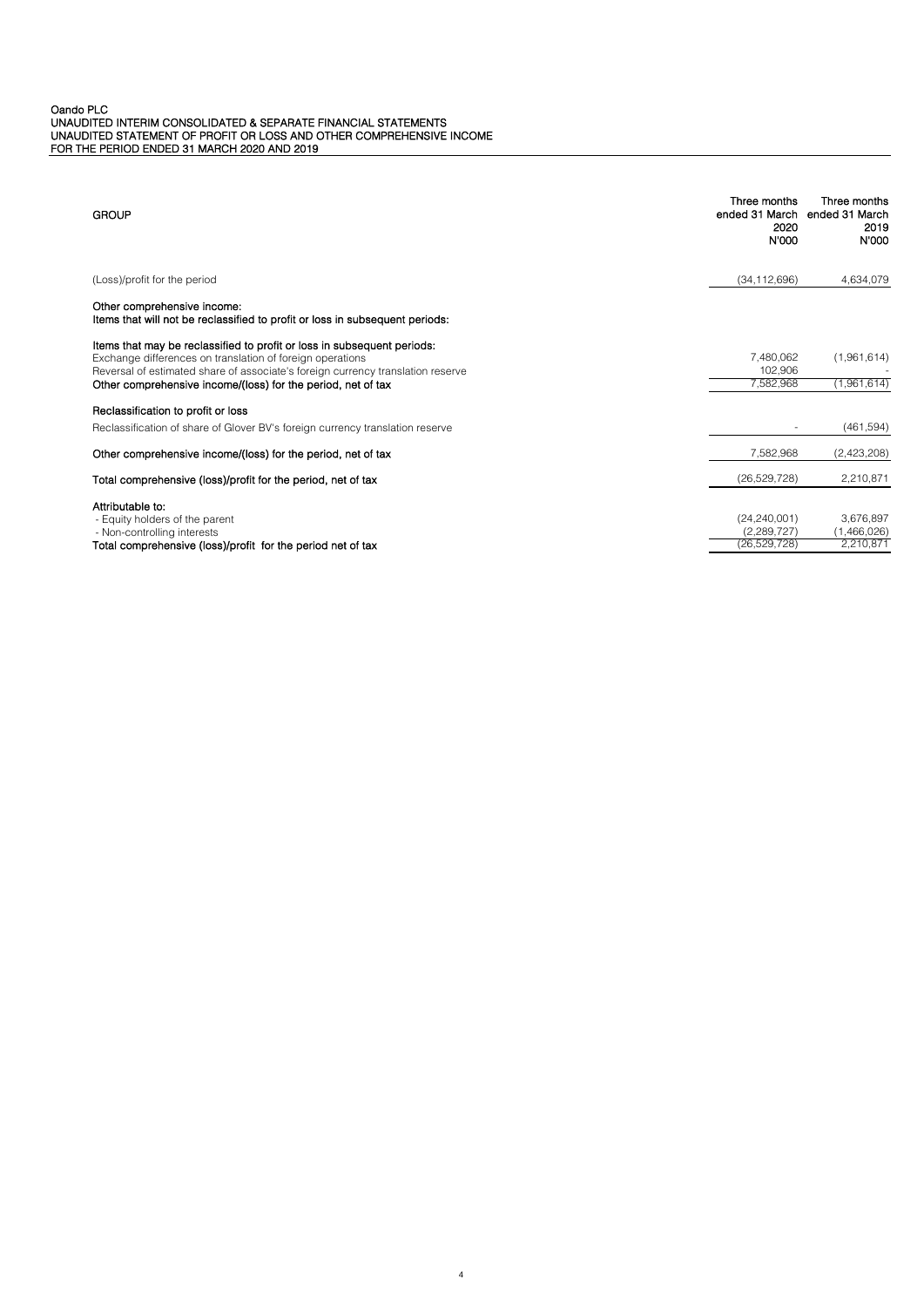# Oando PLC UNAUDITED INTERIM CONSOLIDATED & SEPARATE FINANCIAL STATEMENTS UNAUDITED STATEMENT OF PROFIT OR LOSS FOR THE PERIOD ENDED 31 MARCH 2020 AND 2019

| <b>COMPANY</b>                                                                                                                             |        | Three months<br>ended 31 March<br>2020<br>N'000              | Three months<br>ended 31 March<br>2019<br>N'000      |
|--------------------------------------------------------------------------------------------------------------------------------------------|--------|--------------------------------------------------------------|------------------------------------------------------|
| Revenue from contract with customers                                                                                                       |        | 86,024,012                                                   | 124,726,061                                          |
| Cost of sales                                                                                                                              |        | (86,328,852)                                                 | (124, 888, 377)                                      |
| Gross loss                                                                                                                                 |        | (304, 840)                                                   | (162, 316)                                           |
| Other operating income<br>(Impairment of assets)/reversal of impairment of assets<br>Administrative expenses<br>Operating (expense)/income | 4<br>5 | 7,870,636<br>(2,615,953)<br>(16, 141, 447)<br>(11, 191, 604) | 2,368,520<br>8.790.494<br>(2, 251, 762)<br>8,744,936 |
| Finance cost                                                                                                                               |        | (5,080,702)                                                  | (3,902,870)                                          |
| Finance income                                                                                                                             |        | 278,959                                                      | 391,665                                              |
| Net finance cost                                                                                                                           |        | (4,801,743)                                                  | (3, 511, 205)                                        |
| (Loss)/profit before income tax                                                                                                            |        | (15,993,347)                                                 | 5,233,731                                            |
| Income tax expense                                                                                                                         |        | (215,060)                                                    | (171, 446)                                           |
| (Loss)/profit for the period                                                                                                               |        | (16, 208, 407)                                               | 5,062,285                                            |
| (Loss)/profit attributable to:                                                                                                             |        |                                                              |                                                      |
| Equity holders of the parent                                                                                                               |        | (16, 208, 407)                                               | 5,062,285                                            |
| Non-controlling interest                                                                                                                   |        | (16, 208, 407)                                               | 5,062,285                                            |
| (Loss)/earnings per share from attributable to ordinary equity holders<br>of the parent during the period (expressed in Naira per share):  | 21     | (1.30)                                                       | 0.41                                                 |

The accounting policies and notes form an integral part of these unaudited interim consolidated and separate financial statements.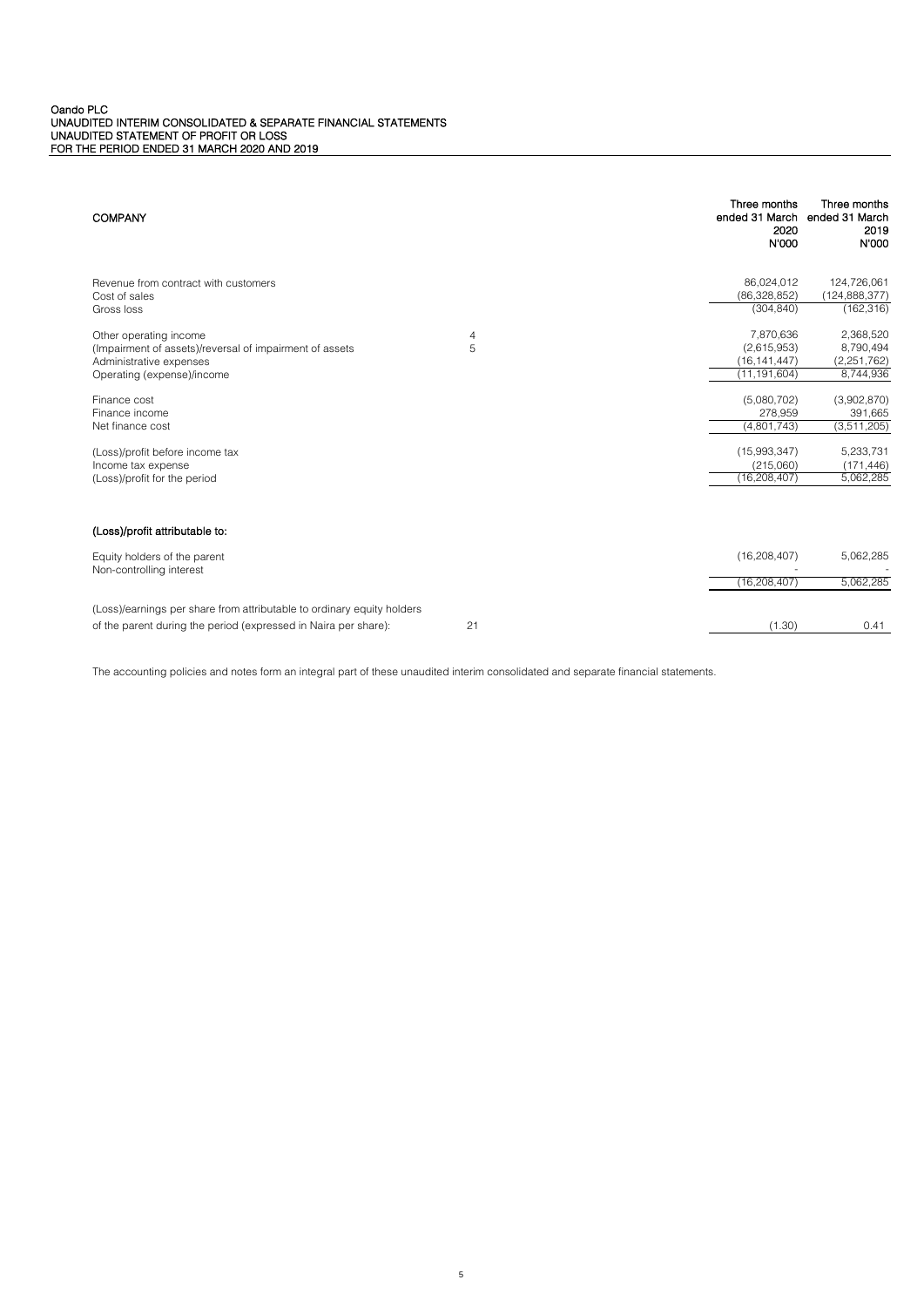| <b>COMPANY</b>                                                                                                                                    | Three months<br>2020<br>N'000    | Three months<br>ended 31 March ended 31 March<br>2019<br>N'000 |
|---------------------------------------------------------------------------------------------------------------------------------------------------|----------------------------------|----------------------------------------------------------------|
| (Loss)/profit for the period                                                                                                                      | (16, 208, 407)                   | 5,062,285                                                      |
| Other comprehensive loss:<br>Other comprehensive profit for the period, net of tax                                                                |                                  |                                                                |
| Total comprehensive (loss)/profit for the period, net of tax                                                                                      | (16, 208, 407)                   | 5,062,285                                                      |
| Attributable to:<br>- Equity holders of the parent<br>- Non-controlling interests<br>Total comprehensive (loss)/profit for the period, net of tax | (16, 208, 407)<br>(16, 208, 407) | 5,062,285<br>5,062,285                                         |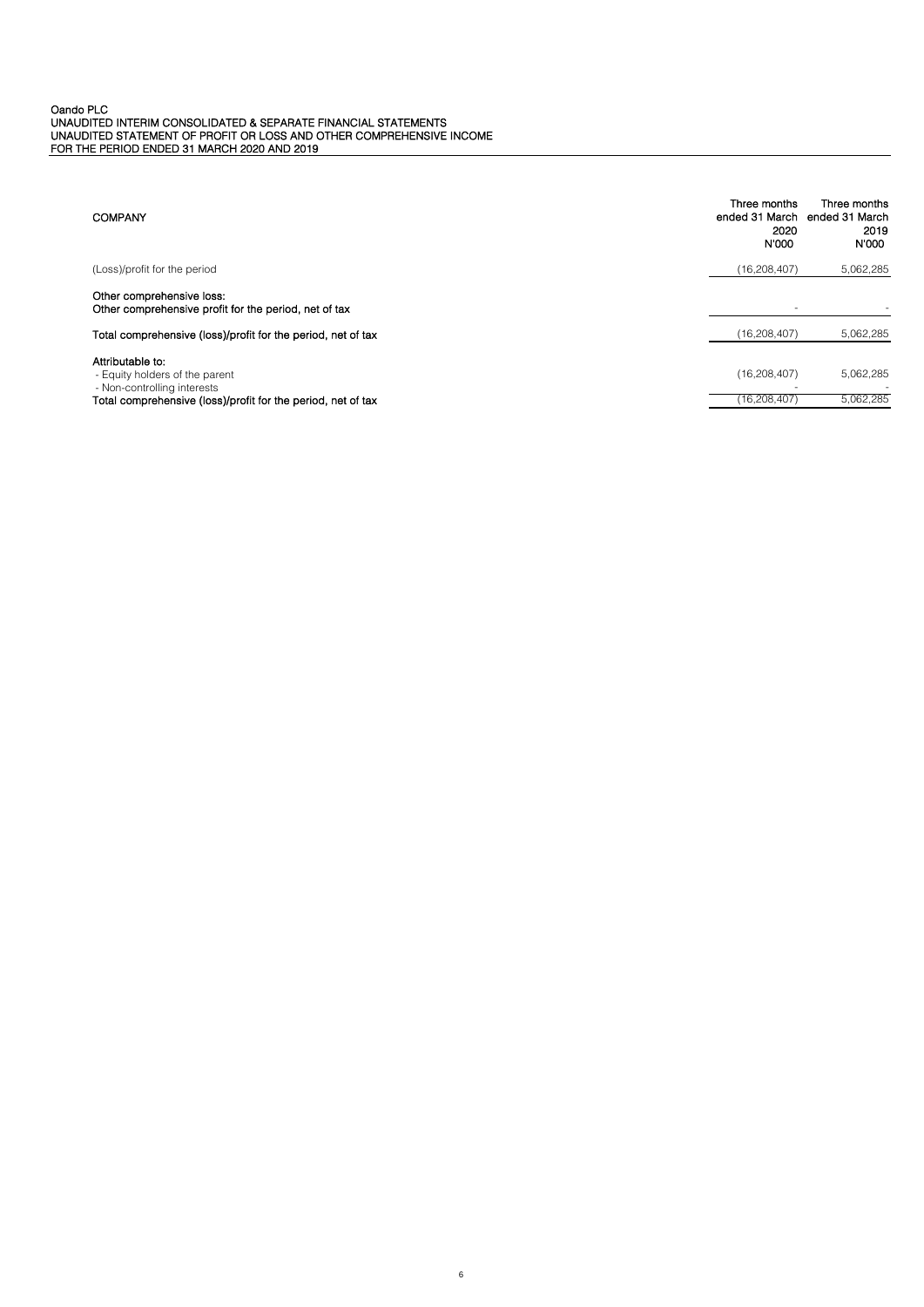# Oando PLC UNAUDITED INTERIM CONSOLIDATED & SEPARATE FINANCIAL STATEMENTS UNAUDITED STATEMENT OF FINANCIAL POSITION AS AT 31 MARCH 2020 AND 31 MARCH 2019

| Assets                                                | <b>NOTE</b>    | Group<br>2020<br>N'000 | Group<br>2019<br>N'000 | Company<br>2020<br>N'000 | Company<br>2019<br>N'000 |
|-------------------------------------------------------|----------------|------------------------|------------------------|--------------------------|--------------------------|
| Non-current assets                                    |                |                        |                        |                          |                          |
| Property, plant and equipment                         | 6              | 417,549,355            | 394.228.600            | 1,613,847                | 1,696,350                |
| Intangible assets                                     | $\overline{7}$ | 286,536,390            | 270,871,563            | 577,097                  | 613,534                  |
| Investment properties                                 | 8              | 2,808,000              | 2,808,000              | 2,808,000                | 2,808,000                |
| Right of use asset                                    | 9              | 15,625,419             | 16,267,406             | 12,951,523               | 13,458,959               |
| Investment in associate                               | 10             | 1,885,705              | 1,782,799              | 2,716,431                | 2,716,431                |
| Deferred income tax assets                            |                | 20,040,761             | 3,595,526              |                          |                          |
| Derivative financial assets                           |                | 4,905,416              |                        |                          |                          |
| Finance lease receivables                             |                | 77,667,491             | 73,510,965             | 8,759,940                | 9.202.848                |
| Investment in subsidiaries                            |                |                        |                        | 26,638,421               | 26,638,421               |
| Prepayments                                           |                | 82,284                 | 164,568                | 82,284                   | 164,568                  |
| Restricted cash                                       | 15a            | 5.876.589              | 5.863.527              |                          |                          |
|                                                       |                | 832,977,410            | 769,092,954            | 56,147,543               | 57,299,111               |
| <b>Current assets</b>                                 |                |                        |                        |                          |                          |
| Inventories                                           | 13             | 9,866,601              | 24,541,679             | L.                       | 22,578,799               |
| Derivative financial assets                           |                | 20,255,963             | 1,252,965              |                          |                          |
|                                                       | 14             |                        |                        | 151,253,850              | 141,343,373              |
| Trade and other receivables                           |                | 105,202,683            | 122,864,452            |                          |                          |
| Deposit for shares                                    |                | 3,277,175              | 3,098,335              |                          | 609,113                  |
| Prepayments                                           |                | 3,528,298              | 3,488,315              | 396,251                  |                          |
| Financial assets at fair value through profit or loss | 11             | 39,093                 | 48,223                 | 33,373                   | 45,644                   |
| Cash and cash equivalents (excluding bank overdrafts) | 15a            | 22,228,535             | 33,576,182             | 2,100,198                | 1,266,353                |
|                                                       |                | 164,398,348            | 188,870,151            | 153,783,672              | 165,843,282              |
| <b>Total assets</b>                                   |                | 997,375,758            | 957,963,105            | 209.931.215              | 223,142,393              |
| <b>Equity and Liabilities</b>                         |                |                        |                        |                          |                          |
| Equity attributable to equity holders of the parent   |                |                        |                        | 6,215,706                | 6,215,706                |
| Share capital                                         | 20             | 6,215,706              | 6,215,706              |                          |                          |
| Share premium                                         | 20             | 176,588,527            | 176,588,527            | 176,588,527              | 176,588,527              |
| Retained loss                                         |                | (334, 538, 658)        | (304, 753, 294)        | (327, 794, 930)          | (311, 586, 523)          |
| Other reserves                                        |                | 156,401,964            | 150,856,601            |                          |                          |
|                                                       |                | 4,667,539              | 28,907,540             | (144, 990, 697)          | (128, 782, 290)          |
| Non controlling interest                              |                | 35,810,452             | 38,100,179             |                          |                          |
| <b>Total equity</b>                                   |                | 40,477,991             | 67.007.719             | (144, 990, 697)          | (128, 782, 290)          |
| Liabilities                                           |                |                        |                        |                          |                          |
| Non-current liabilities                               |                |                        |                        |                          |                          |
| Borrowings                                            | 17             | 183, 192, 895          | 130,635,428            |                          |                          |
| Deferred income tax liabilities                       |                | 1,336,388              | 12,657,924             |                          |                          |
| Decommissioning provisions                            | 19             | 116,226,615            | 106,393,420            | 215,891                  | 209,646                  |
| Lease liabilities                                     | 18             | 20,150,234             | 19,617,395             | 22,458,630               | 22,668,097               |
|                                                       |                | 320,906,132            | 269,304,167            | 22,674,521               | 22,877,743               |
| <b>Current liabilities</b>                            |                |                        |                        |                          |                          |
| Trade and other payables                              | 16             | 353,940,048            | 350,043,996            | 212,959,071              | 211,754,578              |
| Borrowings                                            | 17             | 240,308,333            | 231,531,048            | 107,042,095              | 106,199,440              |
| Lease liabilities                                     | 18             | 3,478,978              | 3,344,733              | 8,157,613                | 7,219,371                |
| Current income tax liabilities                        |                | 36,613,999             | 35,081,165             | 2,438,335                | 2,223,274                |
| Dividend payable                                      |                | 1,650,277              | 1,650,277              | 1,650,277                | 1,650,277                |
|                                                       |                | 635,991,635            | 621,651,219            | 332,247,391              | 329,046,940              |
| <b>Total liabilities</b>                              |                | 956,897,767            | 890,955,386            | 354,921,912              | 351,924,683              |
| Total equity and liabilities                          |                | 997,375,758            | 957,963,105            | 209,931,215              | 223,142,393              |

These unaudited consolidated and separate financial statements were approved by the Board of Directors on 17 June 2022 and signed on its behalf by:

b  $\lambda$ Group Chief Executive<br>Mr. Jubril Adewale Tinubu<br>FRC/2013/NBA/00000003348

 $\phi$ Group Chie<sup>y</sup> Financial Officer FRC/2016/ICAN/00000014639

The accounting policies and notes form an integral part of these unaudited interim consolidated and separate financial statements.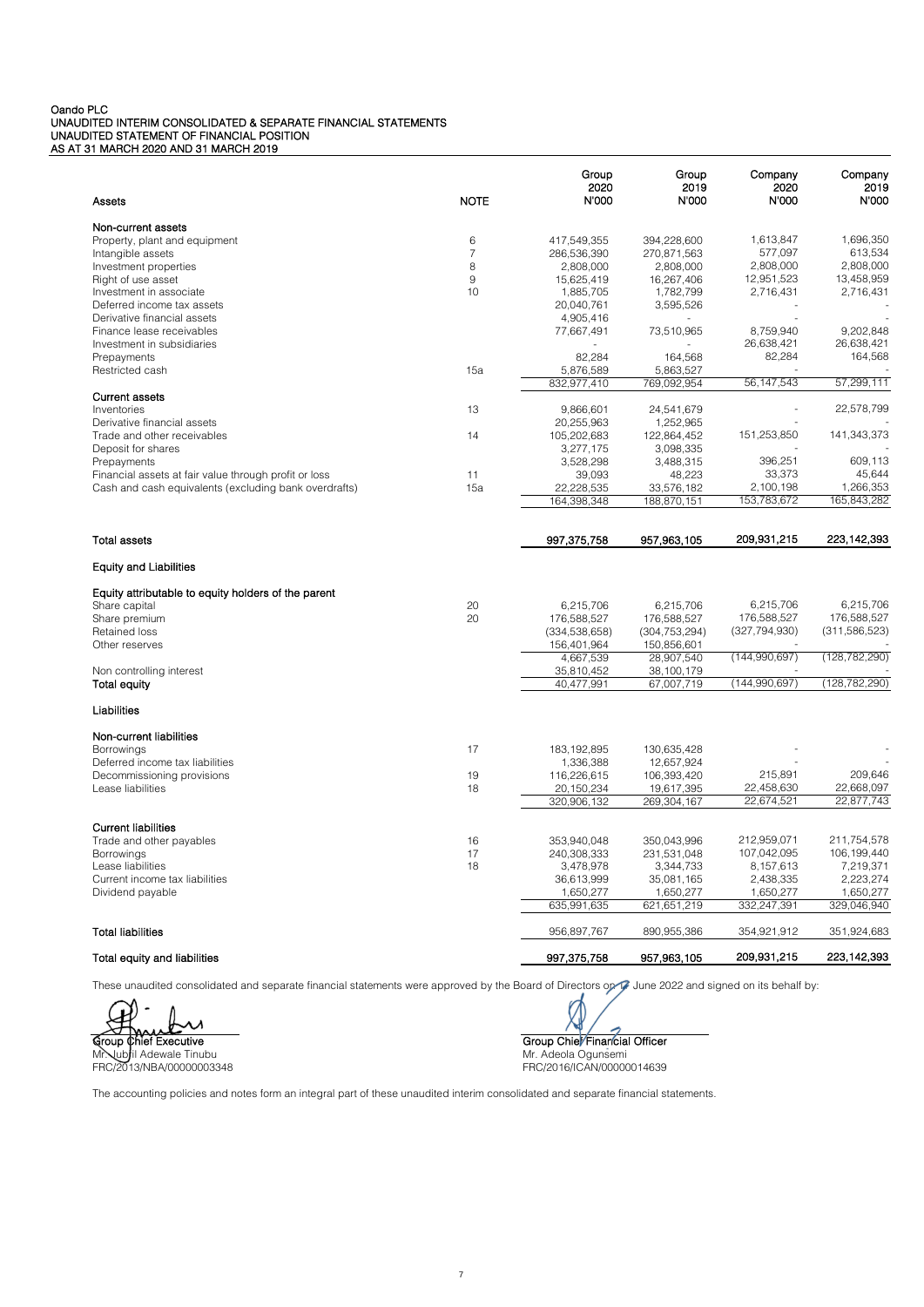# Oando PLC UNAUDITED INTERIM CONSOLIDATED & SEPARATE FINANCIAL STATEMENTS UNAUDITED STATEMENT OF CHANGES IN EQUITY FOR THE PERIOD ENDED 31 MARCH 2020 AND 2019

| <b>GROUP</b>                                                            | <b>Share Capital</b><br>& Share<br>Premium<br>N'000 | Other reserves<br>N'000 | Retained<br>earnings<br>N'000 | Equity holders of<br>parent<br>N'000 | Non controlling<br>interest<br>N'000 | Total equity<br>N'000       |
|-------------------------------------------------------------------------|-----------------------------------------------------|-------------------------|-------------------------------|--------------------------------------|--------------------------------------|-----------------------------|
| Balance as at 1 January 2019                                            | 182,804,233                                         | 144,604,935             | (126, 534, 432)               | 200,874,736                          | 76.241.975                           | 277,116,711                 |
| Profit/(loss) for the period<br>Other comprehensive loss for the period |                                                     | (1,489,296)             | 5,166,193                     | 5,166,193<br>(1,489,296)             | (532, 114)<br>(933, 912)             | 4,634,079<br>(2,423,208)    |
| Total comprehensive (loss)/income for the period                        | ٠                                                   | (1,489,296)             | 5,166,193                     | 3,676,897                            | (1,466,026)                          | 2,210,871                   |
| Balance as at 31 March 2019                                             | 182,804,233                                         | 143,115,639             | (121, 368, 239)               | 204,551,633                          | 74,775,949                           | 279,327,582                 |
| Balance as at 1 January 2020                                            | 182,804,233                                         | 150,856,601             | (304, 753, 294)               | 28,907,540                           | 38,100,179                           | 67,007,719                  |
| Loss for the period<br>Other comprehensive income for the period        | ٠                                                   | 5,545,363               | (29, 785, 364)                | (29,785,364)<br>5,545,363            | (4,327,332)<br>2,037,605             | (34, 112, 696)<br>7,582,968 |
| Total comprehensive income/(loss) for the period                        | $\overline{\phantom{a}}$                            | 5,545,363               | (29, 785, 364)                | (24,240,001)                         | (2,289,727)                          | (26, 529, 728)              |
| Balance as at 31 March 2020                                             | 182.804.233                                         | 156,401,964             | (334, 538, 658)               | 4,667,539                            | 35,810,452                           | 40,477,991                  |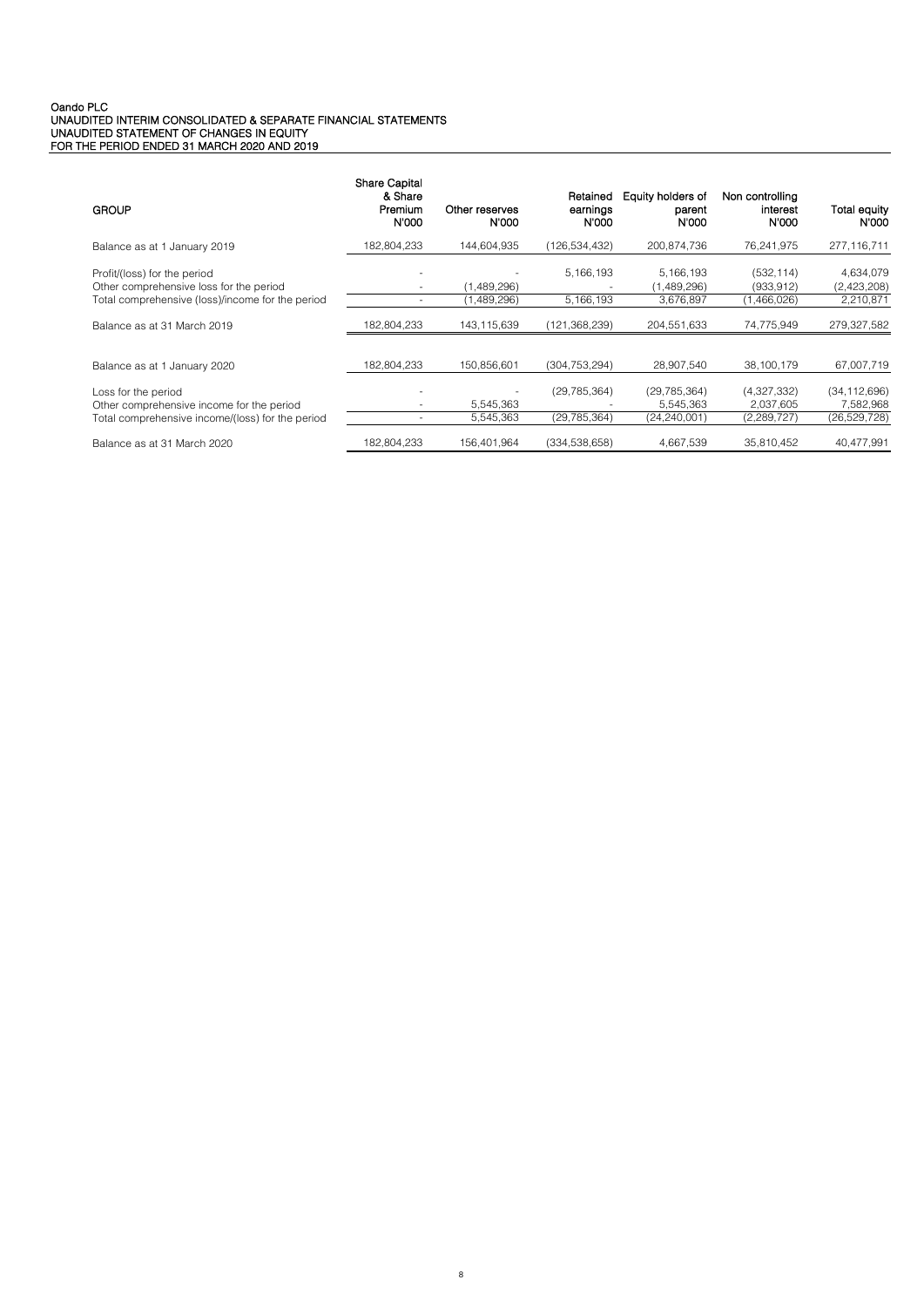# Oando PLC UNAUDITED INTERIM CONSOLIDATED & SEPARATE FINANCIAL STATEMENTS UNAUDITED STATEMENT OF CHANGES IN EQUITY FOR THE PERIOD ENDED 31 MARCH 2020 AND 2019

| Company                                                                            | Share Capital &<br>Share Premium<br>N'000 | Other reserves<br>N'000  | Retained<br>earnings<br>N'000                    | <b>Total equity</b><br>N'000                       |
|------------------------------------------------------------------------------------|-------------------------------------------|--------------------------|--------------------------------------------------|----------------------------------------------------|
| Balance as at 1 January 2019                                                       | 182.804.233                               |                          | (243, 703, 801)                                  | (60, 899, 568)                                     |
| Profit for the period                                                              |                                           | $\overline{\phantom{a}}$ | 5,062,285                                        | 5,062,285                                          |
| Other comprehensive loss for the period<br>Total comprehensive loss                | ۰                                         |                          | 5.062.285                                        | 5.062.285                                          |
| Balance as at 31 March 2019                                                        | 182,804,233                               |                          | (238, 641, 516)                                  | (55,837,283)                                       |
| Balance as at 1 January 2020<br>Loss for the period<br>Balance as at 31 March 2020 | 182,804,233<br>182.804.233                | $\overline{\phantom{a}}$ | (311,586,523)<br>(16, 208, 407)<br>(327.794.930) | (128, 782, 290)<br>(16, 208, 407)<br>(144,990,697) |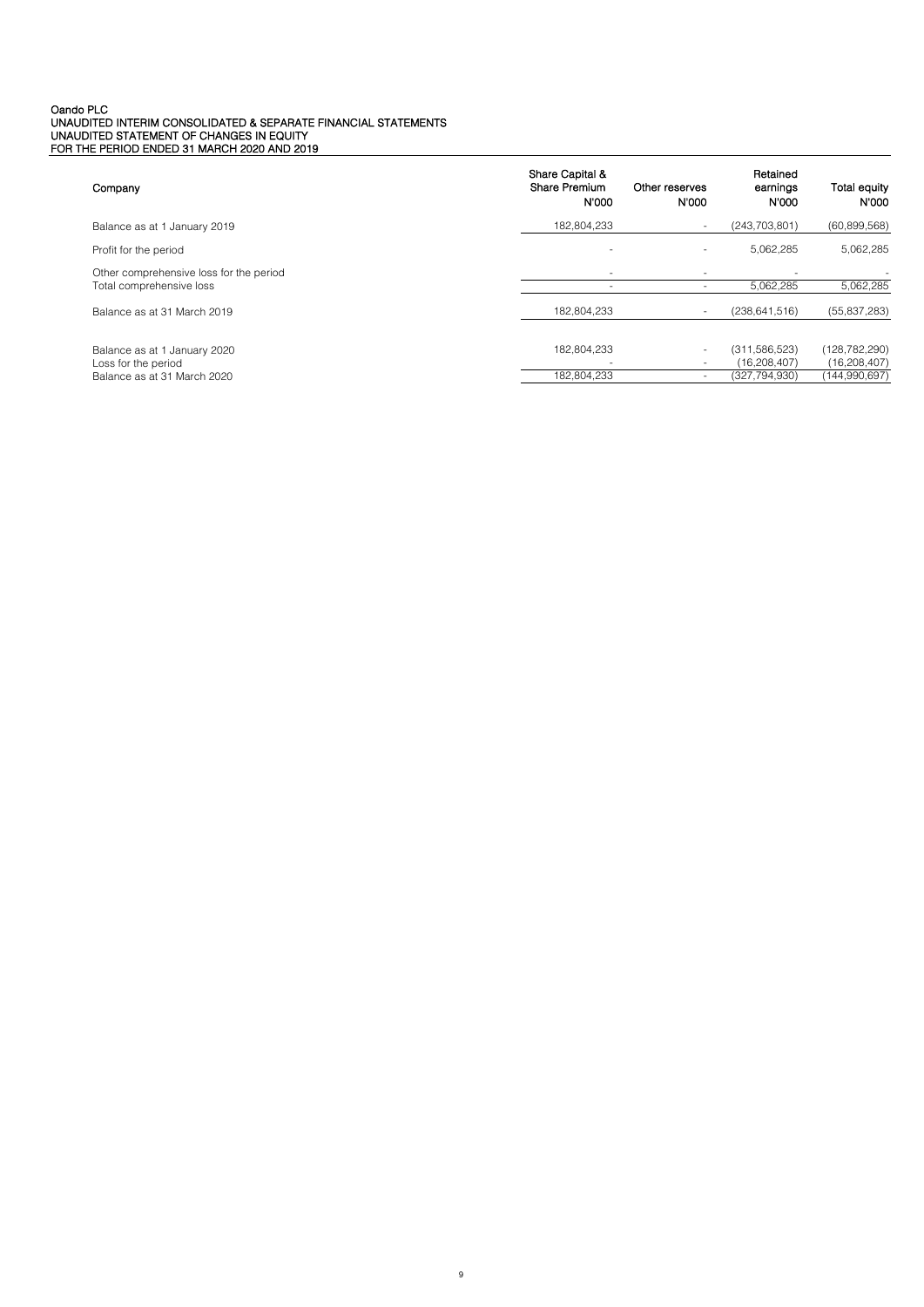# Oando PLC UNAUDITED INTERIM CONSOLIDATED & SEPARATE FINANCIAL STATEMENTS UNAUDITED STATEMENT OF CASH FLOWS FOR THE PERIOD ENDED 31 MARCH 2020 AND 2019

|                                                                                          | <b>NOTE</b>     | Group<br>2020<br>N'000 | Group<br>2019<br>N'000 | Company<br>2020<br>N'000 | Company<br>2019<br>N'000 |
|------------------------------------------------------------------------------------------|-----------------|------------------------|------------------------|--------------------------|--------------------------|
| Cash flows from operating activities                                                     |                 |                        |                        |                          |                          |
| Cash generated from operations                                                           | 22              | 3,596,395              | 18,801,694             | (6,085,607)              | (113, 971)               |
| Net changes in working capital                                                           | 23              | (57, 912, 966)         | 347,920                | 4,858,461                | 131,522                  |
| Interest paid                                                                            |                 | (30, 639)              | (4,663,013)            | (21, 892)                | (39,067)                 |
| Income tax paid                                                                          |                 | (578, 811)             | (638, 567)             |                          |                          |
| Net cash (used in)/generated from operating activities                                   |                 | (54, 926, 021)         | 13,848,034             | (1,249,038)              | (21, 516)                |
| Cash flows from investing activities                                                     |                 |                        |                        |                          |                          |
| Purchases of property plant and equipment                                                |                 | (6,538,877)            | (6,215,716)            | (3,634)                  | (125, 184)               |
| Disposal of interest in an asset                                                         |                 |                        | 12,623,800             |                          | 12,335,222               |
| Deposit for shares                                                                       |                 |                        | (1,927,750)            |                          |                          |
| Purchase of intangible exploration assets                                                |                 | (101, 612)             | (863, 655)             |                          |                          |
| Recoveries on non-current receivables                                                    |                 |                        | 2,598,852              |                          |                          |
| Finance lease received                                                                   |                 | 2,190,587              | 1,999,210              | 1,218,047                |                          |
| Interest received                                                                        |                 | 16                     | 385,141                |                          | 385,113                  |
| Net cash (used in)/generated from investing activities                                   |                 | (4, 449, 886)          | 8.599.882              | 1,214,414                | 12.595.151               |
| Cash flows from financing activities                                                     |                 |                        |                        |                          |                          |
| Proceeds from borrowings                                                                 |                 | 62.428.309             |                        | 2.018.023                |                          |
| Repayment of borrowings                                                                  |                 | (20, 422, 415)         | (9,084,301)            | (6,714,793)              |                          |
| Lease payments                                                                           |                 | (1,256,612)            |                        | (1,778,232)              |                          |
| Proceeds from loan note from Helios with respect to the sale of the Gas & Power entities |                 |                        | (2,960,759)            | 2,506,075                |                          |
| Restricted cash                                                                          |                 | 334,078                | 855,741                |                          |                          |
| Net cash generated from/(used in) financing activities                                   |                 | 41,083,360             | (11, 189, 319)         | (3.968.927)              |                          |
| Net change in cash and cash equivalents                                                  |                 | (18, 292, 547)         | 11,258,597             | (4,003,551)              | 12,573,635               |
| Cash and cash equivalents at the beginning of the period                                 |                 | 33,576,182             | 10,620,544             | 1,332,815                | 1,341,437                |
| Exchange gain/(loss) on cash and cash equivalents                                        |                 | 2,191,588              | (156, 153)             | 17,622                   | (11,988)                 |
| Cash and cash equivalents at end of the period                                           |                 | 17.475.223             | 21,722,988             | (2,653,114)              | 13.903.084               |
| Cash and cash equivalents at 31 March 2020:                                              |                 |                        |                        |                          |                          |
| Included in cash and cash equivalents per statement of financial position                |                 | 17,475,223             | 21,722,988             | (2,653,114)              | 13.903.084               |
|                                                                                          |                 | 17,475,223             | 21,722,988             | (2,653,114)              | 13,903,084               |
| Cash and cash equivalent at period end is analysed as follows:                           |                 |                        |                        |                          |                          |
| Cash and bank balance                                                                    | 15a             | 22.228.535             | 21.722.988             | 2.100.198                | 13,903,084               |
| <b>Bank overdrafts</b>                                                                   | 17              | (4, 753, 312)          |                        | (4,753,312)              |                          |
|                                                                                          | 15 <sub>b</sub> | 17,475,223             | 21,722,988             | (2,653,114)              | 13,903,084               |

The accounting policies and notes form an integral part of these unaudited consolidated and separate financial statements.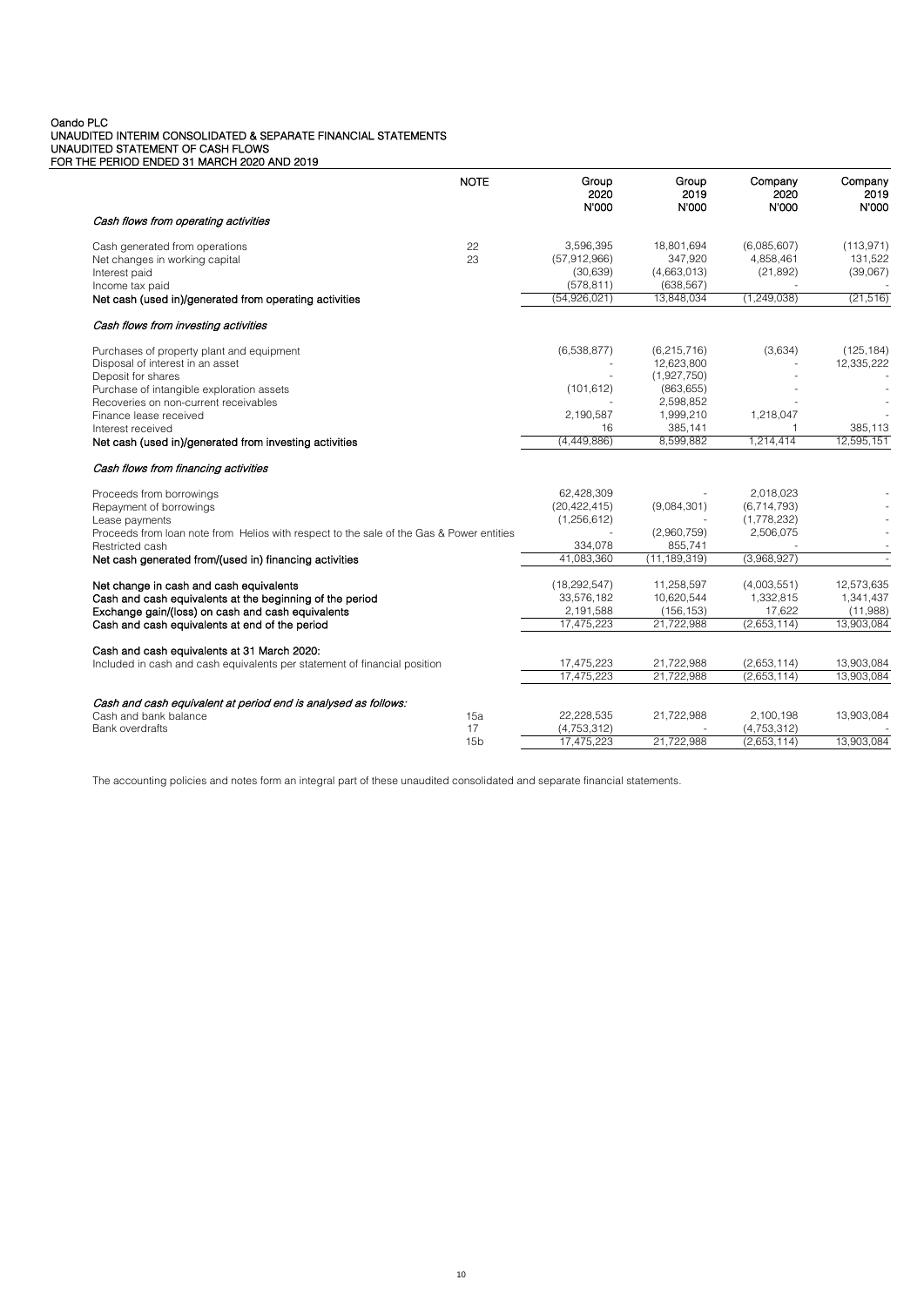# 1. General information

Oando PLC (formerly Unipetrol Nigeria Plc.) was registered by a special resolution as a result of the acquisition of the shareholding of Esso Africa Incorporated (principal shareholder of Esso Standard Nigeria Limited) by the Federal Government of Nigeria. It was partially privatised in 1991 and fully privatised in the year 2000 following the disposal of the 40% shareholding of Federal Government of Nigeria to Ocean and Oil Investments Limited and the Nigerian public. In December 2002, the Company merged with Agip Nigeria Plc. following its acquisition of 60% of Agip Petrol's stake in Agip Nigeria Plc. The Company formally changed its name from Unipetrol Nigeria Plc. to Oando PLC in December 2003.

Oando PLC (the "Company") is listed on the Nigerian Stock Exchange and the Johannesburg Stock Exchange. In 2016, the Company embarked on a reorganisation and disposed some subsidiaries in the Energy, Downstream and Gas & Power segments. The Company retains its significant ownership in Oando Trading Bermuda (OTB), Oando Trading Dubai (OTD) and its upstream businesses (See note 3 for segment result), hereinafter referred to as the Group.

On October 13, 2011, Exile Resources Inc. ("Exile") and the Oando Exploration and Production Division ("OEPD") of Oando PLC ("Oando") announced that they had entered into a definitive master agreement dated September 27, 2011 providing for the previously announced proposed acquisition by Exile of certain shareholding interests in Oando subsidiaries via a Reverse Take Over ("RTO") in respect of Oil Mining Leases ("OMLs") and Oil Prospecting Licenses ("OPLs") (the "Upstream Assets") of Oando (the "Acquisition") first announced on August 2, 2011. The Acquisition was completed on July 24, 2012 ("Completion date"), giving birth to Oando Energy Resources Inc. ("OER"); a company which was listed on the Toronto Stock Exchange between the Completion date and May 2016. Immediately prior to completion of the Acquisition, Oando PLC and the OEPD first entered into a reorganization transaction (the "Oando Reorganization") with the purpose of facilitating the transfer of the OEPD interests to OER (formerly Exile).

OER effectively became the Group's main vehicle for all oil exploration and production activities.

In 2016, OER previously quoted on Toronto Stock Exchange (TSX), notified the (TSX) of its intention to voluntarily delist from the TSX. The intention to delist from the TSX was approved at a Board meeting held on the 18th day of December, 2015. The shares of OER were delisted from the TSX at the close of business on Monday, May 16th 2016. Upon delisting, the requirement to file annual reports and quarterly reports to the Exchange will no longer be required. The Company believes the objectives of the listing on the TSX was not achieved and judges that the continued listing on the TSX was uneconomical.

To effect the delisting, a restructuring of the OER Group was done and a special purpose vehicle, Oando E&P Holdings Limited ("OEPH") was set up to acquire all of the issued and outstanding shares of OER. As a result of the restructuring, shares held by the previous owners of OER (Oando PLC (93.49%), the institutional investors in OER (5.08%) and certain Key Management Personnel (1.43%)) were required to be transferred to OEPH, in exchange for an equivalent number of shares in OEPH. The share for share exchange between entities in the Oando Group is considered as a business combination under common control not within the scope of IFRS 3.

OEPH purchased the remaining shares in OER from the remaining shareholders who did not partake in the share for share exchange arrangement for a cash consideration. The shareholders of the 5,733,277 shares were paid a cash consideration of US\$1.20 per share in accordance with the plan of arrangement. As a result of the above, OEPH owns 100% of the shares in OER.

'Pursuant of the Amended and Restated Loan Agreement between West Africa Investment Limited (the "Lender" /"WAIL"), Goldeneye Energy Resources Limited (the "Borrower") and Oando PLC (the "Guarantor") dated March 31, 2016, on one hand; and another Amended and Restated Loan Agreement between Goldeneye Energy Resources Limited (the "Borrower"), Southern Star Shipping Co Inc. (the "Lender"/"SS") and Oando PLC (the "Guarantor") also dated 31 March 2016; Oando PLC provided financial guarantee to the Lenders to the tune of US\$32m (WAIL: US\$27m, SS: US\$5m). The essence of the loans was for the borrower to acquire shares owned by the Lenders in Oando Exploration and Production Holdings Limited (OEPH), a subsidiary of Oando PLC. The Borrower agreed to repay the loans in 12 installments starting from March 2017.

The financial guarantee required Oando PLC to pay to the Lenders in its capacity as Guarantor, the loan amounts due (inclusive of accrued interest) if the Borrower is unable to pay while the Borrower is also required to transfer the relevant number of shares held in OEPH to the Guarantor or its Nominee in the event of default.

Upon failure by the Borrower to honour the repayment agreement, the Guarantor paid US\$ 6.1m (which represented principal plus accrued interest) to SS on October 4, 2017. On the same date, the borrower executed a share transfer instrument for the purpose of transferring all the shares previously acquired from SS to the Calabar Power Limited, a wholly owned subsidiary of Oando PLC. Consequently, the Guarantor was discharged of the financial guarantee to SS and Oando PLC now owns 78.18% (2016: 77.74%) shares in OEPH. The Borrower and Lenders are not related parties to the Guarantor.

On May 19, 2018, Oando PLC (through its subsidiary Calabar Power) acquired 8,631,225 shares in OEPH from some non-controlling interests (NCI) who were paid a cash consideration of US\$1.20 per share in accordance with the plan of arrangement executed for some NCI following the delisting of OER in 2016. As a result, Oando PLC now owns 79.27% (2018: 78.18%) shares in OEPH.

Calabar Power (through Oando PLC) paid \$8.3 million (N3 billion) in 2018 and \$13.5 million (N4.9 billion) in 2019 to WAIL. On May 31, 2019, Goldeneye transferred 5,236,626 shares to Calabar Power amounting to \$13,349,083.59, thereby increasing Oando PLC's (direct and indirect) percentage interest in OEPH to 79.93%. Amounts paid up to 31 December 2019 have been reflected as deposit for shares in these consolidated financial statements.

Subsequently, the company (through Oando PLC) paid the outstanding indebtedness to WAIL as follows: 2020: \$1.5 million, 2021: \$10 million while Goldeneye paid \$4.12 million in 2022 out of the indebtedness to Oando PLC of \$9.59 million. The final payment of \$4.12 million extinguished the debt to WAIL as guaranteed by Oando PLC. Upon the final payment and on April 12, 2022, the outstanding shares of 12,218,788 were transferred to Calabar Power.

# 2. Summary of significant accounting policies

# 2.1 Basis of preparation

The consolidated financial statements of Oando PLC. have been prepared in accordance with International Financial Reporting Standards (IFRS) issued by the International Accounting Standards Board (IASB). The annual consolidated financial statements are presented in Naira, rounded to the nearest thousand, and prepared under the historical cost convention, except for the revaluation of land and buildings, investment properties, and financial assets and financial liabilities (including derivative instruments) at fair value through profit or loss.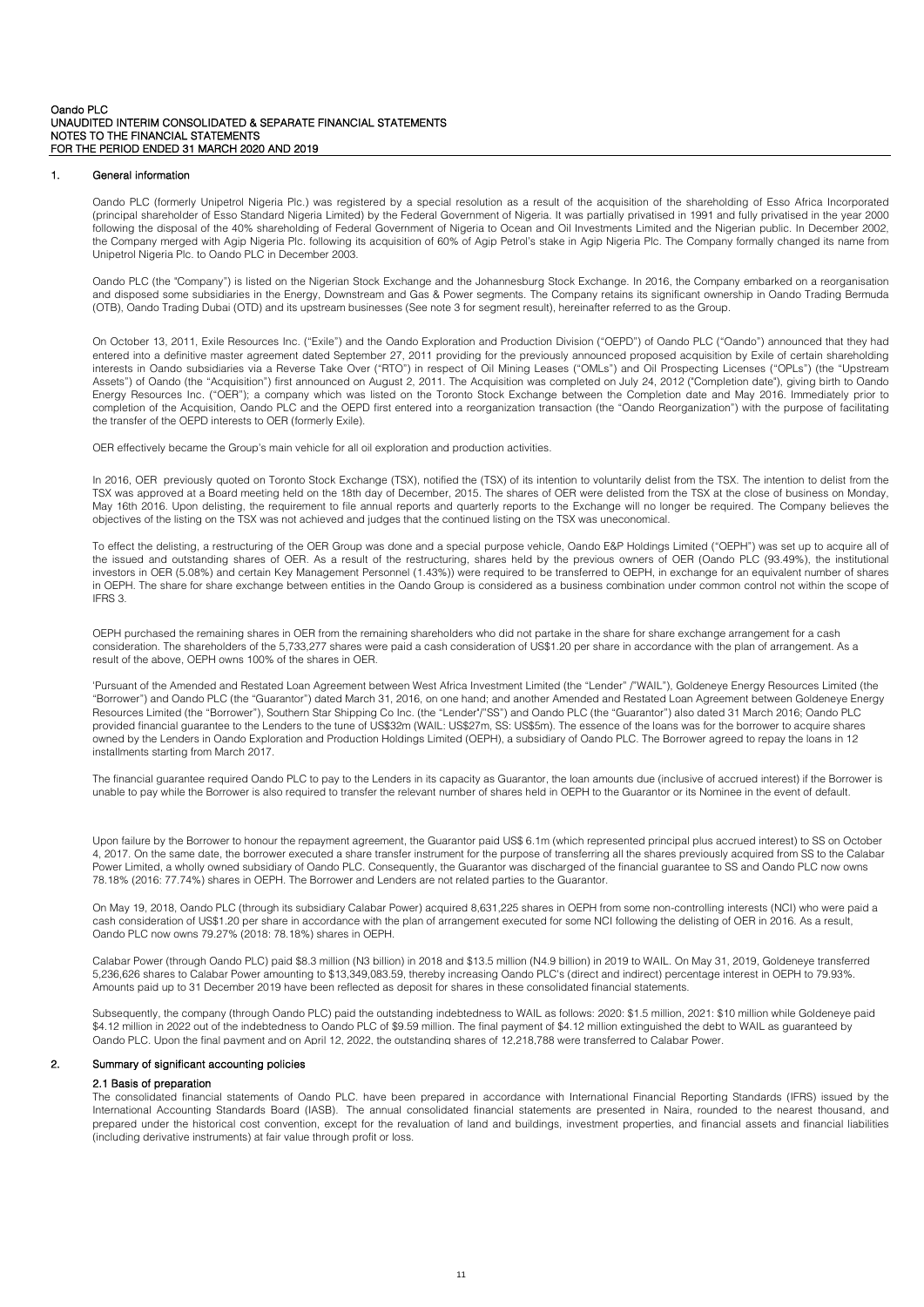The preparation of financial statements in conformity with IFRS requires the use of certain critical accounting estimates. It also requires management to exercise its judgement in the process of applying the Group's accounting policies. The areas involving a higher degree of judgement or complexity, or areas where assumptions and estimates are significant to these consolidated financial statements.

The accounting policies adopted are consistent with those of the previous financial year & corresponding interim reporting period except for the estimation of income tax and adoption of new and amended standards.

# 2.2 Basis of Consolidation

# (i) Subsidiaries

Subsidiaries are all entities (including structured entities) over which the Group has power or control. The Group controls an entity when the Group is exposed to, or has rights to, variable returns from its involvement with the entity and has the ability to use its power over the entity to affect the amount of the entity's return. Subsidiaries are fully consolidated from the date on which control is transferred to the Group. They are de-consolidated from the date that control ceases.

In the separate financial statement, investment in subsidiaries is measured at cost less accumulated impairments. Investment in subsidiary is impaired when its recoverable amount is lower than its carrying value and when there are indicators of impairments.

The Group considers all facts and circumstances', including the size of the Group's voting rights relative to the size and dispersion of other vote holders in the determination of control.

Identifiable assets acquired and liabilities and contingent liabilities assumed in a business combination are measured initially at their fair values at the acquisition date. On an acquisition-by-acquisition basis, the Group recognises any non-controlling interest in the acquiree, either at fair value or at the non-controlling interest's proportionate share of the recognised amounts of acquiree's identifiable net assets. Any contingent consideration to be transferred by the Group is recognised at fair value at the acquisition date. Subsequent changes to the fair value of the contingent consideration that is deemed to be an asset or liability is recognised in accordance with IAS 39 either in profit or loss or as a change to other comprehensive income. Contingent consideration that is classified as equity is not remeasured, and its subsequent settlement is accounted for within equity.

# Acquisition-related costs are expensed as incurred.

The excess of the consideration transferred, the amount of any non-controlling interest in the acquiree, and the acquisition date fair value of any previous equity interest in the acquiree over the fair value of the identifiable net assets acquired is recorded as goodwill. If the total of consideration transferred, non-controlling interest recognised and previously held interest is less than the fair value of the net assets of the subsidiary acquired in the case of a bargain purchase, the difference is recognised directly in the statement of profit or loss.

Inter-company transactions, amounts, balances and income and expenses on transactions between Group companies are eliminated. Profits and losses resulting from transactions that are recognised in assets are also eliminated. Accounting policies and amounts of subsidiaries have been changed where necessary to ensure consistency with the policies adopted by the Group.

# (ii) Changes in ownership interests in subsidiaries without change of control

The Group treats transactions with non-controlling interests that do not result in loss of control as equity transactions. For purchases from non-controlling interests, the difference between fair value of any consideration paid and the relevant share acquired of the carrying value of net assets of the subsidiary is recorded in equity. Gains or losses on disposals to non-controlling interests are also recorded in equity.

Cash flows arising from changes in ownership interests in a subsidiary that do not result in a loss of control are classified as cash flows from financing activities.

### (iii) Disposal of subsidiaries

When the Group ceases to have control, any retained interest in the entity is re-measured to its fair value at the date when control is lost, with the change in carrying amount recognised in profit or loss. The fair value is the initial carrying amount for the purposes of subsequently accounting for the retained interest as an associate, joint venture or financial asset. In addition, any amounts previously recognised in other comprehensive income in respect of that entity are accounted for as if the Group had directly disposed of the related assets or liabilities. This may mean that amounts previously recognised in other comprehensive income are reclassified to profit or loss.

# (iv) Investment in associates

Associates are all entities over which the Group has significant influence but not control. Investments in associates are accounted for using the equity method of accounting. Under the equity method, the investment is initially recognised at cost, and the carrying amount is increased or decreased to recognise the investor's share of the change in the associate's net assets after the date of acquisition. The Group's investment in associates includes goodwill identified on acquisition.

If the ownership interest in an associate is reduced but significant influence is retained, only a proportionate share of the amounts previously recognised in other comprehensive income is reclassified to profit or loss where appropriate.

The Group's share of post-acquisition profit or loss is recognised in the statement of profit or loss, and its share of post-acquisition movements in other comprehensive income is recognised in other comprehensive income with a corresponding adjustment to the carrying amount of the investment. When the Group's share of losses in an associate equals or exceeds its interest in the associate, including any other long term receivables, loans or unsecured receivables, the Group does not recognise further losses, unless it has incurred legal or constructive obligations or made payments on behalf of the associate.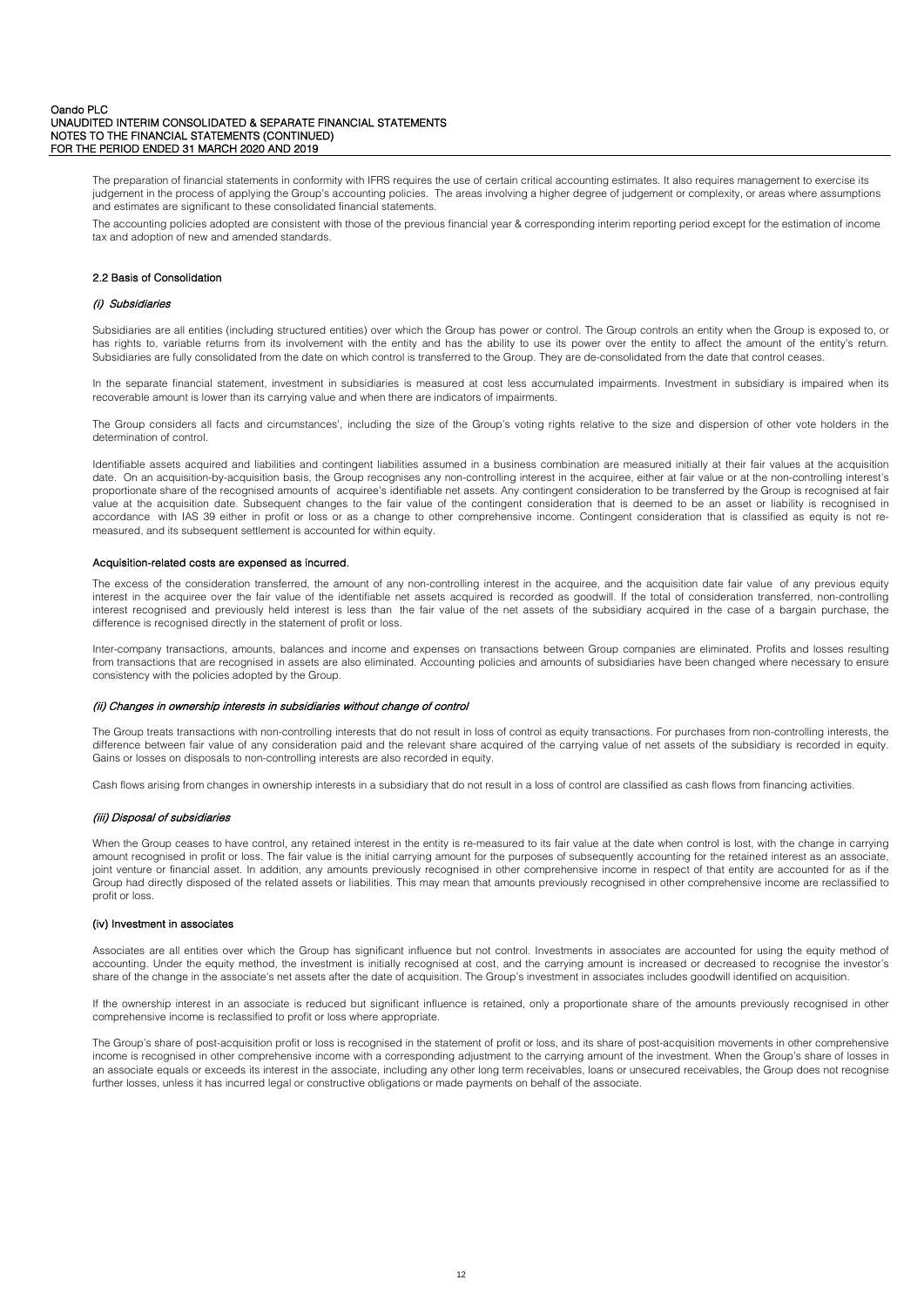The Group determines at each reporting date whether there is any objective evidence that the investment in the associate is impaired. If this is the case, the group calculates the amount of impairment as the difference between the recoverable amount of the associate and its carrying value and recognises the amount adjacent to share of profit/(loss) of associates in the statement of profit or loss.

Profits and losses resulting from transactions between the Group and its associate are recognised in the Group's financial statements only to the extent of unrelated investor's interests in the associates. Unrealised losses are eliminated unless the transaction provides evidence of an impairment of the asset transferred.

Dilution gains and losses arising in investments in associates are recognised in the statement of profit or loss.

In the separate financial statements of the Company, investment in associates are measured at cost less impairment. Investment in associate is impaired when its recoverable amount is lower than its carrying value.

# (v) Joint arrangements

The group applies IFRS 11 to all joint arrangements as of 1 January 2013. Under IFRS 11 investments in joint arrangements are classified as either joint operations or joint ventures depending on the contractual rights and obligations of each investor. Joint ventures are accounted for using the equity method.

Under the equity method of accounting, interests in joint ventures are initially recognised at cost and adjusted thereafter to recognise the Group's share of the postacquisition profits or losses and movements in other comprehensive income. When the Group's share of losses in a joint venture equals or exceeds its interests in the joint ventures (which includes any long-term interests that, in substance, form part of the Group's net investment in the joint ventures), the Group does not recognise further losses, unless it has incurred obligations or made payments on behalf of the joint ventures.

Unrealised gains and losses on transactions between the Group and its joint ventures are eliminated to the extent of the Group's interest in the joint ventures. Unrealised losses are also eliminated unless the transaction provides evidence of an impairment of the asset transferred. Accounting policies of the joint ventures have been changed where necessary to ensure consistency with the policies adopted by the Group.

For the arrangements determined to be joint operations, the Group recognises in relation to its interest the following:

- its assets, including its share of any assets held jointly;
- its liabilities, including its share of any liabilities incurred jointly;
- its share of the revenue from the sale of the output by the joint operation; and
- its expenses, including its share of any expenses incurred jointly.

The Group accounts for the assets, liabilities, revenues and expenses relating to its interest in a joint operation in accordance with the IFRSs applicable to the particular assets, liabilities, revenues and expenses

Transactions with other parties in the joint operations

When the Group enters into a transaction in a joint operation, such as a sale or contribution of assets, the Group recognises gains and losses resulting from such a transaction only to the extent of its interests in the joint operation.

When such transactions provide evidence of a reduction in the net realisable value of the assets to be sold or contributed to the joint operation, or of an impairment loss of those assets, those losses are recognised fully by the Group.

When the Group enters into a transaction with a joint operation in which it is a joint operator, such as a purchase of assets, the Group does not recognise its share of the gains and losses until it resells those assets to a third party. When such transactions provide evidence of a reduction in the net realisable value of the assets to be purchased or of an impairment loss of those assets, the Group recognises its share of those losses.

## (vi) Functional currency and translation of foreign currencies

Functional and presentation currency

These consolidated financial statements are presented in Naira, which is the Group's presentation currency. Items included in the financial statements of each of the Group's entities are measured using the currency of the primary economic environment in which the entity operates ('the functional currency').

The Company's functional and presentation currency is Naira.

# (vii) Transactions and balances in Group entities

Foreign currency transactions are translated into the functional currency of the respective entity using the exchange rates prevailing on the dates of the transactions or the date of valuation where items are re-measured. Foreign exchange gains and losses resulting from the settlement of such transactions and from the translation at year-end exchange rates of monetary assets and liabilities denominated in foreign currencies are recognised in the statement of profit or loss except when deferred in other comprehensive income as qualifying cash flow hedges and qualifying net investment hedges. Foreign exchange gains and losses that relate to borrowings and cash and cash equivalents are presented in the statement of profit or loss within 'finance income or costs'. All other foreign exchange gains and losses are presented in the statement of profit or loss within 'other (losses)/gains – net'. Changes in the fair value of monetary securities denominated in foreign currency classified as available for sale are analysed between translation differences resulting from changes in the amortised cost of the security and other changes in the carrying amount of the security. Translation differences related to changes in amortised cost are recognised in profit or loss, and other changes in carrying amount are recognised in other comprehensive income. Translation differences on non-monetary financial assets and liabilities such as equities held at fair value through profit or loss are recognised in profit or loss as part of the fair value gain or loss. Translation differences on non-monetary financial assets, such as equities classified Fair value through profit or loss (FVTPL), are included in other comprehensive income.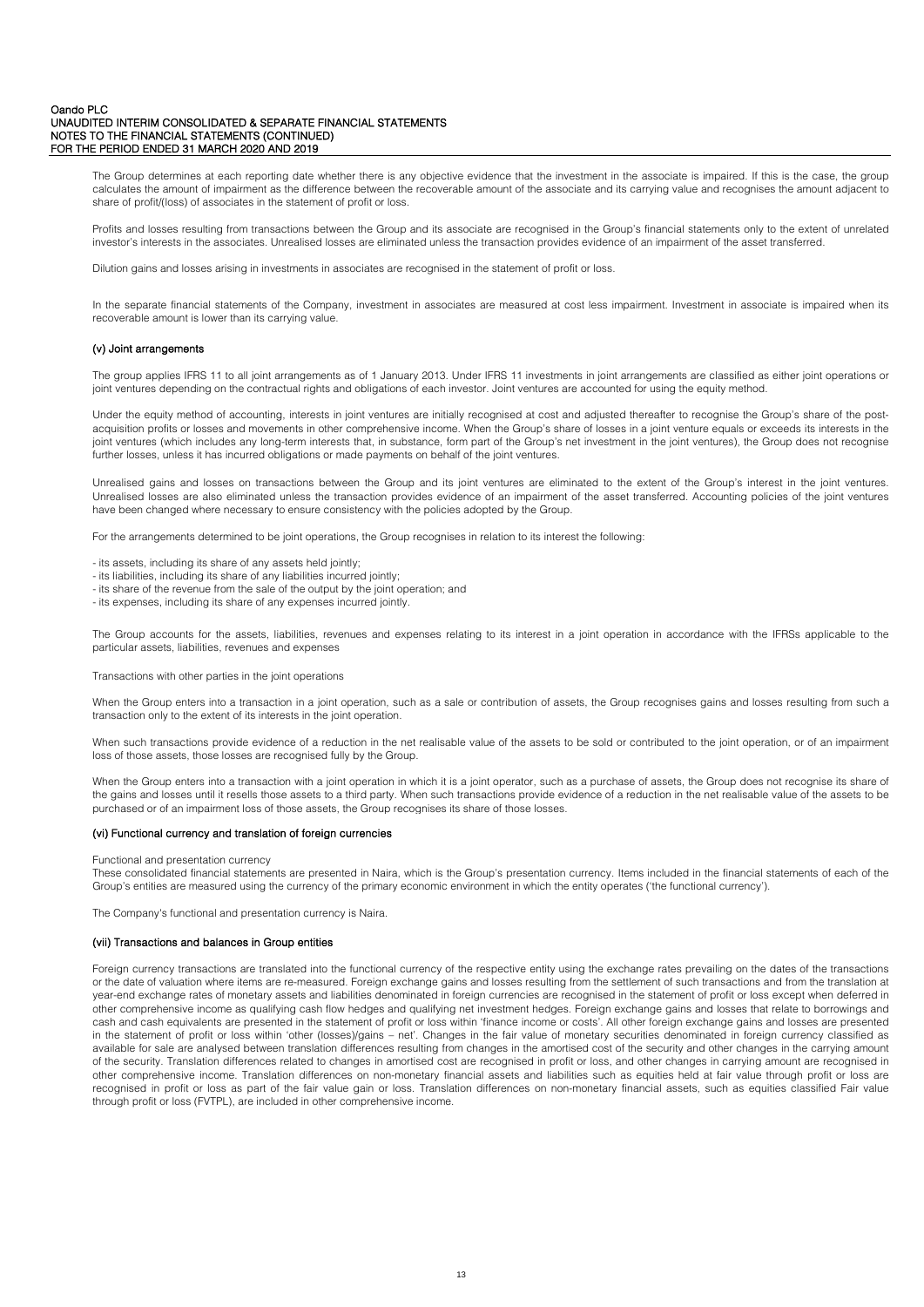# (viii) Consolidation of Group entities

The results and financial position of all the Group entities (none of which has the currency of a hyperinflationary economy) that have a functional currency different from the presentation currency are translated into the presentation currency as follows:

- assets and liabilities for each statement of financial position items presented, are translated at the closing rate at the reporting date;

- income and expenses for each statement of profit or loss are translated at average exchange rates where it is impracticable to translate using spot rate. Where the average is not a reasonable approximation of the cumulative effect of the rates prevailing on the transaction dates, in which case the income and expense are translated at a rate on the dates of the transactions; and

- all resulting exchange differences are recognised in other comprehensive income

On consolidation, exchange differences arising from the translation of the net investment in foreign entities are taken to other comprehensive income. When a foreign operation is sold, such exchange differences are recognised in the profit or loss as part of the gain or loss on sale.

Goodwill and fair value adjustments arising on the acquisition of a foreign entity are treated as assets and liabilities of the foreign entity and translated at the closing rate.

### (ix) Business combinations and goodwill

Business combinations are accounted for using the acquisition method. The cost of an acquisition is measured as the aggregate of the consideration transferred, which is measured at acquisition date fair value, and the amount of any non-controlling interests in the acquiree. For each business combination, the Group elects whether to measure the non-controlling interests in the acquiree at fair value or at the proportionate share of the acquiree's identifiable net assets. Acquisition-related costs are expensed as incurred and included in administrative expenses.

When the Group acquires a business, it assesses the financial assets and liabilities assumed for appropriate classification and designation in accordance with the contractual terms, economic circumstances and pertinent conditions as at the acquisition date. This includes the separation of embedded derivatives in host contracts by the acquiree.

Any contingent consideration to be transferred by the acquirer will be recognised at fair value at the acquisition date. Contingent consideration classified as an asset or liability that is a financial instrument and within the scope of IAS 39 Financial Instruments: Recognition and Measurement, is measured at fair value with the changes in fair value recognised in the statement of profit or loss.

If the business combination is achieved in stages, the acquisition date carrying value of the acquirer's previously held equity interest in the acquiree is re-measured to fair value at the acquisition date; any gains or losses arising from such re-measurement are recognised in profit or loss.

Goodwill is initially measured at cost (being the excess of the aggregate of the consideration transferred and the amount recognised for non-controlling interests and any previous interest held over the net identifiable assets acquired and liabilities assumed). If the fair value of the net assets acquired is in excess of the aggregate consideration transferred, the Group re-assesses whether it has correctly identified all of the assets acquired and all of the liabilities assumed and reviews the procedures used to measure the amounts to be recognised at the acquisition date. If the reassessment still results in an excess of the fair value of net assets acquired over the aggregate consideration transferred, then the gain is recognised in profit or loss.

After initial recognition, goodwill is measured at cost less any accumulated impairment losses. For the purpose of impairment testing, goodwill acquired in a business combination is, from the acquisition date, allocated to each of the Group's cash-generating units that are expected to benefit from the combination, irrespective of whether other assets or liabilities of the acquiree are assigned to those units. Where goodwill has been allocated to a cash-generating unit (CGU) and part of the operation within that unit is disposed of, the goodwill associated with the disposed operation is included in the carrying amount of the operation when determining the gain or loss on disposal. Goodwill disposed in these circumstances is measured based on the relative values of the disposed operation and the portion of the cashgenerating unit retained.

# 2.3 Other significant accounting policies

# (a) Segment reporting

Operating segments are reported in a manner consistent with internal reporting provided to the chief operating decision-maker. The chief operating decision-maker, who is responsible for allocating resources and assessing performance of the operating segments, has been identified as the Group Leadership Council (GLC).

# (b) Revenue recognition

Revenue is measured at the fair value of the consideration received or receivable for sales of goods and services, in the ordinary course of the Group's activities and is stated net of value-added tax (VAT), rebates and discounts and after eliminating sales within the Group. The Group recognises revenue when the amount of revenue can be reliably measured, it is probable that future economic benefits will flow to the entity and when specific criteria have been met for each of the Group's activities as described below: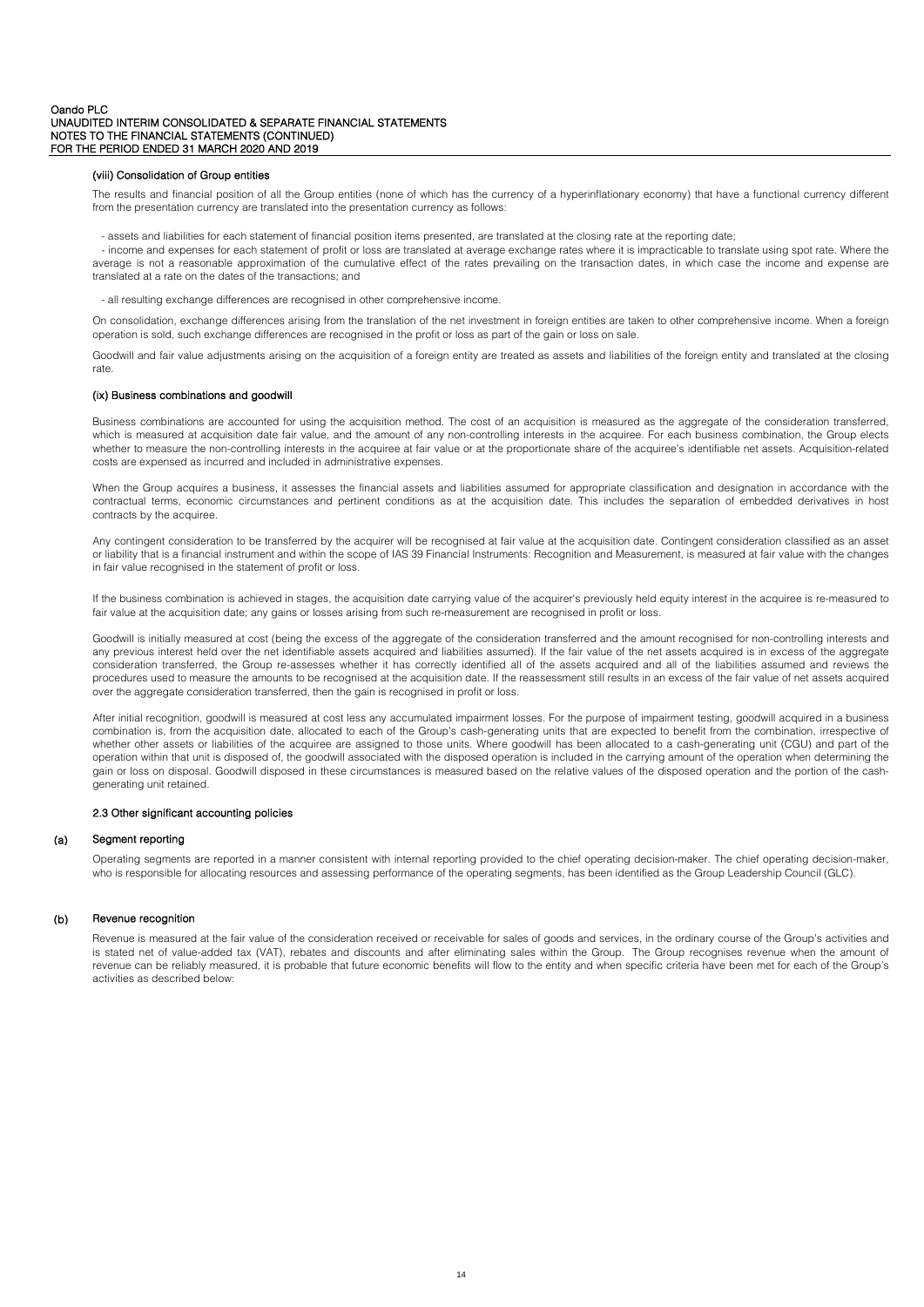# (i) Sale of goods

# Revenue from Contracts with Customers under IFRS 15

The Group has adopted IFRS 15 as issued in May 2014 which has resulted in changes in the accounting policy of the Group. IFRS 15 replaces IAS 18 which covers revenue arising from the sale of goods and the rendering of services, IAS 11 which covers construction contracts, and related interpretations. In accordance with the transitional provisions in IFRS 15, comparative figures have not been restated as the Group has applied the modified retrospective approach in adopting this standard.

Revenue represents the fair value of the consideration received or receivable for sales of goods and services, in the ordinary course of Group's activities and is stated net of value-added tax, rebates and discounts and after eliminating sales within the group. The Group recognizes revenue when the amount of revenue can be reliably measured, it is probable that future benefits will flow to the entity and when specific criteria have been met for each of the its activities. A valid contract is recognised as revenue after:

- The contract is approved by the parties.
- Rights and obligations are recognised.
- Collectability is probable.
- The contract has commercial substance.
- The payment terms and consideration are identifiable.

IFRS 15 introduces a five-step model for recognising revenue to depict transfer of goods or services. The model distinguishes between promises to a customer that are satisfied at a point in time and those that are satisfied over time.

### a) Revenue recognition

It is the Group's policy to recognise revenue from a contract when it has been approved by both parties, rights have been clearly identified, payment terms have been defined, the contract has commercial substance, and collectability has been ascertained as probable. Collectability of a customer's payments is ascertained based on the customer's historical records, guarantees provided, the customer's industry and advance payments made if any.

Revenue is recognised when control of goods sold has been transferred. Control of an asset refers to the ability to direct the use of and obtain substantially all of the remaining benefits (potential cash inflows or savings in cash outflows) associated with the asset. For crude oil and natural gas liquid, this occurs when the products are lifted by the customer (buyer). Revenue from the sale of oil is recognised at a point in time when performance obligation is satisfied. For gas, revenue is recognised as the product is being passed through the custody transfer point to the customer. Revenue from the sale of gas is recognised over time. The surplus or deficit of the product sold during the period over the Group's ownership share of production is termed as an overlift or underlift. With regard to underlifts, if the overlifter does not meet the definition of a customer or the settlement of the transaction is non-monetary, a receivable and other income is recognised. If the over-lifter meets the definition of a customer, revenue is recognised and a corresponding receivable.

Conversely, when an overlift occurs, cost of sale is debited and a corresponding liability is accrued. Overlifts and underlifts are initially measured at the market price of oil at the date of lifting, consistent with the measurement of the sale and purchase. Subsequently, they are remeasured at the current market value. The change arising from this remeasurement is included in the profit or loss as other income or cost of sales. ▪ Definition of a customer

A customer is a party that has contracted with the Group to obtain crude oil or gas products in exchange for a consideration, rather than to share in the risks and benefits that result from sale. The Group has entered into collaborative arrangements with its joint venture partners to share in the production of oil. Collaborative arrangements with its joint venture partners to share in the production of oil are accounted for differently from arrangements with customers as collaborators share in the risks and benefits of the transaction, and therefore, do not meet the definition of customers. Revenue arising from these arrangements are recognised separately in other income.

# ▪ Identification of performance obligation

At inception, the Group assesses the goods or services promised in the contract with a customer to identify as a performance obligation, each promise to transfer to the customer either a distinct good or series of distinct goods. The number of identified performance obligations in a contract will depend on the number of promises made to the customer. The delivery of barrels of crude oil or units of gas are usually the only performance obligation included in oil and gas contract with no additional contractual promises. Additional performance obligations may arise from future contracts with the Group and its customers.

The identification of performance obligations is a crucial part in determining the amount of consideration recognised as revenue. This is due to the fact that revenue is only recognised at the point where the performance obligation is fulfilled, management has therefore developed adequate measures to ensure that all contractual promises are appropriately considered and accounted for accordingly.

# ▪ Contract enforceability and termination clauses

The Group may enter into contracts that do not create enforceable rights and obligation to parties in the contract. Such instances may include where the counterparty has not met all conditions necessary to kick start the contract or where a non-contractual promise exists between both parties to the agreement. In these instances, the agreement is not yet a valid contract and therefore no revenue can be recognised.

It is the Group's policy to assess that the defined criteria for establishing contracts that entail enforceable rights and obligations are met. The criteria provides that the contract has been approved by both parties, rights have been clearly identified, payment terms have been defined, the contract has commercial substance, and collectability has been ascertained as probable.

The Group may enter into contracts that do not meet the revenue recognition criteria. In such cases, the consideration received will only be recognised as revenue if either of the following has occurred;

 - the Group has no remaining obligations to transfer goods/services to the customer and all or substantially all, of the consideration promised by the customer has been received by the Group and is non-refundable

- the contract has been terminated and the consideration received from the customer is non-refundable.

The Group may also have the unilateral rights to terminate an unperformed contract without compensating the other party. This could occur where the Group has not yet transferred any promised goods or services to the customer and the Group has not yet received, and is not yet entitled to receive, any consideration in exchange for promised goods or services.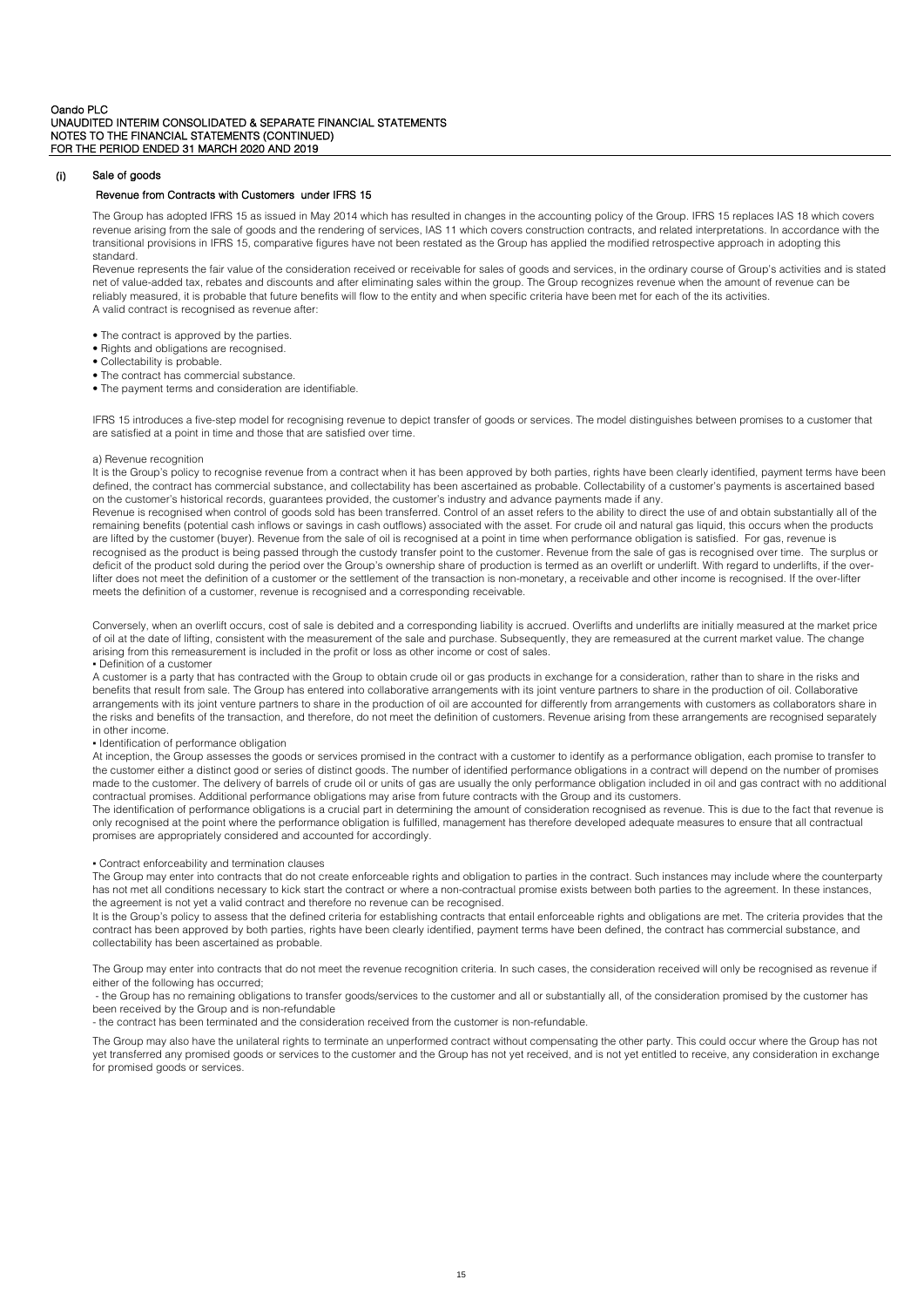### b) Transaction price

Transaction price is the amount that an entity within the Group allocates to the performance obligations identified in the contract. It represents the amount of revenue recognised as those performance obligations are satisfied. Complexities may arise where a contract includes variable consideration, significant financing component or consideration payable to a customer.

Variable consideration not within the Group's control is estimated at the point of revenue recognition and reassessed periodically. The estimated amount is included in the transaction price to the extent that it is highly probable that a significant reversal of the amount of cumulative revenue recognised will not occur when the uncertainty associated with the variable consideration is subsequently resolved. As a practical expedient, where the Group has a right to consideration from a customer in an amount that corresponds directly with the value to the customer of the Group's performance completed to date, the Group may recognise revenue in the amount to which it has a right to invoice.

Significant financing component (SFC) assessment is carried out (using a discount rate that reflects the amount charged in a separate financing transaction with the customer and also considering the Group's incremental borrowing rate) on contracts that have a repayment period of more than 12 months. As a practical expedient, the Group does not adjust the promised amount of consideration for the effects of a significant financing component if it expects, at contract inception, that the period between when it transfers a promised good or service to a customer and when the customer pays for that good or service will be one year or less.

Instances when SFC assessment may be carried out include where the Group receives advance payment for agreed volumes of crude oil or receivables take or pay deficiency payment on gas sales. Take or pay gas sales contract ideally provides that the customer must sometimes pay for gas even when not delivered to the customer.

The customer, in future contract years, takes delivery of the product without further payment. The portion of advance payments that represents significant financing component will be recognised as interest revenue.

Consideration payable to a customer is accounted for as a reduction of the transaction price and, therefore, of revenue unless the payment to the customer is in exchange for a distinct good or service that the customer transfers to the Group. Examples include barging costs incurred, demurrage and freight costs. These do not represent a distinct service transferred and is therefore recognised as a direct deduction from revenue.

### c) Contract modification and contract combination

Contract modifications relates to a change in the price and/or scope of an approved contract. Where there is a contract modification, the Group assesses if the modification will create a new contract or change the existing enforceable rights and obligations of the parties to the original contract.

Contract modifications are treated as new contracts when the performance obligations are separately identifiable and transaction price reflects the standalone selling price of the crude oil or the gas to be sold. Revenue is adjusted prospectively when the crude oil or gas transferred is separately identifiable and the price does not reflect the standalone selling price. Conversely, if there are remaining performance obligations which are not separately identifiable, revenue will be recognised on a cumulative catch-up basis when crude oil or gas is transferred.

The Group enters into new contracts with its customers only on the expiry of the old contract. In the new contracts, prices and scope may be based on terms in the old contract. In gas contracts, prices change over the course of time. Even though gas prices change over time, the changes are based on agreed terms in the initial contract i.e. price change due to consumer price index. The change in price is therefore not a contract modifications. Any other change expected to arise from the modification of a contract is implemented in the new contracts.

 The Group combines contracts entered into at near the same time (less than 12 months) as one contract if they are entered into with the same or related party customer, the performance obligations are the same for the contracts and the price of one contract depends on the other contract. d) Portfolio expedients

As a practical expedient, the Group may apply the requirements of IFRS 15 to a portfolio of contracts (or performance obligations) with similar characteristics if it expects that the effect on the financial statements would not be materially different from applying IFRS to individual contracts within that portfolio.

# e) Contract assets and liabilities

The Group recognises contract assets for unbilled revenue from crude oil and gas sales. A contract liability is consideration received for which performance obligation has not been met.

f) Disaggregation of revenue from contract with customers

The Group derives revenue from two types of products, oil and gas. The Group has determined that the disaggregation of revenue based on the criteria of type of products meets the revenue disaggregation disclosure requirement of IFRS 15 as it depicts how the nature, amount, timing and uncertainty of revenue and cash flows are affected by economic factors.

# (c) Property, plant and equipment (PPE)

All categories of property, plant and equipment are initially recorded at cost. Buildings and freehold land are subsequently shown at fair value, based on valuations by external independent valuers, less subsequent depreciation for buildings and plant & machinery. Valuations are performed with sufficient regularity to ensure that the fair value of a revalued asset does not differ materially from its carrying amount. Any accumulated depreciation at the date of revaluation is eliminated against the gross carrying amount of the asset, and the net amount is restated to the revalued amount of the asset. All other property, plant and equipment are stated at historical cost less depreciation. Historical cost includes expenditure that is directly attributable to the acquisition of the items.

Subsequent costs are included in the asset's carrying amount or recognised as a separate asset, as appropriate, only when it is probable that future economic benefits associated with the item will flow to the Group and the cost of the item can be measured reliably. The carrying amount of the replaced part is derecognised. All other repairs and maintenance are charged to the statement of profit or loss during the financial period in which they are incurred.

Increases in the carrying amount arising on revaluation of property, plant & equipment are credited to other comprehensive income and shown as a component of other reserves in shareholders' equity. Decreases that offset previous increases of the same asset are charged in other comprehensive income and debited against other reserves directly in equity; all other decreases are charged to the statement of profit or loss. Revaluation surplus is recovered through disposal or use of property plant and equipment. In the event of a disposal, the whole of the revaluation surplus is transferred to retained earnings from other reserves. Otherwise, each year, the difference between depreciation based on the revalued carrying amount of the asset charged to the statement of profit or loss, and depreciation based on the assets original cost is transferred from "other reserves" to "retained earnings".

Freehold land is not depreciated. Depreciation on other assets is calculated using the straight line method to write down their cost or revalued amounts to their residual values over their estimated useful lives as follows: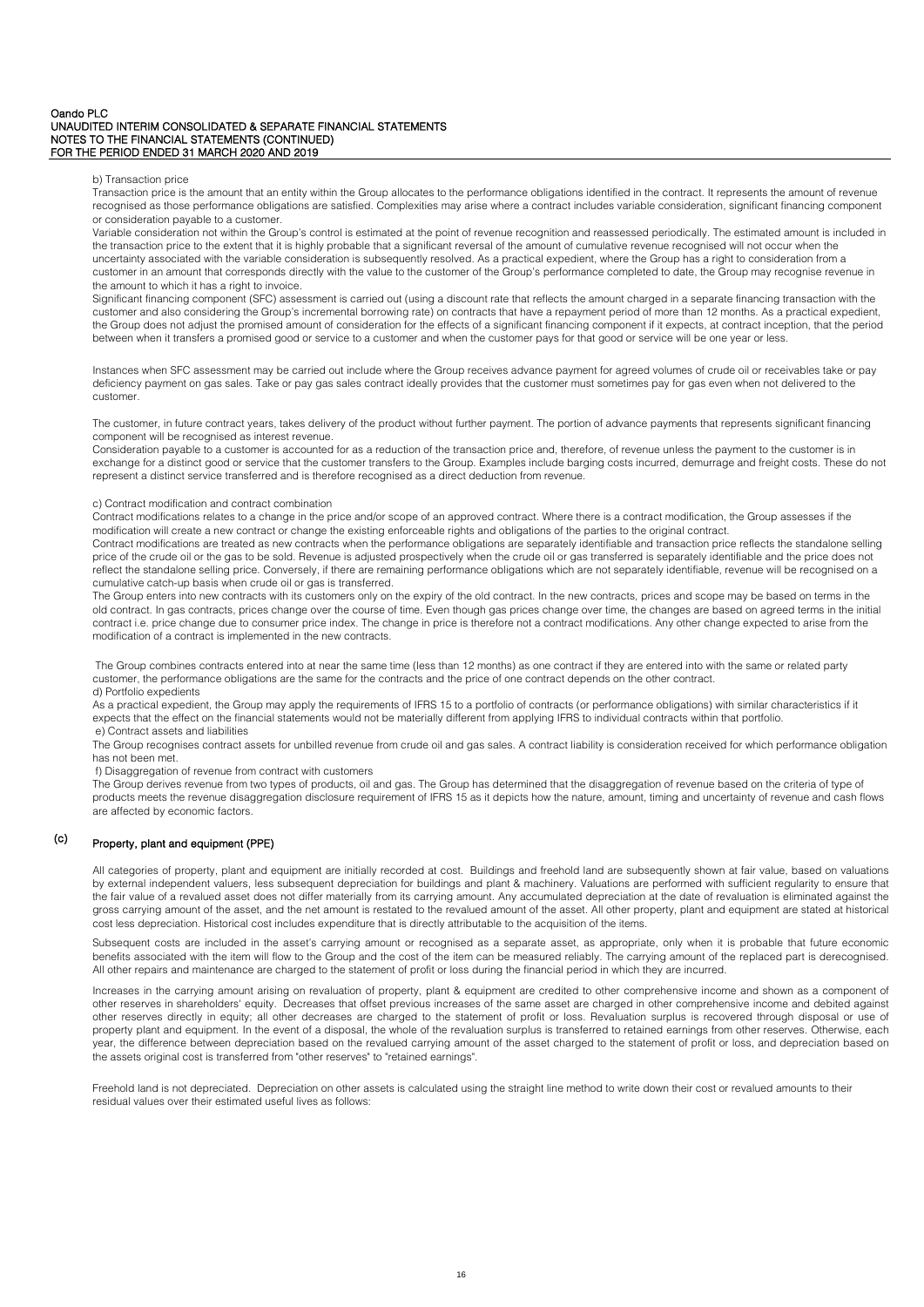| <b>Buildings</b><br>Plant and machinery         | $20 - 50$ years<br>$8 - 20$ years | $(2 - 5\%)$<br>$(5 - 121/2 %$ |  |
|-------------------------------------------------|-----------------------------------|-------------------------------|--|
| Fixtures, fittings, computer & equipment, motor |                                   |                               |  |
| vehicles                                        | $3 - 5$ vears                     | $(20 - 331/3$ %)              |  |
| Upstream assets                                 | Unit-of-production (UOP)          |                               |  |

Where the cost of a part of an item of property, plant and equipment is significant when compared to the total cost, that part is depreciated separately based on the pattern which reflects how economic benefits are consumed. The assets' residual values and useful lives are reviewed, and adjusted if appropriate, at each reporting period. An asset's carrying amount is written down immediately to its estimated recoverable amount if the asset's carrying amount is greater than its estimated recoverable amount. Gains and losses on disposal of property, plant and equipment are determined by comparing proceeds with carrying amount and are recognised within "operating profit/(loss)" in the statement of profit or loss .

Property, plant and equipment under construction is not depreciated until they are available for use.

# (d) Intangible assets

# (a) Goodwill

Goodwill arises from the acquisition of subsidiaries and is initially measured at cost, being the excess of the aggregate of the consideration transferred and the amount recognized for non-controlling interest and any interest previously held over the net identifiable assets acquired, liabilities assumed. Goodwill on acquisitions of subsidiaries is included in intangible assets. After initial recognition, goodwill is measured at cost less any accumulated impairment losses.

Goodwill is allocated to cash-generating units (CGU's) for the purpose of impairment testing. The allocation is made to those CGU's expected to benefit from the business combination in which the goodwill arose, identified according to operating segment. Each unit or group of units to which goodwill is allocated represents the lower level within the entity at which the goodwill is monitored for internal management purposes.

Goodwill is tested annually for impairment or more frequently if events or changes in circumstances indicate a potential impairment. The carrying value of goodwill is compared to the recoverable amount, which is the higher of value in use and the fair value less costs to sell. Any impairment is recognised immediately as an expense and is not subsequently reversed. Gains and losses on disposal of an entity include the carrying amount of goodwill relating to the entity sold.

# (b) Computer software

Acquired computer software licenses are capitalised on the basis of the costs incurred to acquire and bring to use the specific software. Software licenses have a finite useful life and are carried at cost less accumulated amortisation. Amortisation is calculated using straight line method to allocate the cost over their estimated useful lives of three to five years. The amortisation period and residual values are reviewed at each balance sheet date. Costs associated with maintaining computer software programmes are recognised as an expense when incurred

## (e) Impairment of non financial assets

The Group assesses, at each reporting date, whether there is an indication that an asset may be impaired. If any indication exists, or when annual impairment testing for an asset is required, the Group estimates the asset's recoverable amount. An asset's recoverable amount is the higher of an asset's or CGU's fair value less costs of disposal and its value in use. The recoverable amount is determined for an individual asset, unless the asset does not generate cash inflows that are largely independent of those from other assets or groups of assets in which case, it is included within the recoverable amount of those group of assets. When the carrying amount of an asset or CGU exceeds its recoverable amount, the asset is considered impaired and is written down to its recoverable amount.

In assessing value in use, the estimated future cash flows are discounted to their present value using a pre-tax discount rate that reflects current market assessments of the time value of money and the risks specific to the asset. In determining fair value less costs of disposal, recent market transactions are taken into account. If no such transactions can be identified, an appropriate valuation model is used. These calculations are corroborated by valuation multiples, quoted share prices for publicly traded companies or other available fair value indicators.

Intangible assets that have an indefinite useful life or intangible assets not ready to use are not subject to amortisation and are tested annually for impairment. Assets that are subject to amortisation are reviewed for impairment whenever events or changes in circumstances indicate that the carrying amount may not be recoverable.

# (f) Financial instruments

# Financial assets classification

The Group's accounting policies were changed to comply with IFRS 9. IFRS 9 replaces the provisions of IAS 39 that relate to the recognition, classification and measurement of financial assets and financial liabilities; derecognition of financial instruments; impairment of financial assets and hedge accounting. IFRS 9 also significantly amends other standards dealing with financial instruments such as IFRS 7 Financial Instruments: Disclosures.

The Group has applied IFRS 9 retrospectively, but has elected not to restate comparative information. As a result, the comparative information provided continues to be accounted for in accordance with the group's previous accounting policy. However, the cumulative impact of IFRS 9 as of January 1, 2018 has been recognised in retained earnings.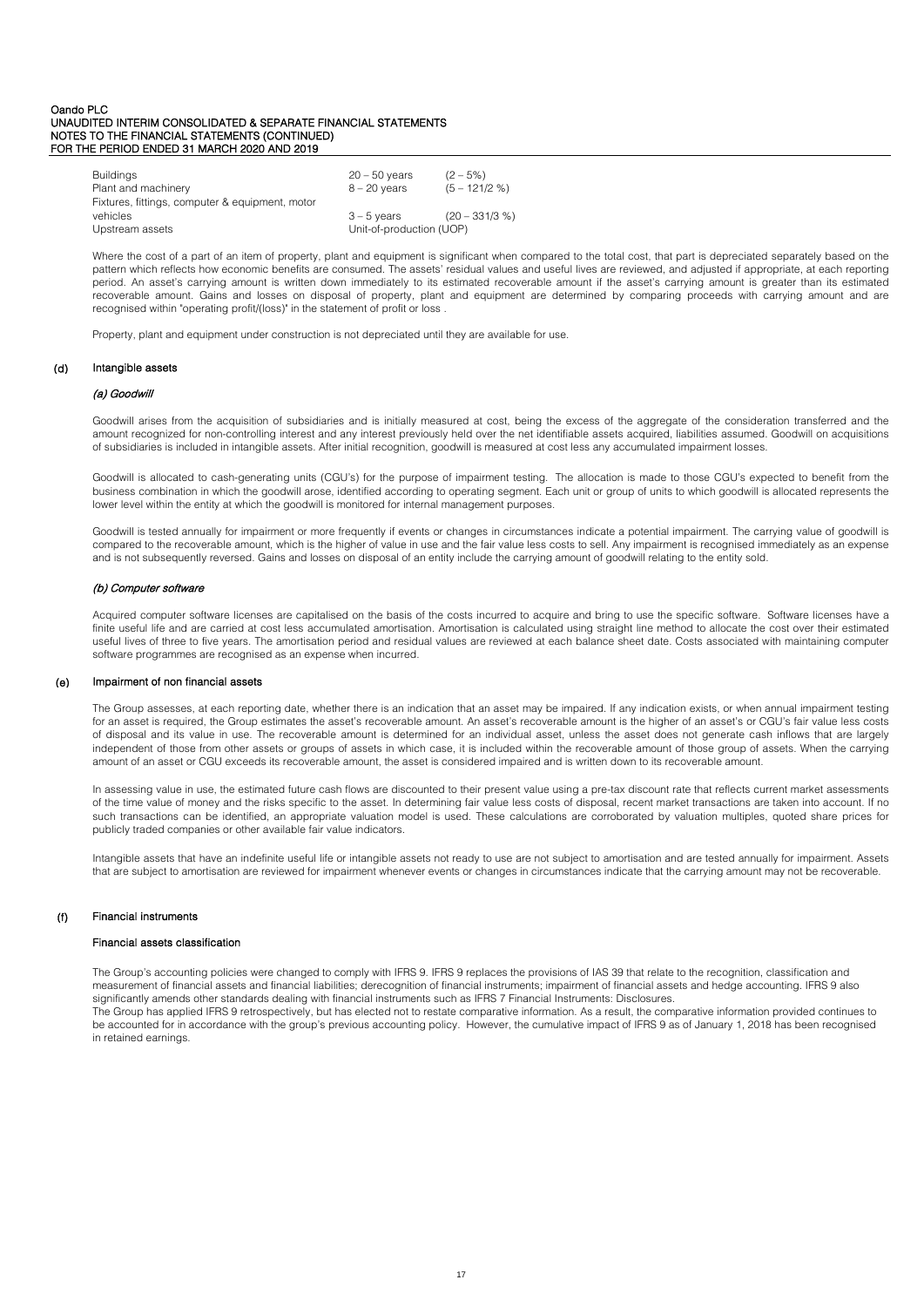# a) Classification and measurement

### ▪ Financial assets

It is the Group's policy to initially recognise financial assets at fair value plus, in the case of a financial asset not at fair value through profit or loss (FVPL), transaction costs that are directly attributable to the acquisition of the financial asset. Transaction costs of financial assets carried at FVPL are expensed in profit or loss. Classification and subsequent measurement is dependent on the Group's business model for managing the asset and the cash flow characteristics of the asset. On this basis, the Group classifies its financial instruments at amortised cost, fair value through profit or loss and at fair value through other comprehensive income (OCI).

# Financial assets classified at amortised cost

The Group's financial asset are measured at amortised cost only if they meet both of the following conditions:

• The asset is held within a business model whose objective is to hold assets in order to collect contractual cash flows; and • The contractual terms of the financial asset give rise on specified dates to cash flows that are solely payments of principal and interest on the principal amount outstanding.

Financial assets classified at fair value through other comprehensive income (debt instruments) A financial asset shall be measured at fair value through other comprehensive income only if it meets both of the following conditions:

• The financial asset is held within a business model whose objective is achieved by both collecting contractual cash flows and selling financial assets and • The contractual terms of the financial asset give rise on specified dates to cash flows that are solely payments of principal and interest on the principal amount outstanding.

### Financial assets classified at fair value through other comprehensive income (equity instruments)

Upon initial recognition, the Group can elect to classify irrevocably its equity investments as equity instruments designated at fair value through OCI when they meet the definition of equity under IAS 32 Financial Instruments: Presentation and are not held for trading. The classification is determined on an instrument-by instrument basis. Gains and losses on these financial assets are never recycled to profit or loss. Dividends are recognised as other income in the statement of profit or loss when the right of payment has been established, except when the Group benefits from such proceeds as a recovery of part of the cost of the financial asset, in which case, such gains are recorded in OCI. Equity instruments designated at fair value through OCI are not subject to impairment assessment.

# Financial assets classified at fair value through profit or loss

A financial asset that does not meet the criteria to be measured at amortised cost or fair value through other comprehensive income should be measured at fair value through profit or loss. Also, the Group, at initial recognition, designate a financial asset as measured at fair value through profit or loss if so doing eliminates or significantly reduces a measurement or recognition inconsistency (accounting mismatch) that would otherwise arise from measuring assets or liabilities or recognising the gains and losses on them on different bases.

Derivatives, including separated embedded derivatives, are also classified as financial assets measured at fair value through profit or loss unless they are designated as effective hedging instruments. This category includes derivative instruments and listed equity investments which the Group had not irrevocably elected to classify at fair value through OCI. Dividends on listed equity investments are also recognised as other income in the statement of profit or loss when the right of payment has been established. A derivative embedded within a hybrid contract containing a financial asset host is not accounted for separately. The financial asset host together with the embedded derivative is required to be classified in its entirety as a financial asset at fair value through profit or loss.

All the Group's financial assets as at 31 March 2020 satisfy the conditions for classification at amortised cost, fair value through profit or loss and as fair value through other comprehensive income under IFRS 9.

The Group's financial assets include trade receivables, other receivables, finance lease receivables, non-current receivables and cash and cash equivalents. ▪ Financial liabilities

Financial liabilities of the Group are classified and subsequently recognised at amortised cost net of directly attributable transaction costs, except for derivatives which are classified and subsequently recognised at fair value through profit or loss. Fair value gains or losses for financial liabilities designated at fair value through profit or loss are accounted for in profit or loss except for the amount of change that is attributable to changes in the Group's own credit risk which is presented in other comprehensive income. The remaining amount of change in the fair value of the liability is presented in profit or loss. The Group's financial liabilities include trade and other payables and interest bearing loans and borrowings.

# b) Impairment of financial assets

Recognition of impairment provisions under IFRS 9 is based on the expected credit loss (ECL) model. The ECL model is applicable to financial assets classified at amortised cost and contract assets under IFRS 15: Revenue from Contracts with Customers. The measurement of ECL reflects an unbiased and probability-weighted amount that is determined by evaluating a range of possible outcomes, time value of money and reasonable and supportable information, that is available without undue cost or effort at the reporting date, about past events, current conditions and forecasts of future economic conditions.

The Group applies the simplified approach or the three-stage general approach to determine impairment of receivables depending on their respective nature. The simplified approach is applied for trade receivables while the three-stage approach is applied to loans, other receivables, finance lease receivables, non-current receivables and cash & cash equivalents.

The simplified approach requires expected lifetime losses to be recognised from initial recognition of the receivables. This involves determining the expected loss rates which is then applied to the gross carrying amount of the receivable to arrive at the loss allowance for the period.

The three-stage approach assesses impairment based on changes in credit risk since initial recognition using the past due criterion. Financial assets classified as stage 1 have their ECL measured as a proportion of their lifetime ECL that results from possible default events that can occur within one year, while assets in stage 2 or 3 have their ECL measured on a lifetime basis.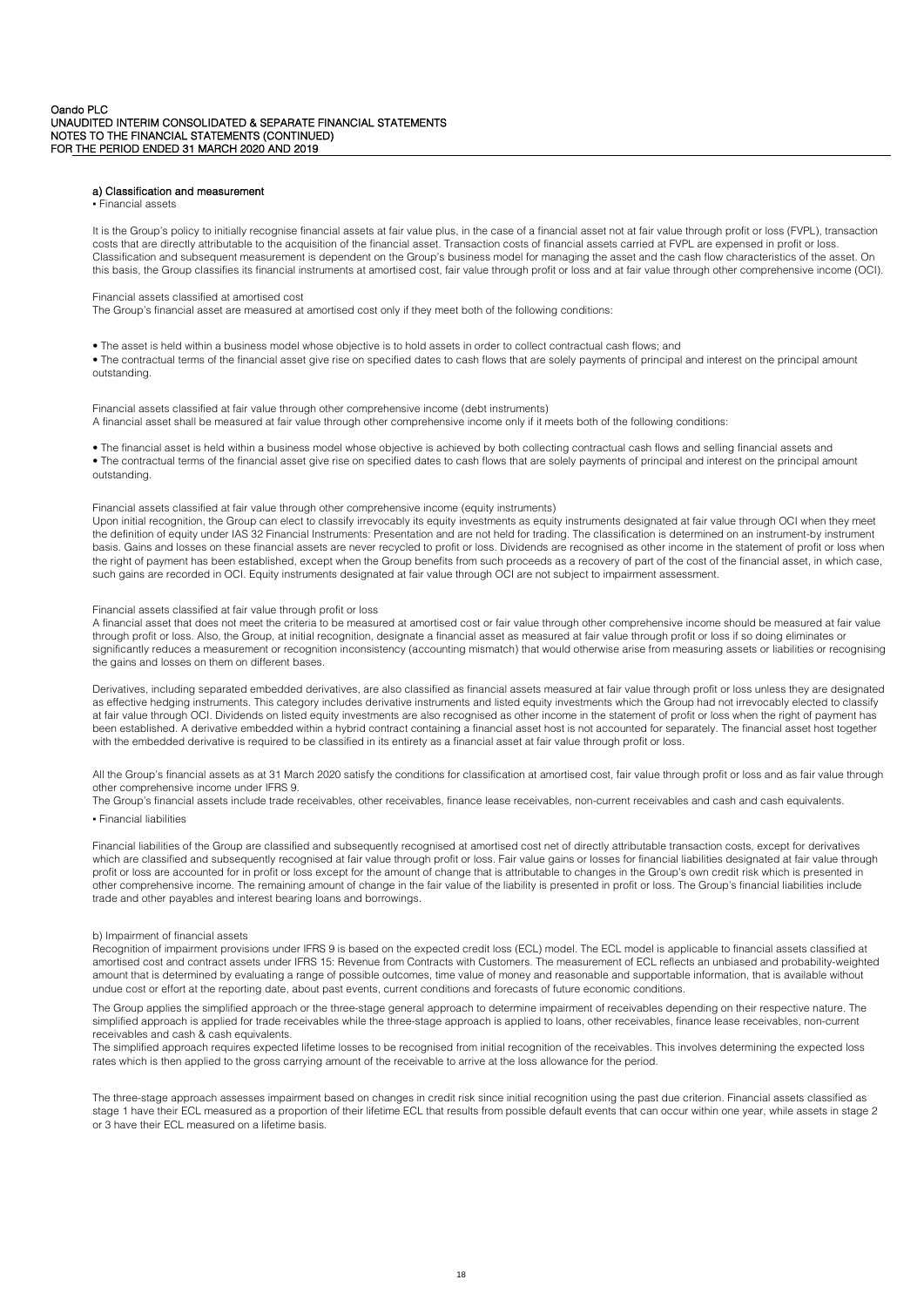Under the three-stage approach, the ECL is determined by projecting the probability of default (PD), loss given default (LGD) and exposure at default (EAD) for each ageing bucket and for each individual exposure. The PD is based on default rates determined by external rating agencies for the counterparties. The LGD assesses the portion of the outstanding receivable that is deemed to be irrecoverable at the reporting period. These three components are multiplied together and adjusted using macro-economic indicators. This effectively calculates an ECL which is then discounted back to the reporting date and summed. The discount rate used in the ECL calculation is the original effective interest rate or an approximation thereof.

Loss allowances for financial assets measured at amortised cost are deducted from the gross carrying amount of the related financial assets and the amount of the loss is recognised in profit or loss.

# c) Significant increase in credit risk and default definition

The Group assesses the credit risk of its financial assets based on the information obtained during periodic review of publicly available information on the entities, industry trends and payment records. Based on the analysis of the information provided, the Group identifies the assets that require close monitoring. Financial assets that have been identified to be more than 30 days past due but less than 360 days past due on contractual payments are assessed to have experienced significant increase in credit risk. These assets are grouped as part of Stage 2 financial assets where the three-stage approach is applied. In line with the Group's credit risk management practices, a financial asset is defined to be in default when contractual payments have not been received at least 30 days after the contractual payment period. Subsequent to default, the Group carries out active recovery strategies to recover all outstanding payments due on receivables. Where the Group determines that there are no realistic prospects of recovery, the financial asset and any related loss allowance is written off either partially or in full.

# d) Derecognition

# ▪ Financial assets

A financial asset (or, where applicable, a part of a financial asset or part of a group of similar financial assets) is primarily derecognised (i.e., removed from the Group's consolidated statement of financial position) when:

### (i) The rights to receive cash flows from the asset have expired; or

(ii) The Group has transferred its rights to receive cash flows from the asset or has assumed an obligation to pay the received cash flows in full without material delay to a third party under a 'pass-through' arrangement; and either (a) the Group has transferred substantially all the risks and rewards of the asset, or (b) the Group has neither transferred nor retained substantially all the risks and rewards of the asset, but has transferred control of the asset.

When the Group has transferred its rights to receive cash flows from an asset or has entered into a pass-through arrangement, it evaluates if and to what extent it has retained the risks and rewards of ownership. When it has neither transferred nor retained substantially all of the risks and rewards of the asset, nor transferred control of the asset, the Group continues to recognise the transferred asset to the extent of the Group's continuing involvement. In that case, the Group also recognises an associated liability. The transferred asset and the associated liability are measured on a basis that reflects the rights and obligations that the Group has retained.

### ▪ Financial liabilities

The Group derecognises a financial liability when it is extinguished i.e. when the obligation specified in the contract is discharged, cancelled or expires. When an existing financial liability is replaced by another from the same lender on substantially different terms, or the terms of an existing liability are substantially modified, such an exchange or modification is treated as a derecognition of the original liability and the recognition of a new liability. The difference in the respective carrying amounts is recognised immediately in the statement of profit or loss.

### $(a)$ Accounting for leases under IFRS 16

At inception of a contract, the Group assesses whether a contract is, or contains, a lease. A contract is, or contains, a lease if the contract conveys the right to control the use of an identified asset for a period of time in exchange for consideration. To assess whether a contract conveys the right to control the use of an identified asset, the Group assesses whether:

- the contract involves the use of an identified asset this may be specified explicitly or implicitly, and should be physically distinct or represent substantially all of the capacity of a physically distinct asset. If the supplier has a substantive substitution right, then the asset is not identified;
- the Group has the right to obtain substantially all of the economic benefits from use of the asset throughout the period of use; and
- the Group has the right to direct the use of the asset. The Group has this right when it has the decision-making rights that are most relevant to changing how and for what purpose the asset is used.

In rare cases where the decision about how and for what purpose the asset is used is predetermined, the Group has the right to direct the use of the asset if either: - the Group has the right to operate the asset; or

- the Group designed the asset in a way that predetermines how and for what purpose it will be used.

This policy is applied to contracts entered into, or changed, on or after 1 January 2019

The Group's leases include leases of land, buildings (offices and residential apartments) and aircraft. Lease terms are negotiated on an individual basis and contain different terms and conditions, including extension and termination options. The lease terms range from 1 year to 15 years. On renewal of a lease, the terms may be renegotiated. The leased assets may not be used as security for borrowing purposes.

Contracts may contain both lease and non-lease components. The Group has elected to separate the lease and non-lease components. The non-lease components will be accounted for as an expense in profit or loss in the related period.

Until the 2018 financial year, leases of assets were classified as operating leases. Payments made under operating leases (net of any incentives received from the lessor) were charged to profit or loss on a straight-line basis over the period of the lease.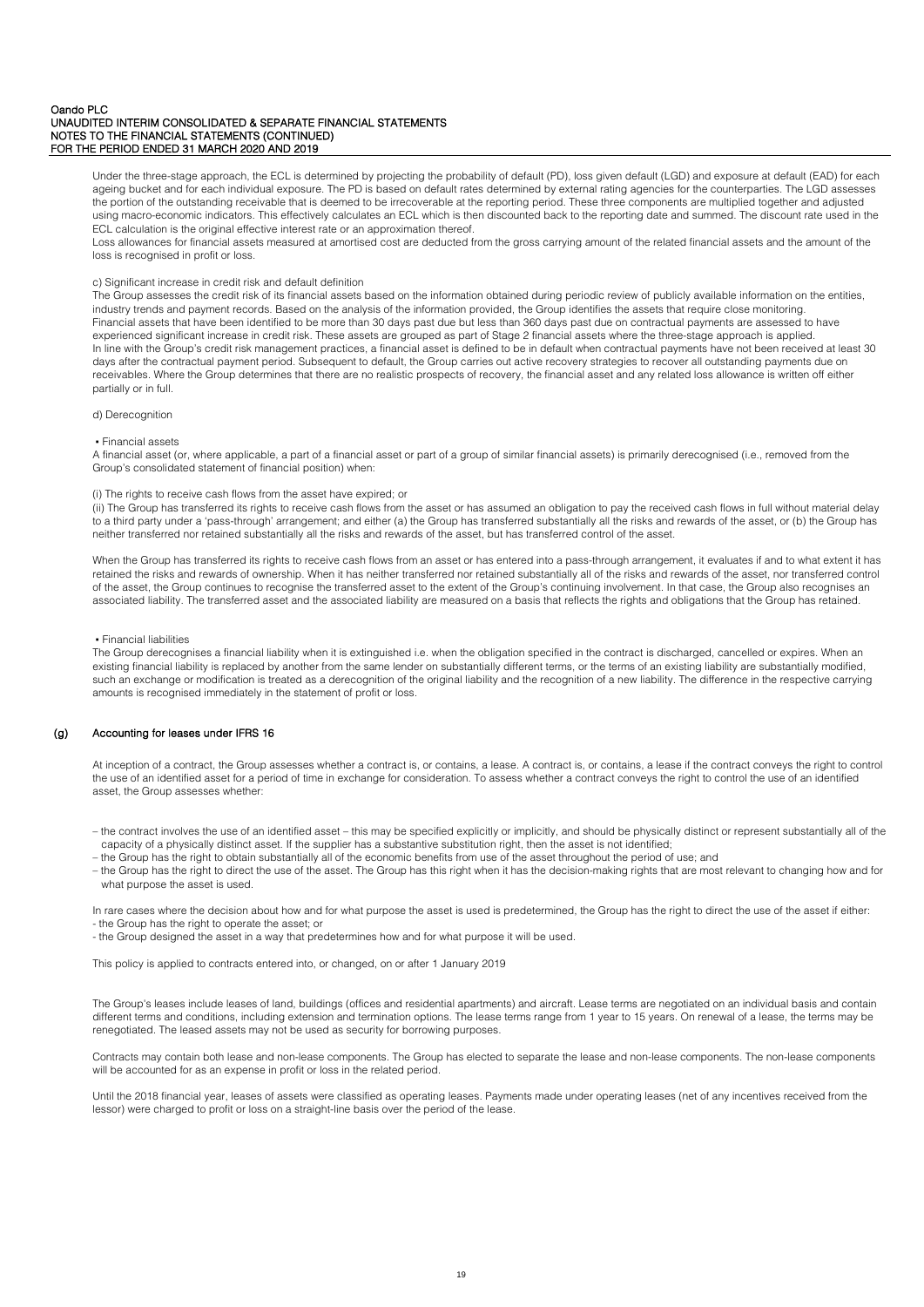# Leases in which the Group is a lessee

Leases are recognised as a right-of-use asset and a corresponding liability at the date at which the leased asset is available for use by the Group. Each lease payment is allocated between the liability and finance cost. The right-of-use asset is depreciated over the shorter of the asset's useful life and the lease term on a straight-line basis.

# Lease liabilities

At the commencement date of a lease, the Group recognises lease liabilities at the present value of lease payments to be made over the lease term. Lease liabilities include the net present value of the following lease payments:

- fixed payments (including in-substance fixed payments), less any lease incentives receivable
- variable lease payments that are based on an index or a rate
- amounts expected to be payable by the Group under residual value guarantees
- the exercise price of a purchase option if the lessee is reasonably certain to exercise that option, and
- payments of penalties for terminating the lease, if the lease term reflects the Group exercising that option.

Lease payments to be made under reasonably certain extension options are also included in the measurement of the liability. The variable lease payments that do not depend on an index or a rate are recognised as expenses in the period in which the event or condition that triggers the payment occurs.

The lease payments are discounted using the Group's incremental borrowing rate, being the rate that the Group would have to pay to borrow the funds necessary to obtain an asset of similar value to the right of use asset in a similar economic environment with similar terms, security and conditions.

The finance cost is charged to profit or loss over the lease period so as to produce a constant periodic rate of interest on the remaining balance of the liability for each period.

The lease liability is subsequently measured at amortised cost using the effective interest method. It is remeasured when there is a change in future lease payments arising from a change in an index or rate, if there is a change in the Group's estimate of the amount expected to be payable under a residual value guarantee, or if the Group changes its assessment of whether it will exercise a purchase, extension or termination option.

# Right of use assets

Right-of-use assets are initially measured at cost, comprising of the following:

- the amount of the initial measurement of lease liability
- any lease payments made at or before the commencement date, less any lease incentives received
- any initial direct costs, and
- restoration costs.

Right-of-use assets are generally depreciated over the shorter of the asset's useful life and the lease term on a straight-line basis. If the Group is reasonably certain to exercise a purchase option, the right-of-use asset is depreciated over the underlying asset's useful life.

### Short-term leases and leases of low-value assets

Short-term leases are those leases that have a lease term of twelve months or less from the commencement date and do not contain a purchase option. Low-value assets are assets that have values less than \$5,000 when new, e.g., small IT equipment and small items of office furniture, and depends on the nature of the asset. Lease payments on short-term leases and leases of low-value assets would be recognised as expenses in profit or loss on a straight-line basis over the lease term.

# Extension and termination options

Extension and termination options are included in most of the Group's lease arrangements. These are used to maximise operational flexibility in terms of managing the assets used in the Group's operations. Most of the extension options are subject to mutual agreement by the Group and some of the termination options held are exercisable only by the Group

### Leases in which the Group is a Lessor Sub-leases

When the Group is an intermediate lessor, it accounts for its interests in the head lease and the sub-lease separately. It assesses the lease classification of a sublease with reference to the right-of-use asset arising from the head lease, not with reference to the underlying asset.

If a head lease is a short-term lease to which the Group applies the short term lease exemption, then it classifies the sub-lease as an operating lease.

The Group classifies a sub-lease as a finance lease if the sublease is for the a significant part or whole of the term of the head lease. The head lease liability is measured at the present value of the remaining lease payments discounted at the Group's incremental borrowing rate. The measurement of the right-of-use asset depends on the classification of the sub-lease.

If the sub-lease is classified as a finance lease, the Group does not recognise a right of use asset but recognises a lease receivable (net investment in a lease) to the extent that it is subject to the sub-lease. If the sub-lease is classified as an operating lease, the Group continues to recognise the right-of-use asset.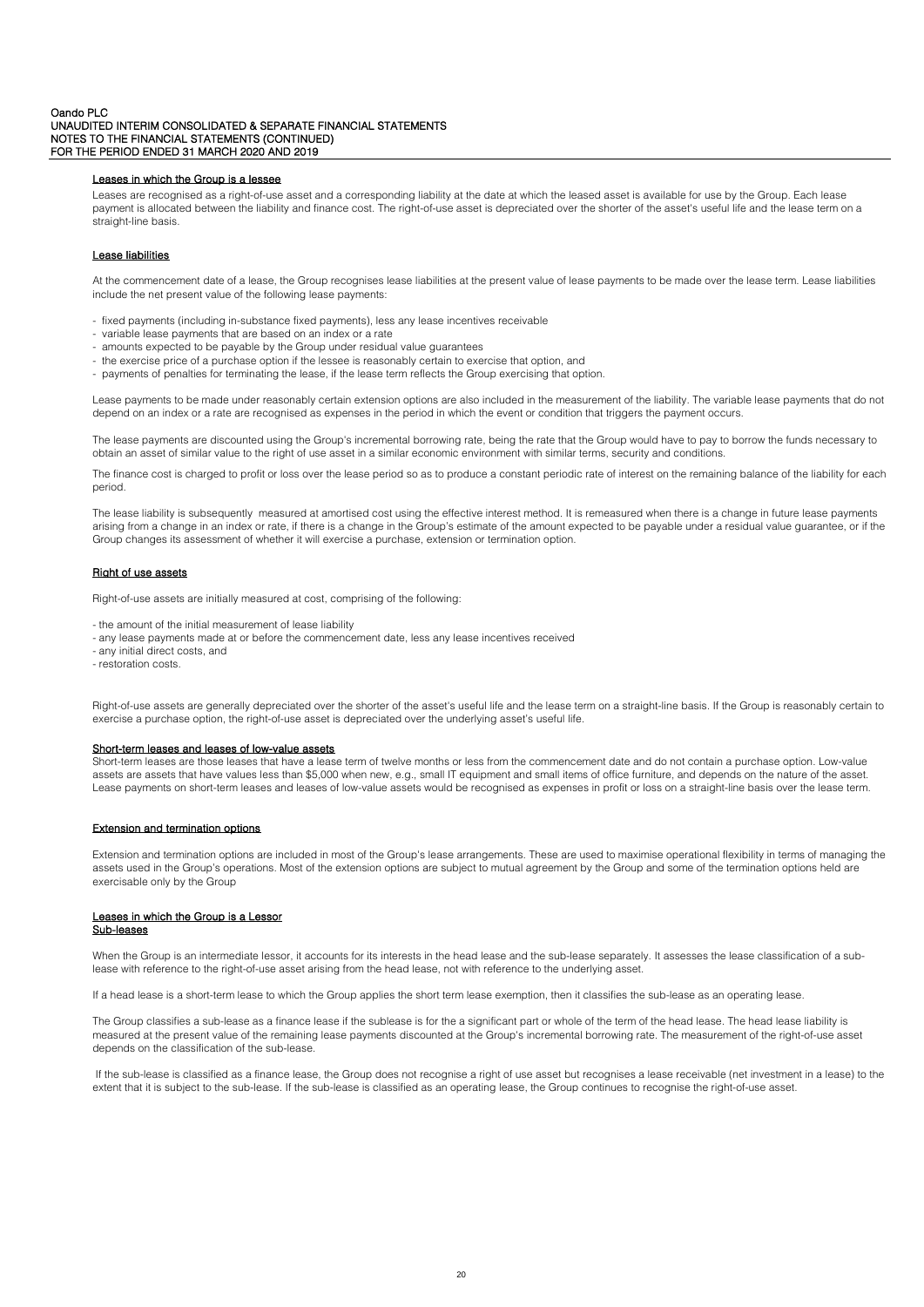#### (h) Inventories

Inventories are stated at the lower of cost and net realisable value. Cost is determined using the weighted average method. The cost of finished goods and work in progress comprises raw materials, direct labour, other direct costs and related production overheads (based on normal operating capacity), but excludes borrowing costs. Net realisable value is the estimated selling price in the ordinary course of business, less estimated costs of completion and selling expenses.

#### (i) Share capital

Ordinary shares are classified as equity. Share issue costs net of tax are charged to the share premium account.

### (j) Cash and cash equivalents

Cash and cash equivalents include cash in hand, deposits held at call with banks, other short term highly liquid investments with original maturities of three months or less and bank overdrafts. Bank overdrafts are shown within borrowings in current liabilities in the consolidated statement of financial position.

### (k) Employee benefits

# (i) Retirement benefit obligations

# Defined contribution scheme

The Group operates a defined contribution retirement benefit schemes for its employees. A defined contribution plan is a pension plan under which the Group pays fixed contributions into a separate entity. The Group has no legal or constructive obligations to pay further contributions if the fund does not hold sufficient assets to pay all employees the benefits relating to employee service in the current and prior periods. The Group's contributions to the defined contribution plan are charged to the profit or loss in the year to which they relate. The assets of the scheme are funded by contributions from both the Group and employees and are managed by pension fund custodians in line with the National Pension Commission (PenCom) Pension Reform Act (PRA).

# Defined benefit scheme

The Group operated a defined benefit gratuity scheme in Nigeria, where members of staff who had spent 3 years or more in employment are entitled to benefit payments upon retirement. This defined benefit plan was curtailed in 2012 and 2013 for management and non-management staff respectively.

The liability recognized in respect of the discontinued defined benefit plan at the time of curtailment was based on the final settlement amounts communicated to each employee. The settlement amounts bore an interest rate equivalent to 90 days deposit rate from the time of curtailment up until when they were paid to an external funds manager in 2017. Prior to the obligation being funded, the interest costs accruing to the employees are recorded in the statement of profit or loss and included as part of the liability in the statement of financial position.

After the settlement was paid to the fund manager in 2017, the Group no longer has any obligation on the statement of financial position.

# (ii) Employee share-based compensation

The Group operates a number of equity-settled, share-based compensation plans, under which the entity receives services from employees as consideration for equity instruments (options/ awards) of the Group. The fair value of the employee services received in exchange for the grant of the option/awards is recognised as an expense. The total amount to be expensed is determined by reference to the fair value of the options granted, including any market performance conditions (for example, an entity's share prices); excluding the impact of any service and non-market performance vesting conditions (for example, profitability, sales growth targets and remaining an employee of the entity over a specified time period); and including impact of any non-vesting conditions (for example, the requirement for employees to save).

Non-market vesting conditions are included in assumptions about the number of options that are expected to vest. The total amount expensed is recognised over the vesting period, which is the period over which all of the specified vesting conditions are to be satisfied. At each reporting date, the entity revises its estimates of the number of options that are expected to vest based on the non-market vesting conditions. It recognises the impact of the revision to original estimates, if any, in the statement of profit or loss, with a corresponding adjustment to share-based payment reserve in equity.

When the options are exercised, the Group issues new shares. The proceeds received net of any directly attributable transaction costs are credited to share capital (nominal value) and share premium.

Share-based compensation are settled in Oando PLC's shares, in the separate or individual financial statements of the subsidiary receiving the employee services, the share based payments are treated as capital contribution as the subsidiary entity has no obligation to settle the share-based payment transaction.

The entity subsequently re-measures such an equity-settled share-based payment transaction only for changes in non-market vesting conditions.

In the separate financial statements of Oando PLC, the transaction is recognised as an equity-settled share-based payment transaction and additional investments in the subsidiary.

# (iii) Other share based payment transactions

Where the Group obtains goods or services in compensation for its shares or the terms of the arrangement provide either the entity or the supplier of those goods or services with a choice of whether the Group settles the transaction in cash (or other assets) or by issuing equity instruments, such transactions are accounted as share based payments in the Group's financial statements.

# (iv) Profit-sharing and bonus plans

The Group recognises a liability and an expense for bonuses and profit-sharing, based on a formula that takes into consideration the profit attributable to the company's shareholders after certain adjustments. The group recognises a provision where contractually obliged or where there is a past practice that has created a constructive obligation.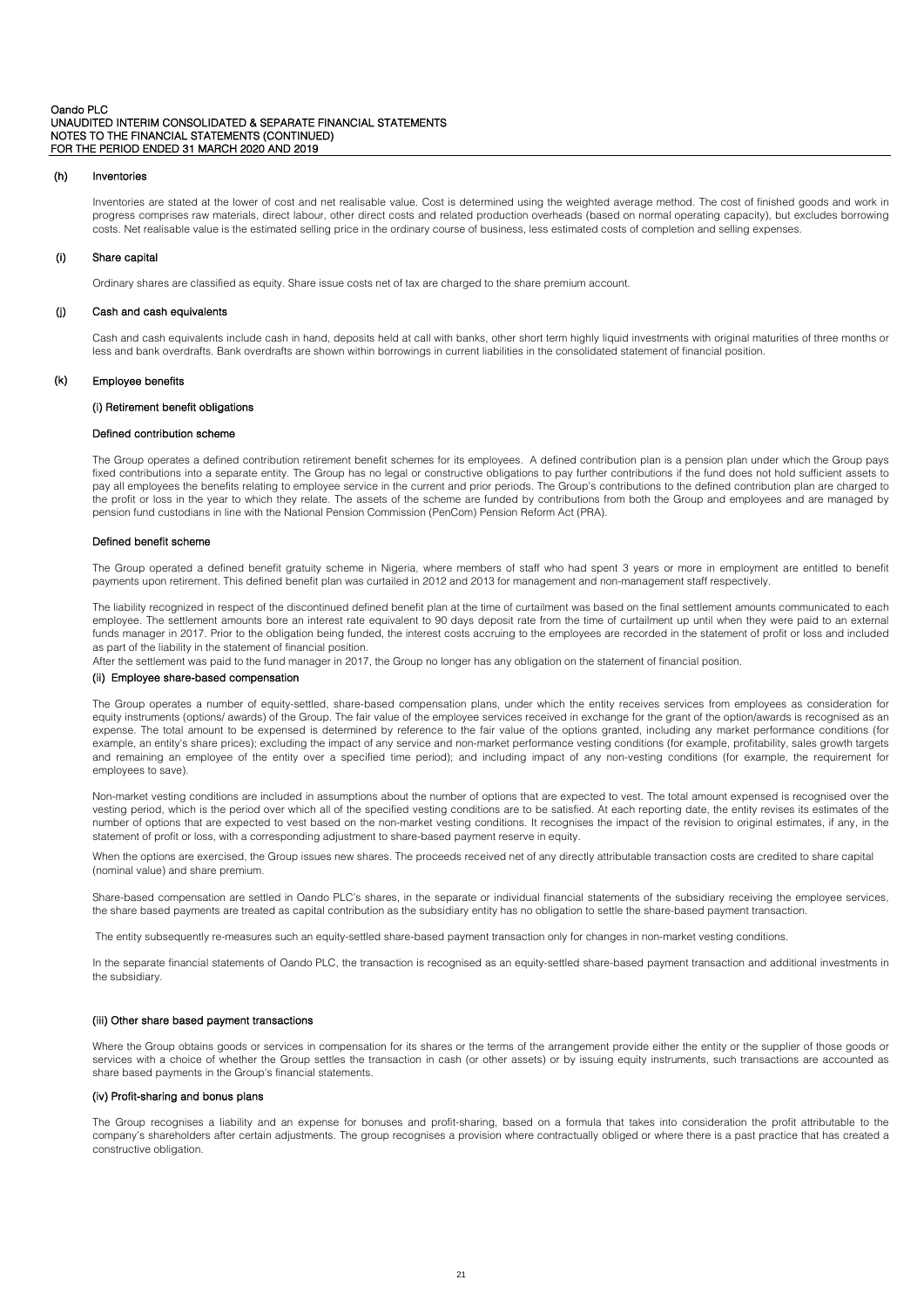### (l) Provisions

Provisions are recognised when the Group has a present obligation (legal or constructive) as a result of a past event, it is probable that an outflow of resources embodying economic benefits will be required to settle the obligation and a reliable estimate can be made of the amount of the obligation. When the Group expects some or all of a provision to be reimbursed, for example, under an insurance contract, the reimbursement is recognised as a separate asset, but only when the reimbursement is virtually certain. The expense relating to a provision is presented in the statement of profit or loss.

Provisions for environmental restoration and legal claims are recognised when: the Group has a present legal or constructive obligation as a result of past events; it is more likely than not that an outflow of resources will be required to settle the obligation; and the amount has been reliably estimated.

Where there are a number of similar obligations, the likelihood that an outflow will be required in settlement is determined by considering the class of obligations as a whole. A provision is recognised even if the likelihood of an outflow with respect to any one item included in the same class of obligations may be small.

Provisions are measured at the present value of management's best estimate of the expenditure required to settle the present obligation at the reporting date. The discount rate used to determine the present value is a pre-tax rate which reflects current market assessments of the time value of money and the specific risk. The increase in the provision due to the passage of time is recognised as interest expense.

# Decommissioning liabilities

A provision is recognised for the decommissioning liabilities for underground tanks. Based on management estimation of the future cash flows required for the decommissioning of those assets, a provision is recognised and the corresponding amount added to the cost of the asset under property, plant and equipment for assets measured using the cost model. For assets measured using the revaluation model, subsequent changes in the liability are recognised in revaluation reserves through OCI to the extent of any credit balances existing in the revaluation surplus reserve in respect of that asset. The present values are determined using a pre-tax rate which reflects current market assessments of the time value of money and the risks specific to the obligation. Subsequent depreciation charges of the asset are accounted for in accordance with the Group's depreciation policy and the accretion of discount (i.e. the increase during the period in the discounted amount of provision arising from the passage of time) included in finance costs.

Estimated site restoration and abandonment costs are based on current requirements, technology and price levels and are stated at fair value, and the associated asset retirement costs are capitalized as part of the carrying amount of the related tangible fixed assets. The obligation is reflected under provisions in the statement of financial position.

### (m) Current income and deferred tax

Income tax expense is the aggregate of the charge to profit or loss in respect of current and deferred income tax.

Current income tax is the amount of income tax payable on the taxable profit for the year determined in accordance with the relevant tax legislation. Education tax is provided at 2% of assessable profits of companies operating within Nigeria. Tax is recognised in the statement of profit or loss except to the extent that it relates to items recognised in OCI or equity respectively. In this case, tax is also recognised in other comprehensive income or directly in equity, respectively.

Deferred tax is provided in full, using the liability method, on all temporary differences arising between the tax bases of assets and liabilities and their carrying amount in the consolidated financial statements. However, if the deferred tax arises from the initial recognition of an asset or liability in a transaction other than a business combination that at the time of the transaction affects neither accounting nor taxable profit or loss, it is not accounted for. Current income deferred tax is determined using tax rates and laws enacted or substantively enacted at the reporting date and are expected to apply when the related deferred tax liability is settled.

Deferred tax assets are recognised only to the extent that it is probable that future taxable profits will be available against which the temporary differences can be utilised. Deferred tax is provided on temporary differences arising on investments in subsidiaries and associates, except where the timing of the reversal of the temporary difference is controlled by the Group and it is probable that the temporary difference will not reverse in the foreseeable future.

Deferred tax assets and liabilities are offset when there is a legally enforceable right to offset current tax assets against current tax liabilities and when the deferred taxes assets and liabilities relate to income taxes levied by the same taxation authority on either the same taxable entity or different taxable entities where there is an intention to settle the balances on a net basis.

# (n) Exceptional items

Exceptional items are disclosed separately in the financial statements where it is necessary to do so to provide further understanding of the financial performance of the Group. They are material items of income or expense that have been shown separately due to significance of their nature and amount.

## (o) Dividend

Dividend payable to the Company's shareholders is recognised as a liability in the consolidated financial statements in the period in which they are declared (i.e. approved by the shareholders).

# (p) Upstream activities

# Exploration and evaluation assets

Exploration and evaluation ("E&E") assets represent expenditures incurred on exploration properties for which technical feasibility and commercial viability have not been determined. E&E costs are initially capitalized as either tangible or intangible exploration and evaluation assets according to the nature of the assets acquired, these costs include acquisition of rights to explore, exploration drilling, carrying costs of unproved properties, and any other activities relating to evaluation of technical feasibility and commercial viability of extracting oil and gas resources. OER will expense items that are not directly attributable to the exploration and evaluation asset pool. Costs that are incurred prior to obtaining the legal right to explore, develop or extract resources are expensed in the statement of income (loss) as incurred. Costs that are capitalized are recorded using the cost model with which they will be carried at cost less accumulated impairment. Costs that are capitalized are accumulated in cost centers by well, field or exploration area pending determination of technical feasibility and commercial viability.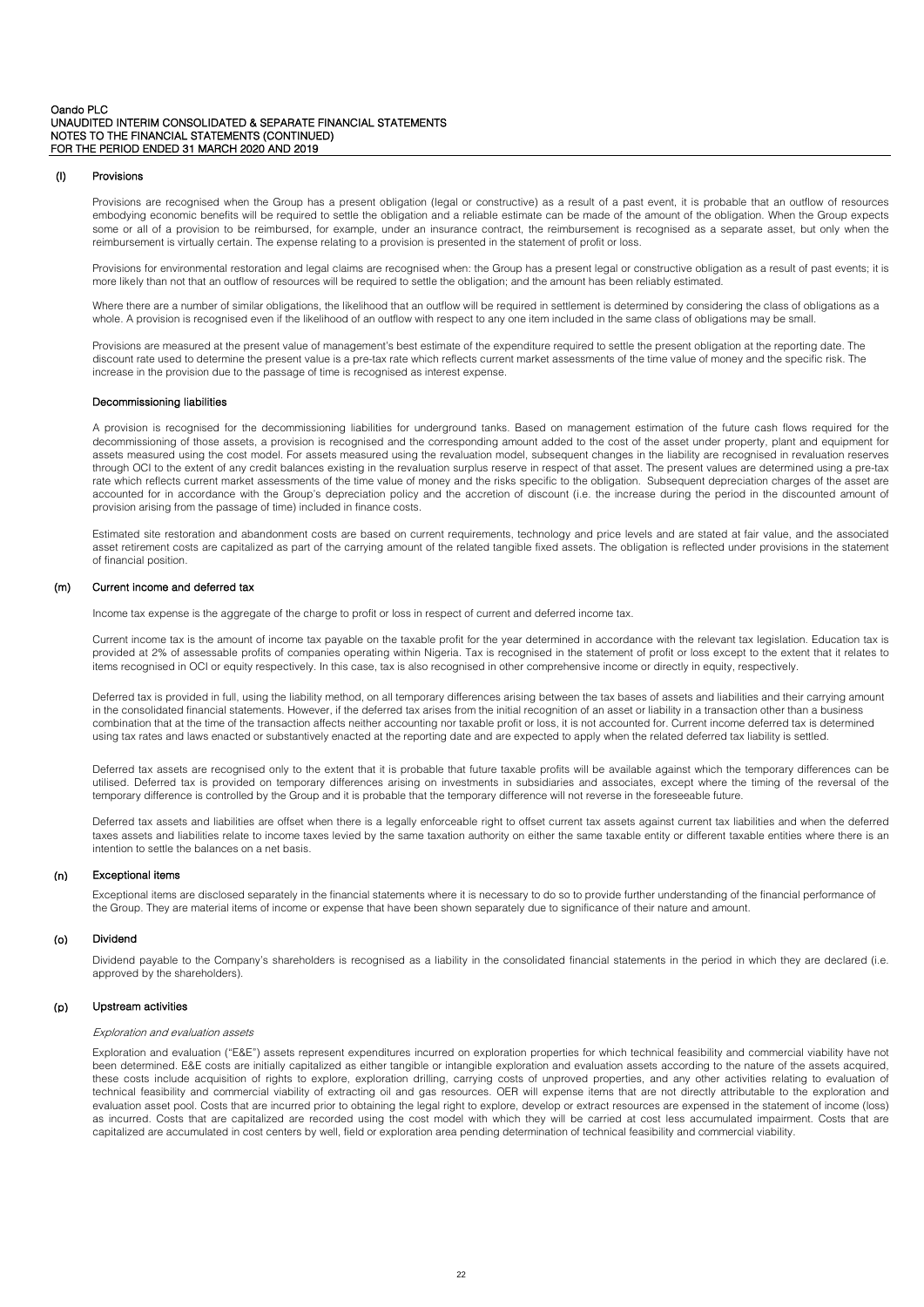Once technical feasibility and commercial viability of extracting the oil or gas is demonstrable, intangible exploration and evaluation assets attributable to those reserves are first tested for impairment and then reclassified from exploration and evaluation assets to a separate category within Property Plant and Equipment ("PP&E") referred to as oil and gas development assets and oil and gas assets. If it is determined that commercial discovery has not been achieved, these costs are charged to expense.

Pre-license cost are expensed in the profit or loss in the period in which they occur

Farm-out arrangements for E&E assets for which OER is the farmor are accounted for by recognizing only the cash payments received and do not recognize any consideration in respect of the value of the work to be performed by the farmee. The carrying value of the remaining interest is the previous cost of the full interest reduced by the amount of cash consideration received for entering the agreement. The effect will be that there is no gain recognized on the disposal unless the cash consideration received exceeds the carrying value of the entire asset held.

### Oil and gas assets

When technical feasibility and commercial viability is determinable, costs attributable to those reserves are reclassified from E&E assets to a separate category within Property Plant and Equipment ("PP&E") referred to as oil and gas properties under development or oil and gas producing assets. Costs incurred subsequent to the determination of technical feasibility and commercial viability and the costs of replacing parts of property, plant and equipment are recognized as oil and gas interests only when they increase the future economic benefits embodied in the specific asset to which they relate. All other expenditures are recognized in profit or loss as incurred. Such capitalized oil and natural gas interests generally represent costs incurred in developing proved and/or probable reserves and bringing in or enhancing production from such reserves, and are accumulated on a field or geotechnical area basis. The carrying amount of any replaced or sold component is derecognized. The costs of the day-to-day servicing of property and equipment are recognized in the statement of comprehensive loss as incurred.

Oil and gas assets are measured at cost less accumulated depletion and depreciation and accumulated impairment losses. Oil and gas assets are incorporated into Cash Generating Units "CGU's" for impairment testing.

The net carrying value of development or production assets is depleted using the unit of production method by reference to the ratio of production in the year to the related proved and probable reserves, taking into account estimated future development costs necessary to bring those reserves into production. Future development costs are estimated taking into account the level of development required to produce the reserves. These estimates are reviewed by independent reserve engineers at least annually.

Proved and probable reserves are estimated using independent reserve engineer reports and represent the estimated quantities of crude oil, natural gas and natural gas liquids which geological, geophysical and engineering data demonstrate with a specified degree of certainty to be recoverable in future years from known reservoirs and which are considered commercially producible.

#### (q) Impairment

The Group assesses its assets for indicators of impairments annually. All assets are reviewed whenever events or changes in circumstances indicate that the carrying amounts for those assets may not be recoverable. If assets are determined to be impaired, the carrying amounts of those assets are written down to their recoverable amount, which is the higher of fair value less costs to sell and value in use, the latter being determined as the amount of estimated risk-adjusted discounted future cash flows. For this purpose, assets are grouped into cash-generating units based on separately identifiable and largely independent cash inflows.

Estimates of future cash flows used in the evaluation for impairment of assets related to hydrocarbon production are made using risk assessments on field and reservoir performance and include expectations about proved reserves and unproved volumes, which are then risk-weighted utilising the results from projections of geological, production, recovery and economic factors.

Exploration and evaluation assets are tested for impairment by reference to group of cash-generating units (CGU). Such CGU groupings are not larger than an operating segment. A CGU comprises of a concession with the wells within the field and its related assets as this is the lowest level at which outputs are generated for which independent cash flows can be segregated. Management makes investment decisions/allocates resources and monitors performance on a field/concession basis. Impairment testing for E&E assets is carried out on a field by field basis, which is consistent with the Group's operating segments as defined by IFRS 8.

Impairments, except those related to goodwill, are reversed as applicable to the extent that the events or circumstances that triggered the original impairment have changed.

Impairment charges and reversals are reported within depreciation, depletion and amortisation.

# (r) Non-current assets (or disposal groups) held for sale.

Non-current assets are classified as assets held for sale when their carrying amount is to be recovered principally through a sale transaction and a sale is considered highly probable. They are stated at lower of carrying amount and fair value less costs to sell.

# (s) Production underlift and overlift

The Group receives lifting schedules for oil production generated by the Group's working interest in certain oil and gas properties. These lifting schedules identify the order and frequency with which each partner can lift. The amount of oil lifted by each partner at the balance sheet date may not be equal to its working interest in the field. Some partners will have taken more than their share (overlifted) and others will have taken less than their share (underlifted). The initial measurement of the overlift liability and underlift asset is at the market price of oil at the date of lifting, consistent with the measurement of the sale and purchase. Overlift balances are subsequently measured at fair value, while Underlift balances are carried at lower of carrying amount and current fair value.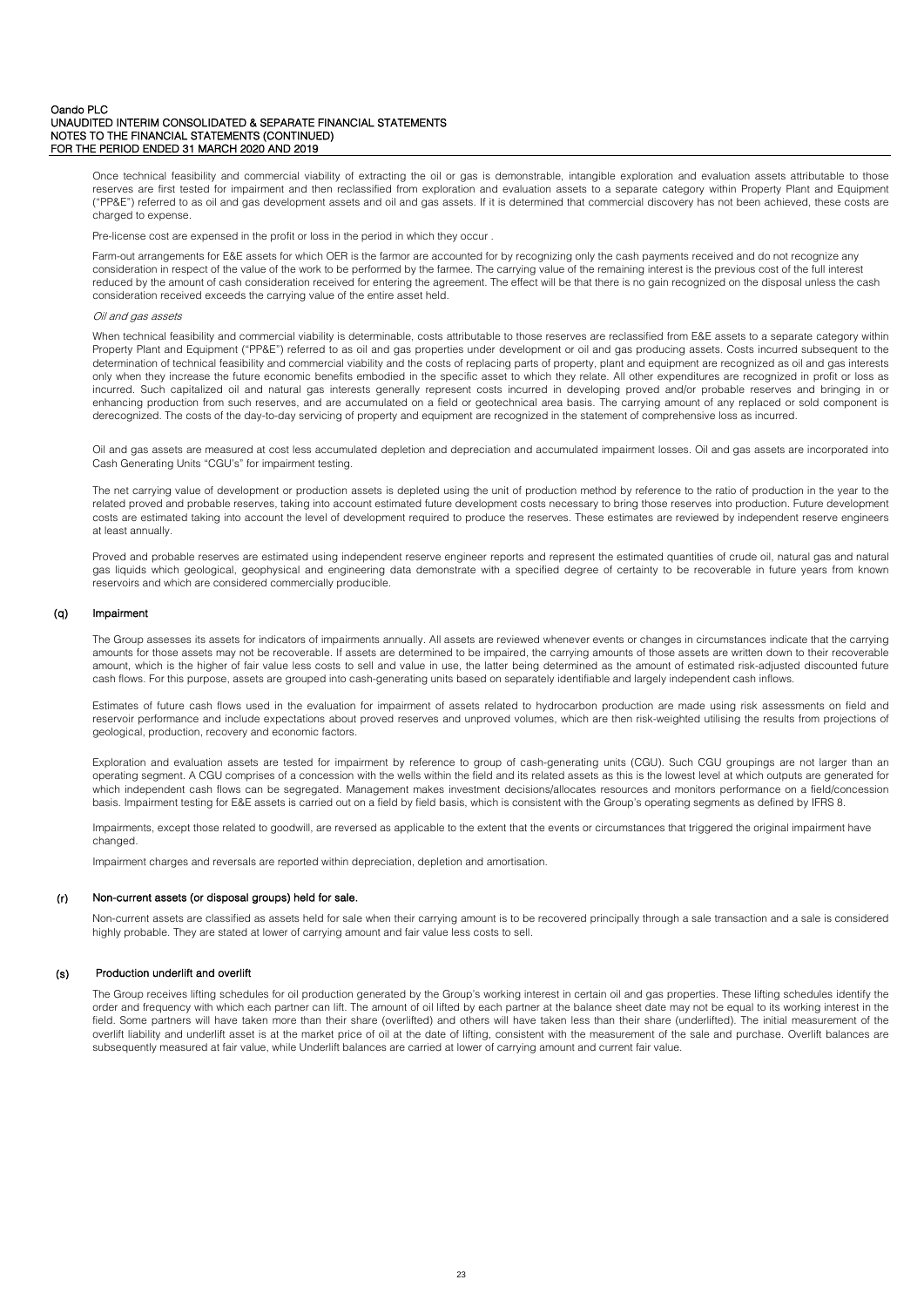# (t) Fair value

Fair value is the price that would be received to sell an asset or paid to transfer a liability in an orderly transaction between market participants at the measurement date. The fair value measurement is based on the presumption that the transaction to sell the asset or transfer the liability takes place either:

- In the principal market for the asset or liability, or
- In the absence of a principal market, in the most advantageous market for the asset or liability.

The principal or the most advantageous market must be accessible to the Group.

The fair value of an asset or a liability is measured using the assumptions that market participants would use when pricing the asset or liability, assuming that market participants act in their economic best interest. A fair value measurement of a non-financial asset takes into account a market participant's ability to generate economic benefits by using the asset in its highest and best use or by selling it to another market participant that would use the asset in its highest and best use. The Group uses valuation techniques that are appropriate in the circumstances and for which sufficient data are available to measure fair value, maximising the use of relevant observable inputs and minimising the use of unobservable inputs.

All assets and liabilities for which fair value is measured or disclosed in the financial statements are categorized within the fair value hierarchy, described as follows, based on the lowest level input that is significant to the fair value measurement as a whole:

Level 1 — Quoted (unadjusted) market prices in active markets for identical assets or liabilities

Level 2 — Valuation techniques for which the lowest level input that is significant to the fair value measurement is directly or indirectly observable

Level 3 — Valuation techniques for which the lowest level input that is significant to the fair value measurement is unobservable.

For assets and liabilities that are recognised in the financial statements on a recurring basis, the Group determines whether transfers have occurred between Levels in the hierarchy by re-assessing categorization (based on the lowest level input that is significant to the fair value measurement as a whole) at the end of each reporting period. External valuers are involved for valuation of significant assets, such as financial assets through profit or loss, and significant liabilities. Involvement of external valuers is decided upon annually by the valuation committee after discussion with and approval by the Group's audit committee. Selection criteria include market knowledge, reputation, independence and whether professional standards are maintained. Valuers are normally rotated every three years. The valuation committee decides, after discussions with the Group's external valuers, which valuation techniques and inputs to use for each case

At each reporting date, the Board analyses the movements in the values of assets and liabilities which are required to be re-measured or re-assessed as per the Group's accounting policies. For this analysis, the Board verifies the major inputs applied in the latest valuation by agreeing the information in the valuation computation to contracts and other relevant documents. The Board, in conjunction with the Group's external valuers, also compares the changes in the fair value of each asset and liability with relevant external sources to determine whether the change is reasonable. On an interim basis, the Board and the Group's external valuers present the valuation results to the audit committee and the Group's independent auditors. This includes a discussion of the major assumptions used in the valuations.

For the purpose of fair value disclosures, the Group has determined classes of assets and liabilities on the basis of the nature, characteristics and risks of the asset or liability and the level of the fair value hierarchy as explained above.

# (u) Offshore processing arrangements

An offshore processing arrangement involves the lifting of crude oil from an owner (usually government/third party) in agreed specifications and quantities for a swap for agreed yields and specifications of refined petroleum products. Under such arrangements, the owner of the crude oil may not attach monetary value to the crude oil delivered to the Group or the refined products received from the Group. Rather, the owner defines the yields and specification of refined products expected from the Group. Sometimes, the owner may request the Group to deliver specific refined products, increase quantity of certain products contrary to previously agreed quantity ratios, or make cash payments in lieu of delivery of products not required ("retained products"). It is also possible that the owner may request the Group to pre-deliver refined products against future lifting of crude oil. Parties to offshore processing arrangements are often guided by terms and conditions codified in an .<br>Agreement/Contract. Such terms may include risk and title to crude oil and refined products, free on board or cost, insurance and freight deliveries by counterparties. obligations of counterparties, costs and basis of reimbursements, etc. Depending on the terms of an offshore processing arrangement, the Group may act as a principal or an agent.

# The Group acting in the capacity of a principal

The Group acts as a principal in an offshore processing arrangement when it controls the promised good or service before transferring that good or service to the customer. When it is unclear whether the Group controls the promised good or service after consideration of the definition of control, then the following indicators are considered to determine if the Group has control:

• it has the primary responsibility for providing the products or services to the customer or for fulfilling the order, for example by being responsible for the acceptability of the products or services ordered or purchased by the customer;

• it has inventory risk before the specified good or service has been transferred to a customer or after transfer of control to the customer (for example, if the customer has a right of return); and

• the entity has discretion in establishing the price for the specified good or service. Establishing the price that the customer pays for the specified good or service may indicate that the entity has the ability to direct the use of that good or service and obtain substantially all of the remaining benefits.

The gross amount of the crude oil received by the Group under an offshore processing arrangement represents consideration for the obligation to the counterparty. Control passes to the counter party upon delivery of refined products. At this point, the Group determines the value of crude oil received using the market price on the date of receipt and records the value as revenue. In addition, the Group records processing fees received/receivable from the counterparty as part of revenue. The Group determines the value of refined products at cost and includes the value in cost of sales in the Statement of profit or loss. All direct costs relating to an offshore processing arrangement that are not reimbursable are included in cost of sales, where applicable, in the Statement of profit or loss. Such costs may include processing, freight, demurrage, insurance, directly attributable fees and charges, etc. All expenses, which are not directly related to an offshore processing arrangement is included as part of administrative expenses.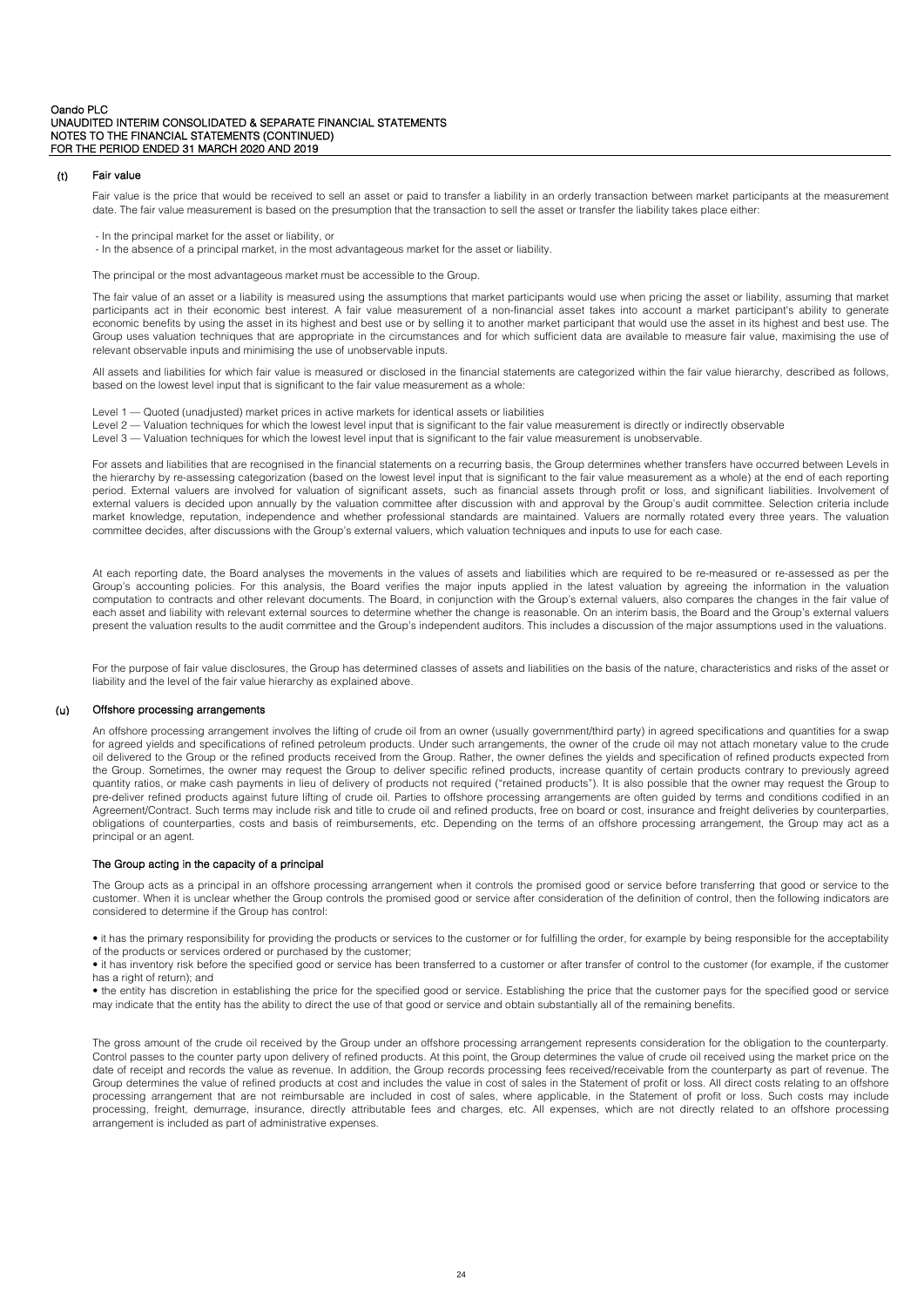Where the Group lifted crude oil but delivered petroleum products subsequent to the accounting period, it does not record the value of the crude oil received as part of revenue. Rather, the Group records the value of crude oil received as deferred revenue under current liabilities.

Where the Group pre-delivered products in expectation of lifting of crude oil in future, it does not record the value in the Statement of profit or loss in order to comply with the matching concept. Rather, it will deplete cash (where actual payment was done) or increase trade payables and receivables. The Group transfers the amount recognised from trade receivables to cost of sales and recognise the value of crude oil lifted as turnover, when crude oil is eventually lifted in respect of the predelivery.

The Group discloses letters of credit and amounts outstanding at the reporting date under contingent liabilities in the notes to the financial statements.

# The Group acting in the capacity of an agent

The Group acts as an agent in an offshore processing arrangement where the gross inflows of economic benefits include amounts collected on behalf of a third party. Such amounts do not result in increases in equity for the Group. Thus, the amounts collected on behalf of the counterparty are not revenue. Instead, revenue is the amount of commission earned for acting as an agent. Costs incurred by the Group are done on behalf of the counterparty and they are fully reimbursable. .

# (v) Investment property

Investment properties are measured initially at cost, including transaction costs. Subsequent to initial recognition, investment properties are stated at fair value, which reflects market conditions at the reporting date. Gains or losses arising from changes in the fair values of investment properties are included in profit or loss in the period in which they arise, including the corresponding tax effect. Fair values are determined based on an annual valuation performed by an accredited external independent valuer applying a valuation model recommended by the International Valuation Standards Committee.

Investment properties are derecognised either when they have been disposed of or when they are permanently withdrawn from use and no future economic benefit is expected from their disposal. The difference between the net disposal proceeds and the carrying amount of the asset is recognised in profit or loss in the period of derecognition. The Group has elected to state investment properties at fair value in accordance with IAS 40.

# 3 Segment information

# 3.1 Primary reporting format - business segments

At 31 March 2020, the Group had three operating segments namely:

(i) Exploration and production (E&P) – involved in the exploration for and production of oil and gas through the acquisition of rights in oil blocks on the Nigerian continental shelf and deep offshore.

(ii) Supply and Trading – involved in trading of crude refined and unrefined petroleum products. (iii) Corporate and others

# 3.2a The segment results for the period ended 31 March 2020 are as follows:

|                                  | Exploration &<br>Production | Supply & Trading         | Corporate &<br>Others | Group          |
|----------------------------------|-----------------------------|--------------------------|-----------------------|----------------|
|                                  | N'000                       | N'000                    | N'000                 | N'000          |
| Total gross segment sales        | 23.529.760                  | 94.863.997               | 87.359.945            | 205,753,702    |
| Inter-segment sales              |                             | (8.677.145)              | (83.787.899)          | (92, 465, 044) |
| Revenue from external customers* | 23.529.760                  | 86.186.852               | 3.572.046             | 113.288.658    |
| Operating loss*                  | (38.413.844)                | (1,213,693)              | (7,090,280)           | (46, 717, 817) |
| Net finance cost*                | (9.741.597)                 | (8,252)                  | (4,620,703)           | (14,370,552)   |
| Loss before income tax*          | (48.155.441)                | (1,221,945)              | (11.710.983)          | (61,088,369)   |
| Income tax credit/(expense)*     | 27.156.826                  | $\overline{\phantom{a}}$ | (181.153)             | 26.975.673     |
| Loss for the period              | (20.998.615)                | (1.221.945)              | (11.892.136)          | (34,112,696)   |

# The segment results for the period ended 31 March 2019 are as follows:

|                                  | Exploration &<br>Production | Supply & Trading | Corporate &<br>Others | Group           |
|----------------------------------|-----------------------------|------------------|-----------------------|-----------------|
|                                  | N'000                       | N'000            | N'000                 | N'000           |
| Total gross segment sales        | 42.225.024                  | 112.638.012      | 126.100.537           | 280.963.573     |
| Inter-segment sales              |                             | (20.383.463)     | (92.570.561)          | (112, 954, 024) |
| Revenue from external customers* | 42,225,024                  | 92,254,549       | 33.529.976            | 168,009,549     |
| Operating profit*                | 2.681.289                   | .495.886         | 12.923.137            | 17.100.312      |
| Net finance cost*                | (4,623,604)                 | (123,213)        | (3,455,608)           | (8,202,425)     |
| Share of loss in associates      |                             |                  | (127.658)             | (127, 658)      |
| (Loss)/profit before income tax* | (1,942,315)                 | 1.372.673        | 9.339.871             | 8.770.229       |
| Income tax expense*              | (661.260)                   |                  | (3.474.890)           | (4, 136, 150)   |
| (Loss)/profit for the period     | (2,603,575)                 | .372.673         | 5.864.981             | 4,634,079       |

\*See note 3.3a for reconciliation to the statement of profit or loss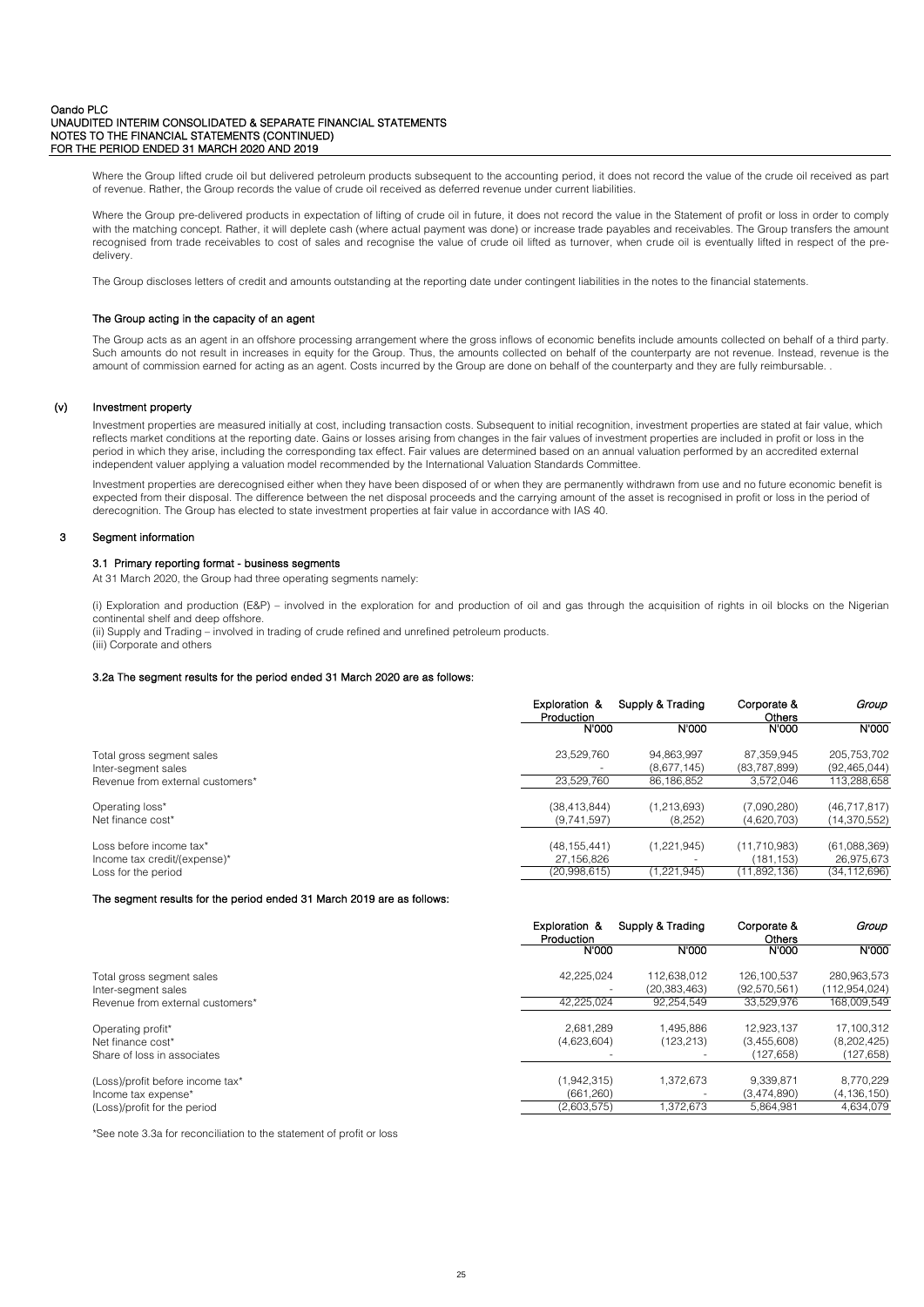| 3.3a Reconciliation of reporting segment information for the three<br>months ended 31 March 2020 are as follows: | Revenue<br>N'000 | Operating loss<br>N'000   | Net finance cost<br>N'000 | income tax<br><b>N'000</b>                  | Loss before Income tax credit<br><b>N'000</b> |
|------------------------------------------------------------------------------------------------------------------|------------------|---------------------------|---------------------------|---------------------------------------------|-----------------------------------------------|
| As reported in the segment report                                                                                | 205.753.702      | (46, 717, 817)            | (14, 370, 552)            | (61,088,369)                                | 26.975.673                                    |
| Elimination of inter-segment transactions on consolidation                                                       | (92.465.044)     |                           |                           |                                             |                                               |
| As reported in the statement of profit or loss                                                                   | 113.288.658      | (46.717.817)              | (14,370,552)              | (61,088,369)                                | 26.975.673                                    |
| Reconciliation of reporting segment information for the three<br>months ended 31 March 2019 are as follows:      | Revenue<br>N'000 | Operating profit<br>N'000 | Net finance cost<br>N'000 | Profit before<br>income tax<br><b>N'000</b> | Income tax<br>expense<br>N 000                |
| As reported in the segment report                                                                                | 280.963.573      | 17.100.312                | (8,202,425)               | 8,770,229                                   | (4, 136, 150)                                 |
| Elimination of inter-segment transactions on consolidation                                                       | (112.954.024)    | $\overline{\phantom{a}}$  |                           |                                             |                                               |
| As reported in the statement of profit or loss                                                                   | 168.009.549      | 17.100.312                | (8,202,425)               | 8.770.229                                   | (4, 136, 150)                                 |
|                                                                                                                  |                  |                           |                           |                                             |                                               |

Profit on inter-segment sales have been eliminated on consolidation.

# 4 Other operating income/(expenses) Group Group Company Company

| other operating income, experiency          |              |                          |              |              |
|---------------------------------------------|--------------|--------------------------|--------------|--------------|
|                                             | 31 Mar. 2020 | 31 Mar. 2019             | 31 Mar. 2020 | 31 Mar. 2019 |
|                                             | N'000        | <b>N'000</b>             | <b>N'000</b> | N'000        |
| Foreign exchange gain                       | 1.221.709    | 710.478                  | 7.041.493    | .573.657     |
| Fair value gain/(loss) on commodity options | 19.685.354   | (1.194.342)              |              |              |
| Rental income                               | 529.843      | $\overline{\phantom{a}}$ | 529.843      |              |
| Sundry income/(expense)                     | 523.484      | (974.131)                | 299,300      | 794.863      |
|                                             | 21.960.390   | (1.457.995)              | 7.870.636    | 2.368.520    |

The Group's sundry income/(expense) largely relates to crude marketing services income of N494.8 million (2019: N799.5 million), other direct charges from service agreements with some companies of N40.9 million (2019: N203.8 million), reversal of the fair value loss on Glover BV loan note receivables upon payment of the loan note by Helios of nill (2019: N1.95 billion), fair value loss on equity instruments N12.3 million (2019: gain of N1.4 million) and loss on sale of 25% interest in Glover BV in 2019 of N3.9 billion.

The Company's sundry income largely relates to income from service agreements with some companies of N311.6 million (2019: N564.6 million), fair value loss on equity instruments N12.3 million (2019: gain of N1.4 million), loss from the sale of 25% interest in Glover BV in 2019 of N1.72 billion and reversal of the fair value loss on Glover BV loan note receivables upon payment of the loan note by Helios in Q1 2019 of N1.95 billion.

| Impairment of assets/(reversal of impairment) of financial assets         | Group<br>31 Mar. 2020 | Group<br>31 Mar. 2019 | Company<br>31 Mar. 2020 | Company<br>31 Mar. 2019 |
|---------------------------------------------------------------------------|-----------------------|-----------------------|-------------------------|-------------------------|
|                                                                           | N'000                 | N'000                 | N'000                   | N 000                   |
| Impairment losses on finance lease                                        | 124.922               |                       | 6.515                   |                         |
| Impairment losses/(reversal of impairment) of non-current receivables     | 994.609               | (6.581.520)           | 994.609                 | (156.944)               |
| Impairment losses/(reversal of impairment) of trade and other receivables | 59.829.305            | (3.370.357)           | 1.614.829               | (8,633,550)             |
| Total impairment losses/(reversal of impairment) of financial assets      | 60.948.836            | (9.951.877)           | 2.615.953               | (8,790,494)             |

Fixtures, fittings,

Fixtures, fittings,

# 6 Property, plant and equipment

6.1

| Group                                                                        | Upstream<br>Assets<br>N'000 | Land and<br>buildings<br>N'000 | Plant and<br>machinery<br>N'000 | motor vehicle<br>and equipment<br>N'000 | Total<br>N'000            |
|------------------------------------------------------------------------------|-----------------------------|--------------------------------|---------------------------------|-----------------------------------------|---------------------------|
| Opening net book amount - 1 January 2019                                     | 344,057,188                 | 774.795                        | 8.697.327                       | 1.490.775                               | 355,020,085               |
| Decommissioning cost<br>Additions                                            | 39,233,620<br>27.448.270    | ۰                              |                                 | 422.757                                 | 39,233,620<br>27.871.027  |
| Depletion/depreciation charge - continuing operations<br>Exchange difference | (26, 881, 872)<br>293.736   | (86, 893)<br>۰                 | (643, 709)<br>7.666             | (583.762)<br>(1.298)                    | (28, 196, 236)<br>300.104 |
| Closing net book amount - 31 December 2019                                   | 384,150,942                 | 687.902                        | 8.061.284                       | 1.328.472                               | 394,228,600               |
| At 31 December, 2019                                                         |                             |                                |                                 |                                         |                           |

| Cost                     | 566.961.202   | 869.378   | 11.712.856  | 5.295.771   | 584.839.207   |
|--------------------------|---------------|-----------|-------------|-------------|---------------|
| Accumulated depreciation | (182.810.260) | (181.476) | (3.651.572) | (3.967.299) | (190.610.607) |
| Net book value           | 384.150.942   | 687.902   | 8.061.284   | 1.328.472   | 394.228.600   |
|                          |               |           |             |             |               |

|                                            |                       |                        | гиш <del>с</del> э шшцэ,       |             |
|--------------------------------------------|-----------------------|------------------------|--------------------------------|-------------|
| Company                                    | Land and<br>buildings | Plant and<br>machinery | motor vehicle<br>and equipment | Total       |
|                                            | N'000                 | N'000                  | N'000                          | N'000       |
| Opening net book amount - 1 January 2019   | 774.795               | 15.479                 | 915.104                        | 1.705.378   |
| Additions                                  |                       |                        | 310.110                        | 310.110     |
| Depreciation charge                        | (86, 893)             | 1,563                  | (230, 682)                     | (319, 138)  |
| Closing net book amount - 31 December 2019 | 687.902               | 13.916                 | 994.532                        | .696.350    |
| At 31 December, 2019                       |                       |                        |                                |             |
| Cost                                       | 868.929               | 123.641                | 2.497.861                      | 3.490.431   |
| Accumulated depreciation                   | (181.027)             | (109.725)              | (1,503,329)                    | (1,794,081) |
| Net book value                             | 687.902               | 13.916                 | 994.532                        | .696.350    |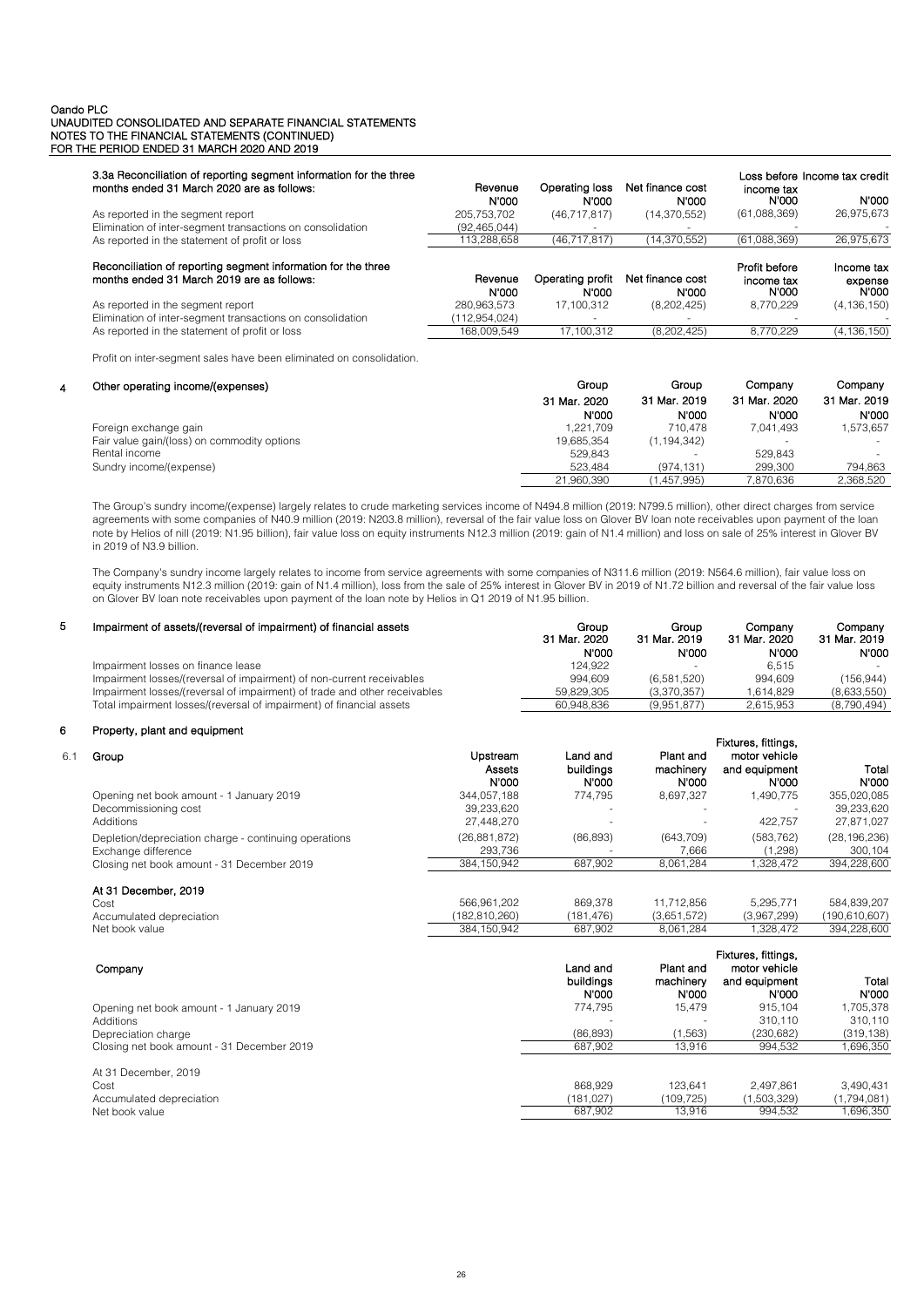|     |                                             | Upstream        | Land and                 | Plant and          | Fixtures, fittings,<br>motor vehicle |                 |
|-----|---------------------------------------------|-----------------|--------------------------|--------------------|--------------------------------------|-----------------|
| 6.2 | Group                                       | Assets<br>N'000 | buildings<br>N'000       | machinery<br>N'000 | and equipment<br>N'000               | Total<br>N'000  |
|     | Opening net book amount - 1 January 2020    | 384.150.942     | 687.902                  | 8.061.284          | 1,328,472                            | 394,228,600     |
|     | Decommissioning cost                        | 159.473         |                          |                    |                                      | 159.473         |
|     | Addition                                    | 6.528.528       | $\overline{\phantom{a}}$ |                    | 10.349                               | 6.538.877       |
|     | Depletion/depreciation charge               | (5,511,358)     | (21,769)                 | (165.106)          | (118.978)                            | (5,817,211)     |
|     | Exchange difference                         | 21.966.657      |                          | 458.313            | 14.646                               | 22.439.616      |
|     | Closing net book amount as at 31 March 2020 | 407,294,242     | 666,133                  | 8,354,491          | 1.234.489                            | 417,549,355     |
|     | At 31 March, 2020                           |                 |                          |                    |                                      |                 |
|     | Cost                                        | 606.374.955     | 868,929                  | 12.381.800         | 5.460.987                            | 625,086,671     |
|     | Accumulated depreciation                    | (199.080.713)   | (202.796)                | (4.027.309)        | (4.226.498)                          | (207, 537, 316) |

| Company                                     | Land and<br>buildings<br>N'000 | Plant and<br>machinery<br>N'000 | Fixtures, fittings,<br>motor vehicle<br>and equipment<br>N'000 | Total<br>N'000 |
|---------------------------------------------|--------------------------------|---------------------------------|----------------------------------------------------------------|----------------|
| Opening net book amount - 1 January 2020    | 687,902                        | 13.916                          | 994.532                                                        | ,696,350       |
| Addition                                    |                                |                                 | 3.634                                                          | 3.634          |
| Depreciation charge                         | (21,769)                       | (305)                           | (64,063)                                                       | (86, 137)      |
| Closing net book amount as at 31 March 2020 | 666.133                        | 13.611                          | 934.103                                                        | ,613,847       |
| At 31 March, 2020                           |                                |                                 |                                                                |                |
| Cost                                        | 868.929                        | 123.641                         | 2.501.495                                                      | 3.494.065      |
| Accumulated depreciation                    | (202, 797)                     | (110,030)                       | (1,567,391)                                                    | (1,880,218)    |
| Net book value                              | 666.132                        | 13.611                          | 934.104                                                        | .613.847       |

Net book value 407,294,242 666,133 8,354,491 1,234,489 417,549,355

# 7 Intangible assets

| 7.1 | Group                                      | Software                 | Goodwill      | <b>Exploration and</b><br>Evaluation asset* | Total           |
|-----|--------------------------------------------|--------------------------|---------------|---------------------------------------------|-----------------|
|     |                                            | N'000                    | N'000         | N'000                                       | N'000           |
|     | Opening net book amount - 1 January 2019   |                          | 379.221.241   | 53.100.519                                  | 432,321,760     |
|     | Addition                                   | 669,310                  | ۰             | 1.189.475                                   | 1,858,785       |
|     | Amortization                               | (55, 776)                |               |                                             | (55, 776)       |
|     | Impairment                                 | $\overline{\phantom{a}}$ | (156.475.124) | (12,632,194)                                | (169, 107, 318) |
|     | Exchange difference                        |                          | 5.868.208     | (14,096)                                    | 5,854,112       |
|     | Closing net book amount - 31 December 2019 | 613.534                  | 228.614.325   | 41.643.704                                  | 270,871,563     |
|     | At 31 December, 2019                       |                          |               |                                             |                 |
|     | Cost                                       | 669.310                  | 392.761.424   | 92.639.983                                  | 486.070.717     |
|     | Accumulated amortization                   | (55, 776)                | (164,147,099) | (50,996,279)                                | (215, 199, 154) |

Net book value 613,534 228,614,325 41,643,704 270,871,563

Software<br>N'000

Total

| N'000 |
|-------|
|       |

| Opening net book amount - 1 January 2019   |           |
|--------------------------------------------|-----------|
| <b>Additions</b>                           | 669,310   |
| Amortization                               | (55, 776) |
| Closing net book amount - 31 December 2019 | 613.534   |

At 31 December, 2019 Cost 669,310 Accumulated amortization<br>
Accumulated amortization<br>
Net book value 613,534<br>
Accumulated amortization<br>
165,776) Net book value 613,534

### Group Group Software Goodwill Exploration and 7.2

|                                             |           |               | Evaluation asset* |               |
|---------------------------------------------|-----------|---------------|-------------------|---------------|
|                                             | N'000     | N'000         | N'000             | <b>N'000</b>  |
| Opening net book amount - 1 January 2020    | 613,534   | 228,614,325   | 41,643,704        | 270,871,563   |
| Addition                                    |           |               | 101.612           | 101.612       |
| Amortization                                | (36, 437) | ۰             |                   | (36, 437)     |
| Exchange difference                         |           | 13.195.922    | 2,403,730         | 15,599,652    |
| Closing net book amount as at 31 March 2020 | 577.097   | 241,810,247   | 44.149.046        | 286,536,390   |
| At 31 March, 2020                           |           |               |                   |               |
| Cost                                        | 669,310   | 393.661.363   | 98.088.898        | 492.419.571   |
| Accumulated amortization                    | (92, 213) | (151,851,116) | (53,939,852)      | (205,883,181) |
| Net book value                              | 577.097   | 241.810.247   | 44.149.046        | 286.536.390   |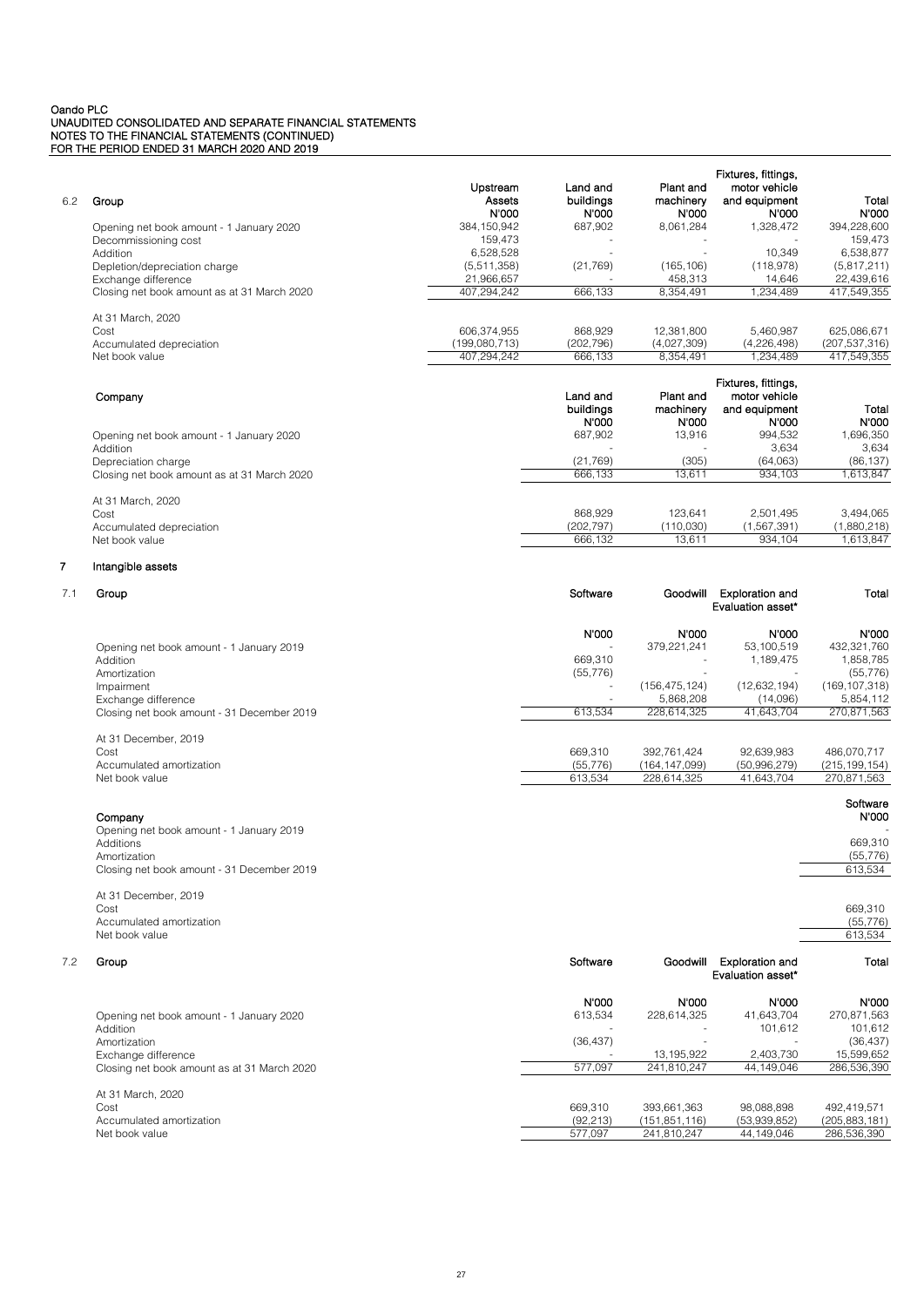| Company                                     | Software<br>N'000 |
|---------------------------------------------|-------------------|
| Opening net book amount - 1 January 2020    | 613.534           |
| Amortization                                | (36, 437)         |
| Closing net book amount as at 31 March 2020 | 577,097           |
| At 31 March, 2020                           |                   |
| Cost                                        | 669.310           |
| Accumulated amortization                    | (92, 213)         |
| Net book value                              | 577.097           |
|                                             |                   |

\*The above exploration and evaluation assets represent expenditures arising from the exploration and evaluation of oil and gas interests. The costs relate to oil and gas properties primarily located in Nigeria and São Tomé and Príncipe "STP". The technical feasibility and commercial viability of extracting oil and gas have not yet been determined in relation to the above properties, and therefore, they remain classified as exploration and evaluation assets at March 31, 2020.

# 8 Investment properties

| Fair value of the properties:                        | Group<br>31 Mar. 2020<br>N'000 | Group<br>31 Dec. 2019<br>N'000 | Company<br>31 Mar. 2020<br>N'000 | Company<br>31 Dec. 2019<br>N'000        |
|------------------------------------------------------|--------------------------------|--------------------------------|----------------------------------|-----------------------------------------|
| Land located in Abuja (5,168.14 sqm)*                | 1.188.000                      | 1.188.000                      | 1.188.000                        | 1,188,000                               |
| Land located in Lagos (10,864.11 sqm)                | 1.620.000<br>2.808.000         | 1.620.000<br>2,808,000         | 1.620.000<br>2.808.000           | 1.620.000<br>2,808,000                  |
|                                                      |                                |                                |                                  |                                         |
|                                                      | Group<br>31 Mar. 2020<br>N'000 | Group<br>31 Dec. 2019<br>N'000 | Company<br>31 Mar. 2020<br>N'000 | Company<br>31 Dec. 2019<br><b>N'000</b> |
| Opening balance                                      | 2.808.000                      | 1.033.000                      | 2.808.000                        | 1.033.000                               |
| Stamp duty paid on investment property               | ٠                              | 6.650                          | $\overline{\phantom{a}}$         | 6.650                                   |
| Fair value gain recognised in other operating income | ٠                              | 1.768.350                      | $\overline{\phantom{a}}$         | ,768,350                                |
| Closing balance                                      | 2.808.000                      | 2.808.000                      | 2.808.000                        | 2.808.000                               |

The Company (through Unipetrol Nigeria Plc) signed a sublease agreement with Oniru Chieftaincy Family Property Company Limited, a Limited Liability Company incorporated in Nigeria in 2002 for a parcel of land approximately 10,864.112 sqm and known as Plot 13 in Block VI within the Oniru Chieftaincy Family Private Layout, Lekki Peninsula, Victoria Island, Lagos State, Nigeria for a consideration of N95 million. This agreement did not have the consent of the Attorney General and Commissioner for Justice for and on behalf of the Governor of Lagos State.

On 13 December 2006, the Commissioner for Lands on behalf of the Executive Governor of Lagos State revoked the right of occupancy of a part of the land (4,906.097 sqm) which was needed for public purpose (site/works yard for Lekki-Epe expressway expansion). However, on 11 December 2014 by a notice in the Lagos State of Nigeria official Gazette No 82 Vol. 47, the Executive Governor of Lagos State reinstated the revoked right of occupancy in the said portion of the land.

Another sublease agreement was signed on 3 November, 2018 with Oniru Chieftaincy Family Property Company Limited for the same parcel of land which was consented to by the Honorable Commissioner, Ministry of Physical Planning and Urban Development on 1 February, 2019.

\*Details of the Abuja land had been reported in the 2017 audited consolidated financial statements and management is yet to decide on the use of the land.

These are classified as investment properties as management's intention for use is yet to be determined and the fair value of the properties were determined using the direct market comparison method of valuation by an independent estate valuer, Ubosi Eleh and Co - represented by Emeka D. Eleh (FRC/2015/NIESV/00000013406) in January 2020.

Given that there has been no significant change to the basis of valuation between the last valuation date and the interim reporting date, management has retained the same fair value as of the interim reporting date.

| 9 | Right of use assets                | Group<br>31 Mar. 2020 | Group<br>31 Dec. 2019 | Company<br>31 Mar. 2020  | Company<br>31 Dec. 2019 |
|---|------------------------------------|-----------------------|-----------------------|--------------------------|-------------------------|
|   | <b>GROUP</b>                       | N'000                 | N'000                 | N'000                    | N'000                   |
|   | Opening balance                    | 20.084.474            | 30.010.434            | 16.547.620               | 25,442,538              |
|   | Modification                       |                       | (9,939,678)           | $\overline{\phantom{a}}$ | (8,894,918)             |
|   | Exchange difference on translation | 17.399                | 13.718                | $\sim$                   |                         |
|   | Closing balance                    | 20,101,873            | 20.084.474            | 16.547.620               | 16,547,620              |
|   | Depreciation                       |                       |                       |                          |                         |
|   | Opening balance                    | 3,817,068             |                       | 3.088.661                |                         |
|   | Charge for the period              | 658,229               | 3.810.698             | 507.436                  | 3.088.661               |
|   | Exchange difference on translation | 1.157                 | 6.370                 |                          |                         |
|   | Closing balance                    | 4.476.454             | 3.817.068             | 3.596.097                | 3.088.661               |
|   | Net book value                     | 15.625.419            | 16,267,406            | 12.951.523               | 13,458,959              |
|   |                                    |                       |                       |                          |                         |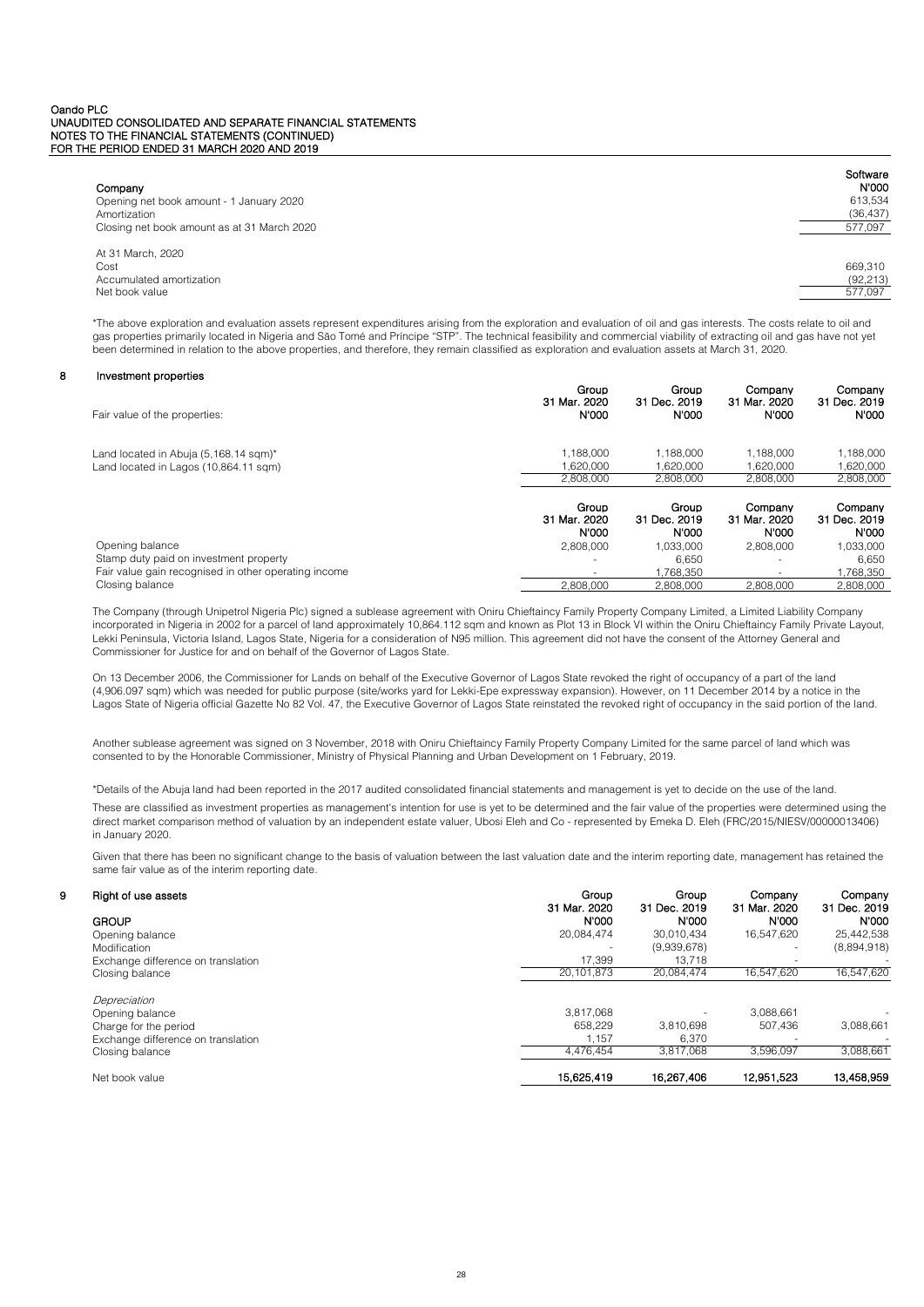|    |                                                                       | Umugini Pipeline<br>Infrastructure |               |                          |               |
|----|-----------------------------------------------------------------------|------------------------------------|---------------|--------------------------|---------------|
| 10 | Investment in associate                                               | Limited                            | Glover BV     | <b>OWDL</b>              | <b>TOTAL</b>  |
|    | Group                                                                 | N'000                              | N'000         | N'000                    | N'000         |
|    | 2019                                                                  |                                    |               |                          |               |
|    | Carrying value:                                                       |                                    |               |                          |               |
|    | At 1 January 2019                                                     | 699.090                            | 3.651.377     | 2.074.265                | 6.424.732     |
|    | Share of profit/(loss) in associate                                   | 466.821                            | 41.411        | (2,330,206)              | (1,821,974)   |
|    | Reversal of share of associate's foreign currency translation reserve |                                    |               | 54.363                   | 54.363        |
|    | Deemed disposal of interest in OWDL                                   |                                    | ٠             | 201.578                  | 201.578       |
|    | Derecognition of the carrying value of investment in associate        |                                    |               |                          |               |
|    | following the deemed disposal of 35% interest in OVH Energy BV        |                                    | (4, 154, 382) | $\overline{\phantom{a}}$ | (4, 154, 382) |
|    | Exchange difference                                                   | 4.250                              | 461.594       | $\overline{\phantom{a}}$ | 465.844       |
|    | Deposit for shares                                                    | 612,638                            | $\sim$        | $\overline{\phantom{a}}$ | 612,638       |
|    | At 31 December 2019                                                   | 1.782.799                          | ۰             | $\overline{\phantom{a}}$ | 1.782.799     |

|                     | Umugini Pipeline<br>Infrastructure |              |
|---------------------|------------------------------------|--------------|
| 2020*               | ∟imited                            | <b>TOTAL</b> |
|                     | N'000                              | N'000        |
| At 1 January 2020   | 1.782.799                          | ,782,799     |
| Exchange difference | 102.906                            | 102,906      |
| At 31 March 2020    | 1.885.705                          | .885.705     |

\*The Group has not recognised the share of profit/loss for the associate-Umugini for the reporting period, as the associate does not prepare quarterly financial statements. The associate result will be fully recognised during the year end in line with the applicable standards.

|                                       | Oando Wings |
|---------------------------------------|-------------|
| Company                               | N'000       |
| At 31 December 2019 and 31 March 2020 | 2.716.431   |
|                                       |             |

# Umugini Pipeline Infrastructure Limited

Umugini Pipeline Infrastructure Limited, formerly Umugini Asset Company Limited until January 2, 2019 when Corporate Affairs Commission granted approval to effect the change of name after a special resolution was passed by the board of directors on July 24, 2018.

The principal activity of Umugini Pipeline Infrastructure Limited "UPIL" is to carry on the business of planning, design, construction, ownership and provision of crude pipeline and fiscal metering facilities for the custody, operation, maintenance, handling and transportation by pipeline of stabilized crude on behalf of the shareholders and other oil and gas producing companies to downstream crude oil terminal facilities.

The associate has share capital consisting solely of Ordinary Shares, which are held in trust by Energia Limited for the Company's indirect subsidiary, Oando Production and Development Company Limited (OPDCL) in 2012 until the shares will be transferred to the joint venture company set up by both parties.

The transfer was effected on 8 March 2019 to Ebegwati Pipeline Company Limited (a joint venture company set up to hold shares in UPIL). Through the shareholder and heads of terms agreement, OPDCL is guaranteed a seat on the board of UPIL and participates in all significant financial and operating decisions even though it only holds 11.25% ownership.

# Glover BV

Oando PLC acquired Glover BV (30%) on 31 December 2016 by virtue of the consideration shares received for the sale of targeted companies in the gas & power segments of the Group. The fair value of the interest received was N2.34billion and this was taken as the carrying value of the associate.

The Group's interest reduced from 30% to 25% in Glover BV effective 31 January 2017 following the acquisition of 5% interest in Glover BV by Helios. On 29 March 2019, the Group through Oando Netherlands Cooperatief 3 ("Coop 3") sold the remaining 25% interest in Glover B.V. and the loan note receivable from Glover B.V to HIP Glover S.a.r.l ("Luxco") for a total consideration of \$41.5 million (see note 12bii). The sale and deemed disposal have been accounted for in the 2019 audited consolidated and separate financial statements.

# Oando Wings Development Limited

Oando Wings Development Limited (OWDL) is a special purpose vehicle incorporated in 2011 in Nigeria to invest in real estate and to undertake, alone or jointly with other companies or persons the development of property generally for residential, commercial or any other purpose including but not limited to the development of office complexes and industrial estates. The company is a private company and therefore there is no quoted market price available for its shares. The company has an authorised share capital of ten million Ordinary Shares of N1 each.

The company was a fully owned subsidiary of Oando PLC until December 20, 2013, when it issued 3,710,000 Ordinary Shares of N1 each to RMB Westpoint. The issue of Ordinary Shares to RMB Westpoint Wings diluted Oando PLC's interest to 41% and OWDL was subsequently accounted for as "investment in associate". On May 8, 2014, Standard Bank Group International Limited (SBGI) exercised its option and an additional 3,710,000 ordinary shares of N1 each was taken up by SBGI. As a result, Oando PLC's interest was further diluted to 25.8%.

On 2nd November 2016, Oando PLC ('the Borrower') entered into a rental funding facilities agreement with RMB Westpoint, SB Wings Development Limited (together referred to as 'the Lenders') and Oando Wings Development Limited ('the Lessor') amended on 7 March 2017. The Lenders made available to the Borrower, \$20,500,000 divided into Facility A \$10,725,000 and Facility B \$9,775,000. However, the agreement provides that, on each Facility A Profit Share Date, the Lenders shall subscribe for, and the Lessor shall issue, that number of Ordinary Shares in the share capital of the Lessor to the Lenders (in their Pro Rata Share of Facility A) as required to give effect to the reduced shareholding percentage of the Borrower in the Lessor for the relevant Facility A and B Profit Share Period as contained in the agreement.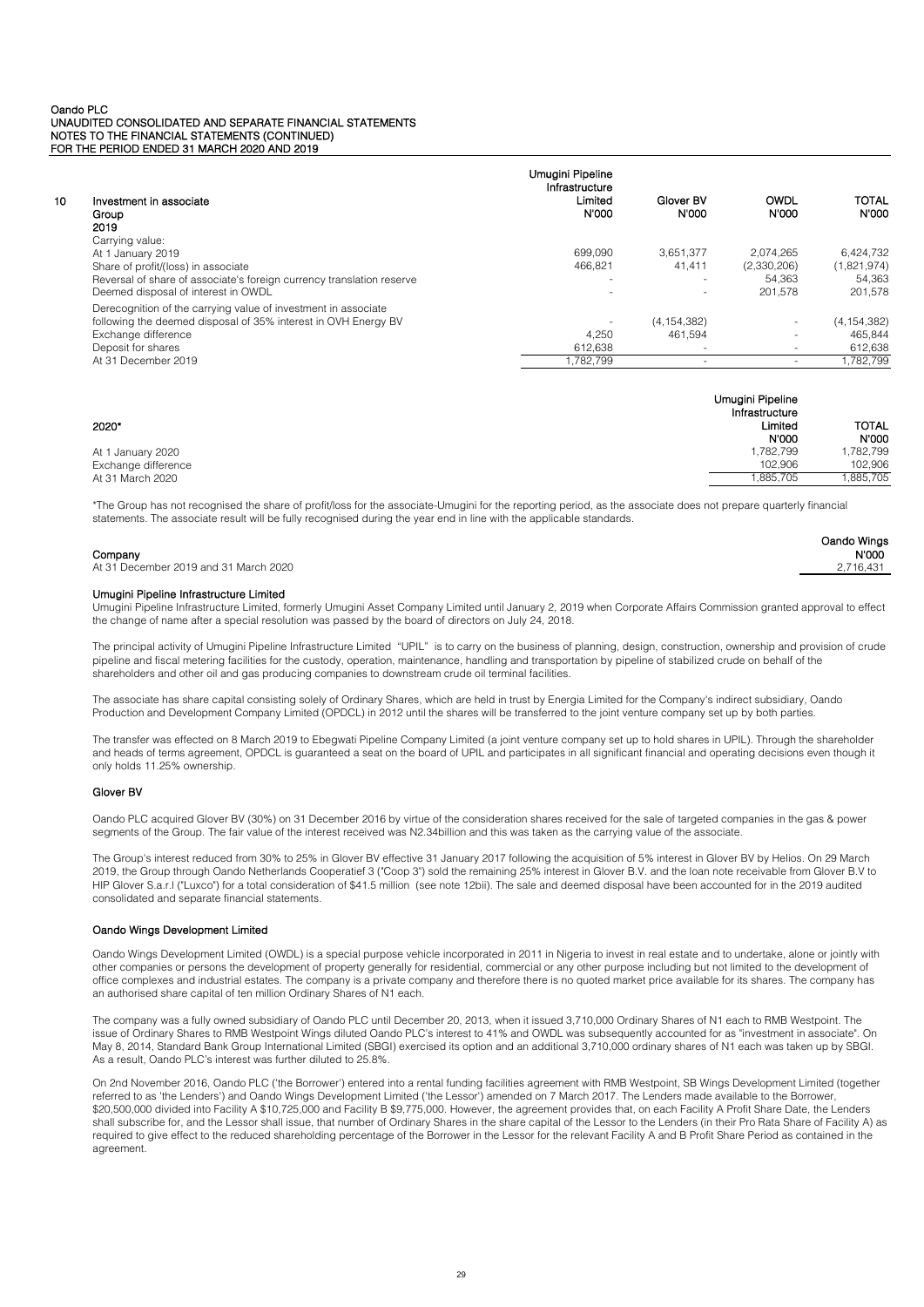Following from the above, on 08 June 2018, OWDL issued 536,481 shares each to RMB Westport Wings Limited and SB Wings Development Limited thereby diluting Oando PLC's interest to 23.3%. Oando PLC ought to have been diluted to 20.79% as of 31 December 2018, had OWDL followed the reduced shareholding percentage of the Borrower described above. The effect of the dilution to 23.3% was accounted for in the 31 December 2018 consolidated financial statements.

Furthermore, on 5 December 2019, OWDL issued 1,095,910 shares each to RMB Westport Wings Limited and SB Wings Development Limited thereby diluting Oando PLC's interest to 19.45%. Oando PLC ought to have been diluted to 18.78% as of 31 December 2019, had OWDL followed the reduced shareholding percentage of the Borrower described above. The effect of the dilution to 19.45% has no effect on the 31 December 2019 consolidated financial statements as the carrying value of OWDL is nil based on recurring losses from the associate.

On 24 December 2019, Wings Mauritius Limited acquired 100% shares of RMB Westport Wings. However, registration of the shares was not completed with Corporate Affairs Commission, Nigeria as at end of March 2020.

As at this reporting date, the Lenders had given a loan of N7.3 billion (\$20.02 million) to the Borrower and the Borrower has not made any repayment as of the reporting date. The borrowing has been accounted for at amortized cost and the effect reflected in the consolidated and separate statement of profit or loss.

Oando PLC exerts significant influence over these associates as the Group has representatives on the board of the companies and is involved in management decisions taken by the entities. All the associates above have been fully accounted for in these consolidated financial statements.

| 11 | Financial assets at fair value through profit or loss<br>Non-current<br>At start of the period<br>Fair value loss | Group<br>31 Mar. 2020<br>N'000 | Group<br>31 Dec. 2019<br>N'000<br>11,106,341<br>(11, 106, 341) | Company<br>31 Mar. 2020<br>N'000<br>٠ | Company<br>31 Dec. 2019<br>N'000<br>11,106,341<br>(11, 106, 341) |
|----|-------------------------------------------------------------------------------------------------------------------|--------------------------------|----------------------------------------------------------------|---------------------------------------|------------------------------------------------------------------|
|    | At period end<br>Current                                                                                          | Group<br>31 Mar. 2020<br>N'000 | Group<br>31 Dec. 2019<br>N'000                                 | Company<br>31 Mar. 2020<br>N'000      | Company<br>31 Dec. 2019<br>N'000                                 |
|    | At start of the period<br>Fair value loss<br>Exchange difference                                                  | 48,223<br>(12, 271)<br>3.141   | 53,219<br>(5,072)<br>76                                        | 45,644<br>(12, 271)                   | 50,716<br>(5,072)                                                |
|    | At period end<br>Non current portion<br>Current                                                                   | 39,093<br>39,093<br>39,093     | 48,223<br>48.223<br>48.223                                     | 33,373<br>33.373<br>33,373            | 45,644<br>45,644<br>45,644                                       |
| 12 | Non-current receivables                                                                                           | Group<br>31 Mar. 2020<br>N'000 | Group<br>31 Dec. 2019<br>N'000                                 | Company<br>31 Mar. 2020<br>N'000      | Company<br>31 Dec. 2019<br>N'000                                 |
|    | Underlift receivables (a)<br>Other non-current receivables (b)                                                    | 28,029,386<br>28,029,386       | 26,499,784<br>16,920,689<br>43,420,473                         | 18,225,825<br>18,225,825              | 17,231,217<br>17,231,217                                         |
|    | Less: current portion of JV receivables (Note 14)<br>Less: Allowance for impairment of non-current receivables    | (28,029,386)                   | (7,628,512)<br>(35, 791, 961)                                  | (18, 225, 825)                        | (17, 231, 217)                                                   |

(a) Under lift receivables represent the Group's crude oil entitlements of N28 billion (\$72.7 million) as a result of operations on OML 125. These balances are owed by the Nigerian National Petroleum Corporation (NNPC). The NNPC is the state oil corporation through which the federal government of Nigeria regulates and participates in the Country's petroleum industry. OER is currently in a dispute with the NNPC in relation to certain liftings done by the NNPC in 2008 and 2009 and which, in the view of OER and Nigeria Agip Exploration Limited ("NAE"), the operator of OML 125, exceeded the NNPC's entitlements due to a dispute between OER and the NNPC in relation to OER's tax obligations associated with oil production from OML 125. This dispute was referred to arbitration by NAE and the OER and, in October 2011, the arbitral tribunal issued an award which was in favour of NAE and the OER.

The parties to the arrangement (NNPC and NAE), on 25 September 2019, signed the Heads of Terms ("HOT"), which provided for the negotiated and settlement amount of \$257,977,252.35, to be further adjusted on a mutually agreed effective date. However, OML 125 & 134 asserted that NAE did not adequately represent its interest in the HOT. In August 2021, OML 125 & 134 Ltd.'s direct negotiation of the receivable with NNPC resulted in an agreed and approved settlement amount (comprising principal amount plus accrued interest) of \$155,000,000. NNPC has paid the agreed settlement amount to OML 125 & 134 Ltd.

The increase in the underlift receivables of N1.5 billion is as a result of exchange rate differential, which also impacted on the translated accumulated impairment amount. The Group had made full provision for the receivables due to the initial uncertainty associated with the timing of collectability and the related dispute. However, the full provision was reversed in 2021.

(bi) In 2019, other non-current receivables of N16.9 billion comprise joint operations receivable of N7.6 billion reclassified to current receivables and N9.3 billion previously impaired. The impairment is included in the allowance for impairment above.

ii On 29 March 2019, the Group through Oando Netherlands Cooperatief 3 ("Coop 3") sold 25% of its interest in Glover B.V. and the loan note receivable from Glover B.V to HIP Glover S.a.r.l ("Luxco") for a total consideration of \$41.5 million. The loan note principal consideration of \$34,199,905.22 and \$800,094.78 representing the initial share consideration was paid to the Company on the completion date while the balance of \$6,500,000 represents the deferred consideration to be paid in 12 months' time. The \$6.5 million deferred consideration has been paid in 2020 (see note 29g).

As a result of the above, the loan note receivable has been settled and Glover Gas and Power B.V. ceases to be an associate of the Group effective the same date (see note 10 for disposal accounting).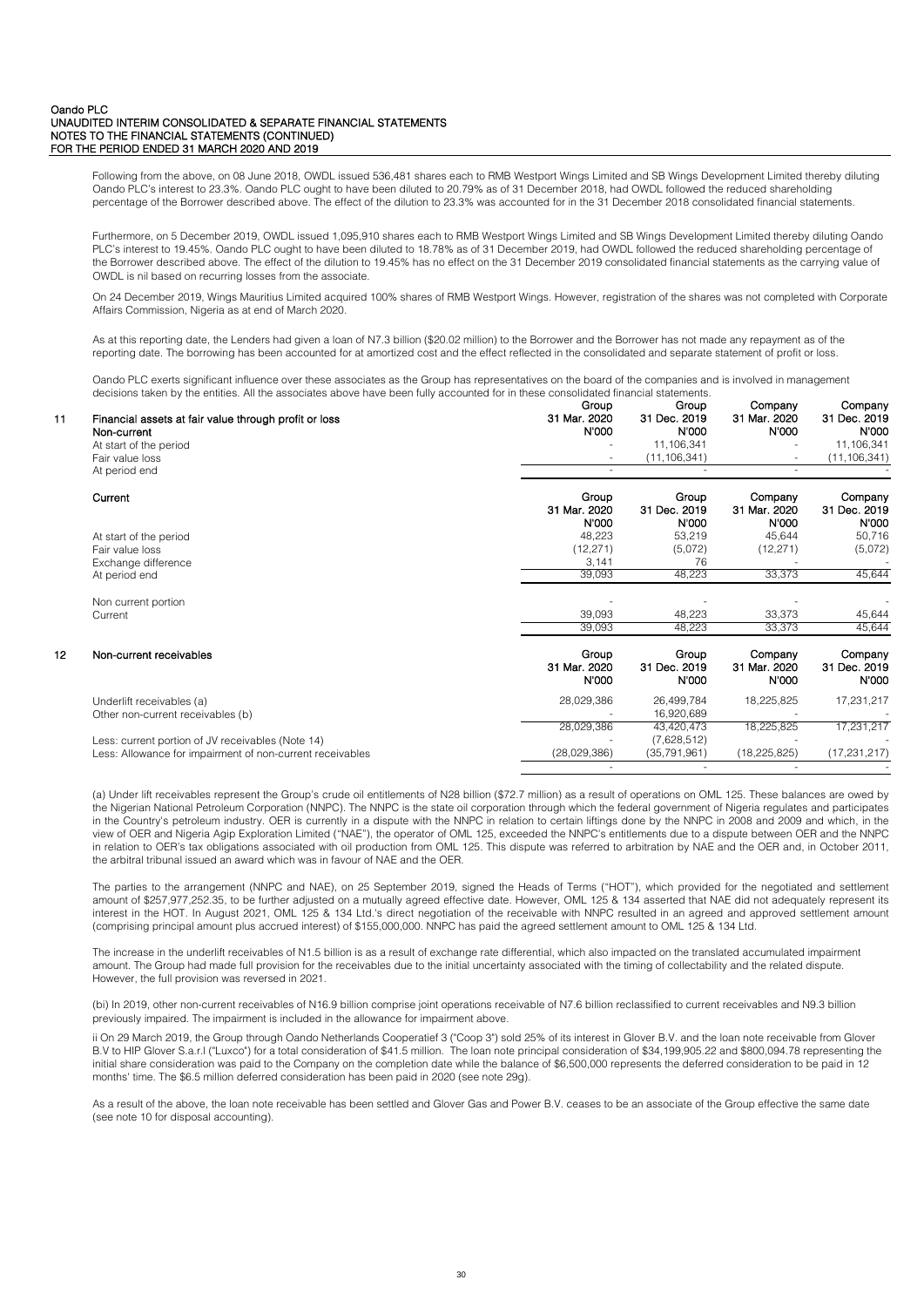| 13         | Inventories                                             | Group           | Group         | Company        | Company        |
|------------|---------------------------------------------------------|-----------------|---------------|----------------|----------------|
|            |                                                         | 31 Mar. 2020    | 31 Dec. 2019  | 31 Mar. 2020   | 31 Dec. 2019   |
|            |                                                         | N'000           | N'000         | N'000          | N'000          |
|            | Crude oil                                               | 292,145         | 1,074,310     |                |                |
|            | Materials                                               | 783.505         | 740.748       |                |                |
|            | Products-in-transit                                     | 8.785.271       | 22,720,940    |                | 22,578,799     |
|            | Consumables                                             | 5,680           | 5,681         | $\blacksquare$ |                |
|            |                                                         | 9,866,601       | 24,541,679    | $\sim$         | 22,578,799     |
| 14         | Trade and other receivables                             | Group           | Group         | Company        | Company        |
|            |                                                         | 31 Mar. 2020    | 31 Dec. 2019  | 31 Mar. 2020   | 31 Dec. 2019   |
|            |                                                         | N'000           | N'000         | N'000          | N'000          |
|            | Trade receivables                                       | 36.096.238      | 41.546.942    | 26.844.370     | 16,470,912     |
|            | Other receivables                                       | 321,597,646     | 247.277.072   | 22,106,154     | 21,239,275     |
|            | Reclassification from non-current receivables (Note 12) |                 | 7.628.512     |                |                |
|            | Withholding tax receivable                              | 3,904,360       | 3.966.529     | 3.737.823      | 3.737.823      |
|            | Amounts due from related companies                      |                 |               | 163.578.772    | 163,296,716    |
|            |                                                         | 361.598.244     | 300.419.055   | 216.267.119    | 204,744,726    |
|            | Less: Allowance for impairment of other receivables     | (256, 395, 561) | (177,554,603) | (65,013,269)   | (63, 401, 353) |
|            |                                                         | 105,202,683     | 122,864,452   | 151,253,850    | 141,343,373    |
| <b>15a</b> | Cash and bank balance (including restricted cash)       | Group           | Group         | Company        | Company        |
|            |                                                         | 31 Mar. 2020    | 31 Dec. 2019  | 31 Mar. 2020   | 31 Dec. 2019   |
|            |                                                         | N'000           | N'000         | N'000          | N 000          |
|            | Cash at bank and in hand                                | 21.460.889      | 32.808.536    | 1,332,552      | 498,707        |
|            | Short term deposits                                     | 767,646         | 767,646       | 767,646        | 767,646        |
|            |                                                         | 22.228.535      | 33.576.182    | 2,100,198      | 1,266,353      |
|            | Restricted cash*                                        | 5,876,589       | 5,863,527     |                |                |
|            |                                                         | 28, 105, 124    | 39,439,709    | 2.100.198      | 1,266,353      |
|            |                                                         |                 |               |                |                |

\*Restricted cash relates to cash collateral and is excluded from cash and cash equivalents for cash flows purposes. For the purposes of the statement of cash flows, cash and cash equivalents comprise cash in hand, deposits held on call with banks, net of bank overdrafts. In the statement of financial position, bank overdrafts are included in borrowings under current liabilities. The period-end cash and cash equivalents comprise the following:

|    |                                          | Group         | Group        | Company      | Company       |
|----|------------------------------------------|---------------|--------------|--------------|---------------|
|    |                                          | 31 Mar. 2020  | 31 Dec. 2019 | 31 Mar. 2020 | 31 Dec. 2019  |
|    | Cash and cash equivalents                | N'000         | N'000        | N'000        | N'000         |
| b  | Cash and bank balance as above           | 22,228,535    | 33,576,182   | 2,100,198    | 1,266,353     |
|    | Bank overdrafts (Note 17)                | (4,753,312)   |              | (4,753,312)  |               |
|    |                                          | 17,475,223    | 33,576,182   | (2,653,114)  | 1,266,353     |
| 16 | Trade and other payables                 | Group         | Group        | Company      | Company       |
|    |                                          | 31 Mar. 2020  | 31 Dec. 2019 | 31 Mar. 2020 | 31 Dec. 2019  |
|    |                                          | N'000         | N'000        | N'000        | N'000         |
|    | Trade payables                           | 241,510,274   | 251,502,805  | 26,434,034   | 38,399,924    |
|    | Other payables                           | 64,350,835    | 58,689,486   | 24,963,003   | 22,087,122    |
|    | Statutory payables (WHT, VAT, PAYE etc.) | 10,750,134    | 9,813,618    | 6,454,807    | 5,988,988     |
|    | Accrued expenses                         | 37,328,805    | 30,038,087   | 17,402,448   | 13,525,406    |
|    | Amounts due to related companies         |               |              | 137,704,779  | 131,753,138   |
|    |                                          | 353.940.048   | 350,043,996  | 212,959,071  | 211,754,578   |
| 17 | <b>Borrowings</b>                        | Group         | Group        | Company      | Company       |
|    |                                          | 31 Mar. 2020  | 31 Dec. 2019 | 31 Mar. 2020 | 31 Dec. 2019  |
|    | Current                                  | N'000         | N'000        | N'000        | N'000         |
|    | Bank loans                               | 235,555,021   | 231,531,048  | 102,288,783  | 106, 199, 440 |
|    | Bank overdraft                           | 4,753,312     |              | 4,753,312    |               |
|    |                                          | 240,308,333   | 231,531,048  | 107,042,095  | 106, 199, 440 |
|    | Non-current                              |               |              |              |               |
|    | Bank loan                                | 183, 192, 895 | 130,635,428  |              |               |
|    | Total borrowings                         | 423,501,228   | 362,166,476  | 107,042,095  | 106, 199, 440 |
|    |                                          |               |              |              |               |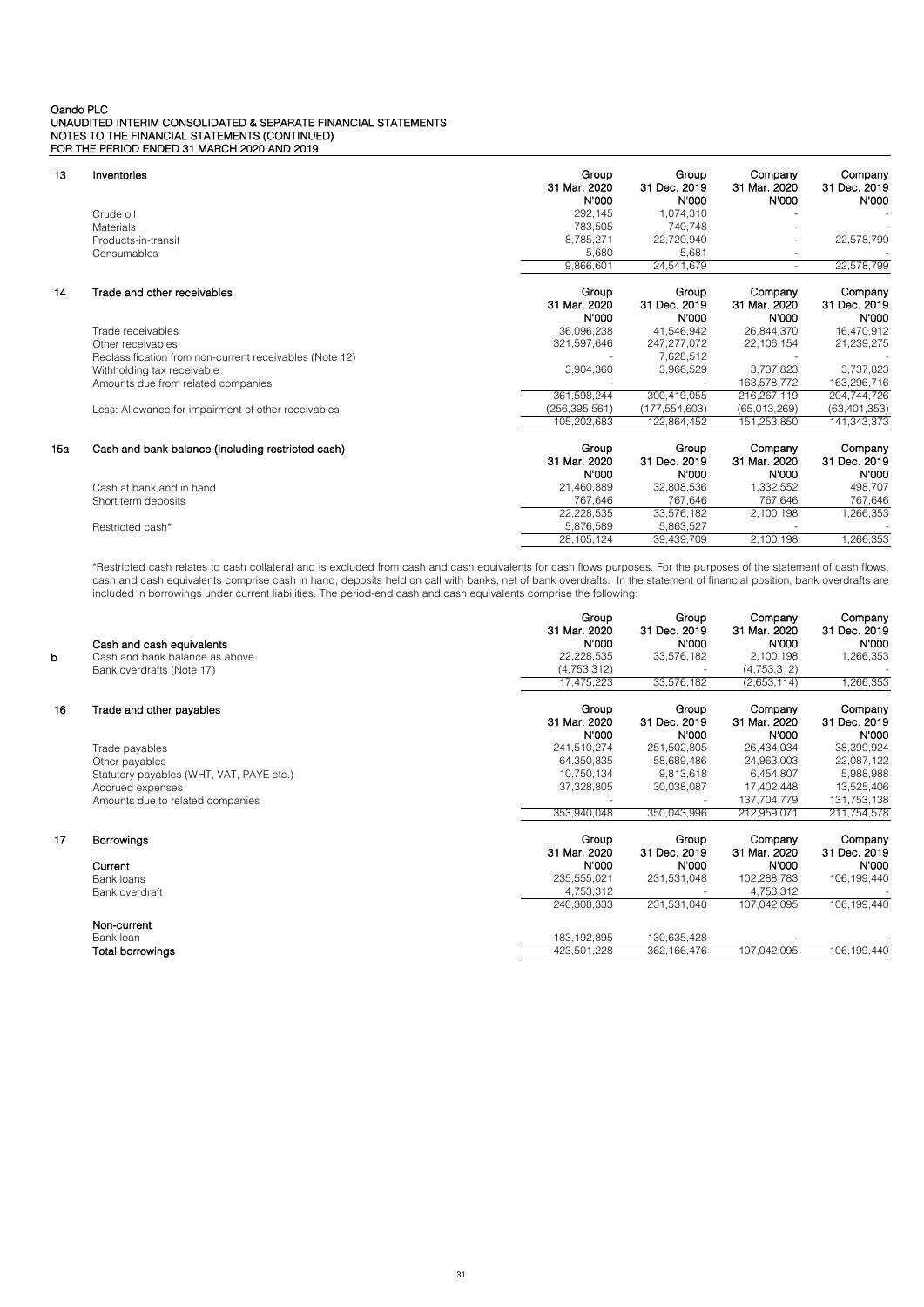# Communication of Event of Default on the Medium-Term Loan and Deed of Amendment and Restatement to the Medium-Term Loan

The Facility Agent to the Lenders under the Oando MTL Facility Agreement, issued a formal notification that an Event of Default ("EoD") has arisen on the Facility to the borrower, Oando PLC on 7 January 2020 pursuant to clause 21.1 of the Facility Agreement.

On 24 November 2020, Oando PLC ("Borrower"); Oando Netherlands Holdings 2 Cooperatieuf, Oando Trading DMCC, Oando Trading Limited, Bermuda (each hereinafter referred to as "Guarantor" or collectively referred to as "Guarantors"); and Access Bank PLC, Ecobank Nigeria Limited, Fidelity Bank PLC, First Bank of Nigeria Limited, Keystone Bank Limited, Stanbic IBTC Bank PLC, Union Bank of Nigeria PLC, Zenith Bank PLC, First City Monument Bank Ltd, and United Bank for Africa PLC (hereinafter collectively referred to as "Lenders"); FBNQUEST Merchant Bank Limited ("Modelling Bank"); FBNQUEST Trustees Limited; and Stanbic IBTC Trustees Limited ("Facility Agent") further signed a Deed of Amendment and Restatement (the "Deed") relating to the Original Facility Agreement dated 30 June 2016 as amended. Effective the date on which the Facility Agent notifies the Borrower of the due satisfaction by the Borrower or waiver by the Facility Agent, of all the conditions precedent as set out in Schedule II of the Deed, the Borrower and Lenders have agreed to amend the Original Facility Agreement to reflect an upsize in the total commitment of the Lenders under the Original Facility Agreement to the sum of N115.3 billion ("the Upsized Facility") from N108.3 billion following the change in the foreign exchange rate for conversion from United States Dollar to Naira. The parties have also agreed to restructure the upsized facility for the purposes of: (i) re-sculpting the repayment profile under the Upsized Facility Agreement (as defined in the Deed); (ii) extending the maturity date of the Upsized Facility; and (iii) updating the details in relation to the Security. Consequent upon the Deed, the Lenders will waive the Borrower's existing EoD as of the effective date.

| 18 | Lease liabilities                       | Group                 | Group                 | Company               | Company               |
|----|-----------------------------------------|-----------------------|-----------------------|-----------------------|-----------------------|
|    |                                         | 31 Mar. 2020<br>N'000 | 31 Dec. 2019<br>N'000 | 31 Mar. 2020<br>N'000 | 31 Dec. 2019<br>N'000 |
|    | Opening balance                         | 22,962,128            | 34,037,183            | 29,887,468            | 42,910,376            |
|    | Interest expense                        | 655.252               | 3.633.835             | 858.582               | 4,547,894             |
|    | Payments made during the period         | (1,256,611)           | (4,765,827)           | (1,778,232)           | (7,618,855)           |
|    | Transfer to withholding tax liability   | (33, 888)             |                       | (33,888)              |                       |
|    | Modification                            |                       | (9,939,678)           |                       | (9,939,678)           |
|    | Exchange difference                     | 1,302,331             | (3,385)               | 1,682,313             | (12, 269)             |
|    | Closing balance                         | 23,629,212            | 22,962,128            | 30,616,243            | 29,887,468            |
|    | Current lease liabilities               | 3,478,978             | 3,344,733             | 8,157,613             | 7,219,371             |
|    | Non-current lease liabilities           | 20, 150, 234          | 19,617,395            | 22,458,630            | 22,668,097            |
|    |                                         | 23,629,212            | 22,962,128            | 30,616,243            | 29,887,468            |
| 19 | Decommissioning provisions              | Group                 | Group                 | Company               | Company               |
|    |                                         | 31 Mar. 2020          | 31 Dec. 2019          | 31 Mar. 2020          | 31 Dec. 2019          |
|    |                                         | N'000                 | N'000                 | N'000                 | N'000                 |
|    | Oil and gas fields provision            | 116,010,724           | 106, 183, 774         |                       |                       |
|    | Asset restoration obligation - Building | 215,891               | 209,646               | 215,891               | 209,646               |
|    | Balance, end of the period              | 116,226,615           | 106,393,420           | 215,891               | 209,646               |
|    | Non current portion                     | 116,226,615           | 106,393,420           | 215,891               | 209,646               |

The decommissioning provisions represent present value of decommissioning costs relating to oil & gas assets. These provisions have been arrived at based on internal estimates. The estimates are reviewed regularly to take account of material changes to the underlying assumptions. A corresponding amount is included under property, plant and equipment and depreciated in accordance with the accounting policy.

| Share capital & share premium          | Number of<br>shares       | Ordinary shares    | Share premium        | Total                |
|----------------------------------------|---------------------------|--------------------|----------------------|----------------------|
| At 1 January 2019 and 31 December 2019 | (thousands)<br>12.431.412 | N'000<br>6.215.706 | N'000<br>176.588.527 | N'000<br>182.804.233 |
| At 1 January 2020 and 31 March 2020    | 12.431.412                | 6.215.706          | 176.588.527          | 182.804.233          |

### Authorised share capital

The total authorised number of Ordinary Shares is thirty (30) billion (2019: 30 billion) with a par value of 50 Kobo per share.

# 21 Earnings per share

| (Loss)/profit attributable to equity holders of the parent          | Three months<br>ended 31 March<br>Group<br>2020<br>N'000<br>(29, 785, 364) | Three months<br>ended 31 March<br>Group<br>2019<br>N'000<br>5,166,193 | Three months<br>Company<br>2020<br><b>N'000</b><br>(16.208.407) | Three months<br>ended 31 March ended 31 March<br>Company<br>2019<br>N 000<br>5,062,285 |
|---------------------------------------------------------------------|----------------------------------------------------------------------------|-----------------------------------------------------------------------|-----------------------------------------------------------------|----------------------------------------------------------------------------------------|
| Weighted average number of Ordinary shares outstanding (thousands): | 12,431,412                                                                 | 12,431,412                                                            | 12.431.412                                                      | 12,431,412                                                                             |
| Basic (loss)/earnings per share (expressed in Naira per share)      | (2.40)                                                                     | 0.42                                                                  | 1.30)                                                           | 0.41                                                                                   |

# Diluted earnings per share

Diluted earnings per share is calculated by adjusting the weighted average number of Ordinary Shares outstanding to assume conversion of all dilutive potential Ordinary Shares. However, there were no convertible debts at 31 March 2020.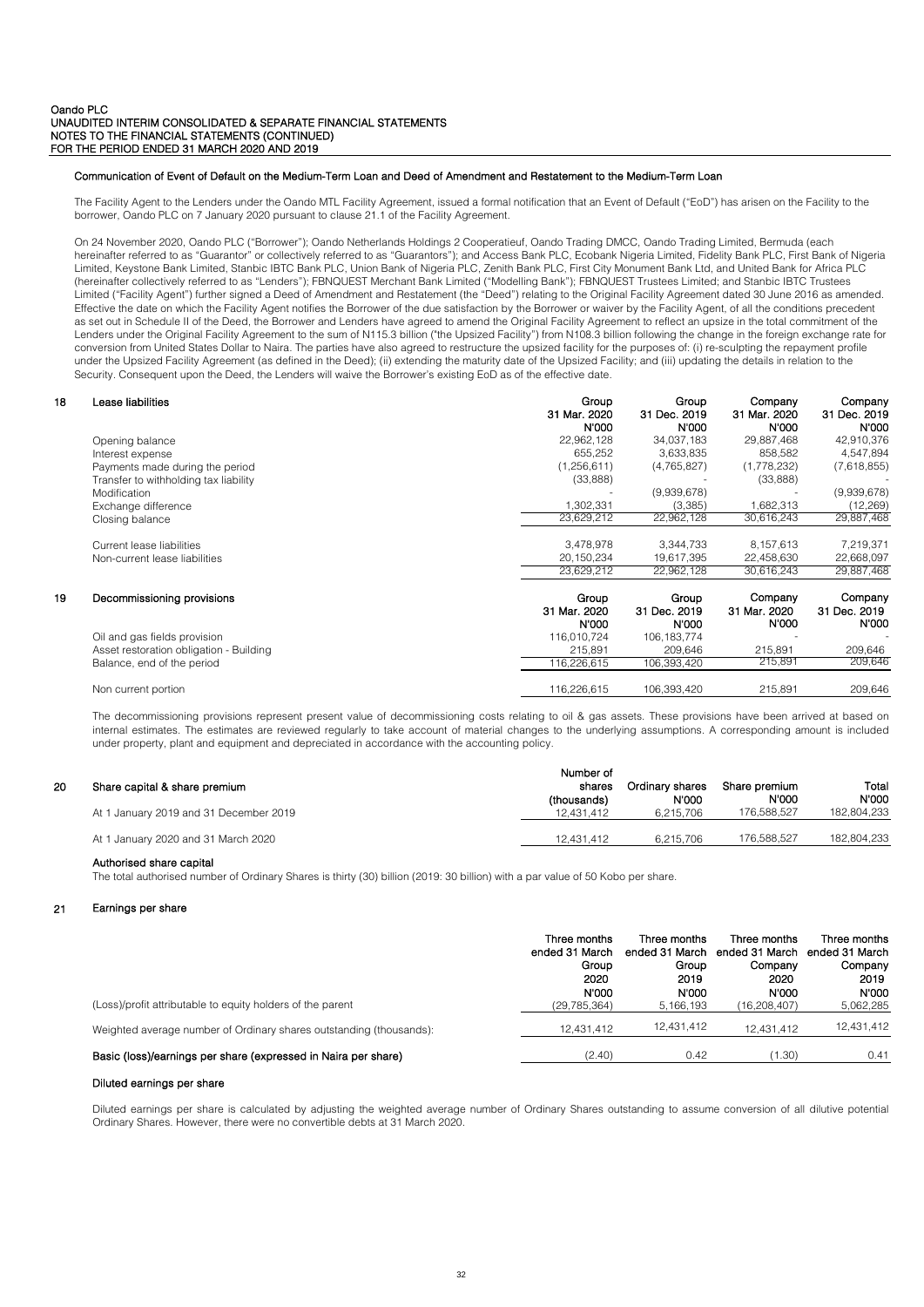# 22 Net cash flows from operating activities before changes in working capital

|    |                                                                                                                         | Group<br>31 Mar. 2020<br>N'000 | Group<br>31 Mar. 2019<br>N'000 | Company<br>31 Mar. 2020<br>N'000 | Company<br>31 Mar. 2019<br>N'000 |
|----|-------------------------------------------------------------------------------------------------------------------------|--------------------------------|--------------------------------|----------------------------------|----------------------------------|
|    | Reconciliation of profit/(loss) before income tax to cash generated from operations:<br>(Loss)/profit before income tax | (61,088,369)                   | 8,770,229                      | (15,993,347)                     | 5,233,731                        |
|    |                                                                                                                         |                                |                                |                                  |                                  |
|    | Adjustments for:                                                                                                        |                                |                                |                                  |                                  |
|    | Interest income                                                                                                         | (2, 153, 574)                  | (2,491,680)                    | (278,959)                        | (391, 665)                       |
|    | Interest expenses                                                                                                       | 13, 107, 591                   | 8,456,767                      | 5,074,459                        | 3,902,870                        |
|    | Depreciation on property, plant and equipment                                                                           | 5,817,211                      | 5,694,782                      | 86,137                           | 76,430                           |
|    | Amortisation of intangible assets                                                                                       | 36.437                         |                                | 36.437                           |                                  |
|    | Depreciation to right-of-use asset                                                                                      | 658,229                        |                                | 507.436                          |                                  |
|    | Impairment allowance/(reversal of impairment allowance) on non-current receivables                                      | 994,609                        | (6,581,520)                    | 994,609                          | (6,581,520)                      |
|    | Impairment allowance/(reversal of impairment allowance) on current receivables                                          | 59,829,305                     | (3,370,357)                    | 1,614,829                        | (2,208,974)                      |
|    | Impairment allowance on finance lease                                                                                   | 124,922                        |                                | 6,515                            |                                  |
|    | Share of loss of associates                                                                                             |                                | 127,658                        |                                  |                                  |
|    | Loss on disposal of associate                                                                                           |                                | 3,634,360                      |                                  |                                  |
|    | Unwinding of discount on provisions                                                                                     | 3.416.534                      | 2,237,336                      | 6.244                            |                                  |
|    | Net foreign exchange loss/(gain)                                                                                        | 3.266.128                      | 560.937                        | 1,847,762                        | (143, 408)                       |
|    | Fair value (gain)/loss on commodity options                                                                             | (20, 424, 899)                 | 1,764,617                      |                                  |                                  |
|    | Fair value loss/(gain) on financial assets at fair value through profit or loss                                         | 12,271                         | (1, 435)                       | 12,271                           | (1, 435)                         |
|    |                                                                                                                         | 3,596,395                      | 18.801.694                     | (6,085,607)                      | (113, 971)                       |
| 23 | Net changes in working capital                                                                                          | Group                          | Group                          | Company                          | Company                          |
|    |                                                                                                                         | 31 Mar. 2020                   | 31 Mar. 2019                   | 31 Mar. 2020                     | 31 Mar. 2019                     |
|    |                                                                                                                         | N'000                          | N'000                          | N'000                            | N'000                            |
|    | Receivables and prepayments - current                                                                                   | (42, 131, 120)                 | (23, 276, 869)                 | (14, 730, 846)                   | (33, 448, 452)                   |
|    | Inventories                                                                                                             | 14,768,260                     | 26,537,658                     | 22,578,799                       | 26,514,991                       |
|    | Payables and accrued expenses                                                                                           | (30, 550, 106)                 | (2,912,869)                    | (2,989,492)                      | 7,064,983                        |
|    |                                                                                                                         | (57, 912, 966)                 | 347.920                        | 4.858.461                        | 131,522                          |

# 24 Seasonality or cyclicality of operations

The Group operates on a twelve month calendar cycle commencing 1 January of every year till 31 December of same year. Seasonal fluctuations in revenue and other transactions are recorded whenever such arises.

# 25 Unusual items

No unusual transactions were recorded during the period under review except as disclosed in these unaudited financial statements.

# 26 Estimates and changes

The Group accounted for depreciation, depletion and amortization ("DD&A") and decommissioning provision using the latest reserves valuation.

Other than these, no significant changes occurred in procedures and methods used in carrying out accounting estimates.

### 27 Issuance, repurchases, and repayment of debts and equity securities

Debt issuance and repayments occurred in the ordinary course of business.

# 28 Dividends

No dividends were declared or paid by the Company to its shareholders during the period under review.

### 29 Significant events after the end of the interim period.

### a) Impact of Novel Coronavirus

The outbreak of the Novel Coronavirus (COVID 19) continues to progress and evolve. Therefore, it is challenging to predict the full extent and duration of its business and economic impact. In January 2020, oil prices fell because of the outbreak of Covid-19 and impacted demand for petroleum products. More recently, oil prices suffered a steep fall following the failure of The Organization of the Petroleum Exporting Countries (OPEC) and other producers to reach an agreement in respect of production cuts. The extent and duration of such impact remain uncertain and dependent on future developments that cannot be accurately predicted at this time, such as the transmission rate of known COVID-19 variants, mutations, evolving new variants (such as Omicron) and the extent and effectiveness of containment actions taken. Yet, we have witnessed a rise in oil prices, while some countries are currently experiencing the third wave of COVID-19 and lockdowns. Given the ongoing economic uncertainty, management has only been able to make adjustments to cash flows and profits forecasts to the extent of COVID-19 guidelines, amendments and interpretations issued by the Securities and Exchange Commission, the Financial Reporting Council of Nigeria and the International Accounting Standards Board. The rebound of crude prices after 2020 and especially from 2021 plus the increase in vaccinated people and partial-to-complete- relaxation of COVID rules globally now prove that businesses have picked. Therefore, management does not foresee any significant negative impact on the Group's future financial results, cash flows and financial condition.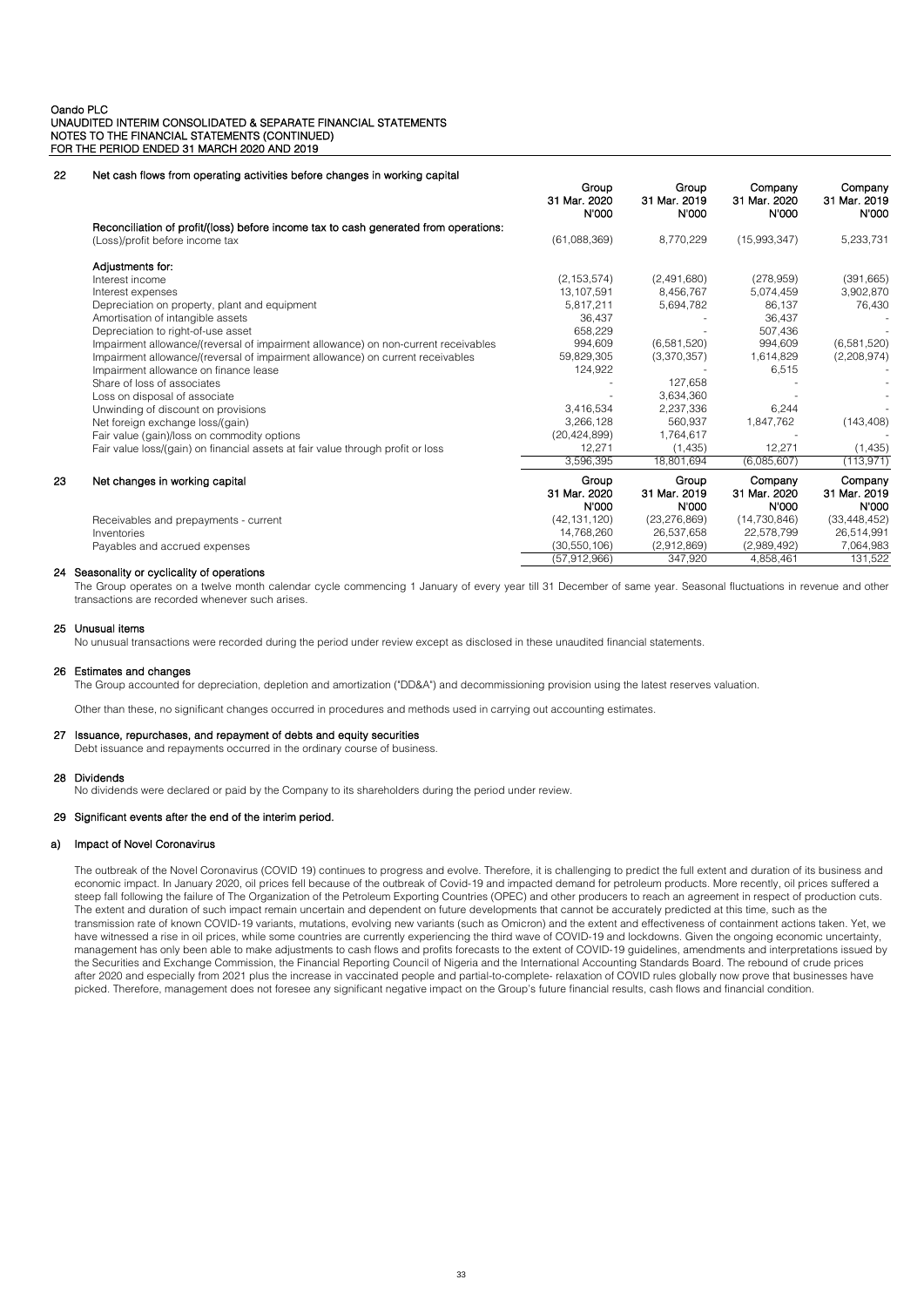# b) Sale of Hedges

Oando Holdco Limited, the Hedging Obligor under the AFREXIM Agreement dated 11 October and amended on 31 December 2019 and on 7 January 2020, realized the following hedges on 20 April 2020: (a) April – September 2020: eight thousand (8,000) barrels per day with a proceed of US\$36.9 million; and (b) October 2020 – September 2021: four thousand (4,000) barrels per day with a proceed of US\$24.8 million. The total proceeds amounting of US\$61.7 million less settlement amount and hedge advisory fees of US\$1.8 million was credited to Oando Holdco Limited on that day. The net proceed was used to prepay the 2020 principal obligations under the AFREXIM Facility Agreement.

On 29 April 2020, Oando Holdco Limited bought a hedge covering 736,000 barrels of oil per day effective 1 May 2020 - 31 July 2020 at a strike price of US\$25 per barrel, after payment of the premium amount of US\$1.5 million.

# c) Revocation of Akepo Marginal Field

The Ministry of Petroleum Resources through the Department of Petroleum Resources sent a notice of revocation of the Akepo Marginal Field dated 6 April 2020 to Sogenal Limited, the operator of Oil Mining Lease 90 ("OML 90"). Exile Resources BVI Ltd and Oando Akepo Limited owned 30% interest and 10% interest in OML 90.

# d) N2.4 billion loan from Access Bank PLC

Access Bank PLC made an offer of a N2.4 billion term loan facility to Oando PLC on 24 March 2020. The board of directors of Oando PLC approved the facility on 30 March 2020. The facility, whose purpose is to meet urgent corporate obligations with a tenor of twelve (12) months, attracts 15% interest rate subject to a review from time to time. Access Bank PLC disbursed the loan to Oando PLC on 3rd April 2020.

# e) Amended and Restated Loan Agreement 5

On 16 April 2020, Goldeneye Energy Resources Limited (the "Borrower"), Oando PLC (the "Guarantor") and West Africa Investment Limited (the "Lender") signed the Fifth Amendment and restatement of the Original Loan Agreement. Under the Original Loan Agreement, the Lender granted a loan to the Borrower for the purpose of acquisition of 17,455,414 Ordinary Shares previously held in the capital of OER, now held in Oando E&P Holdings, by the Lender. The parties amended repayment as follows: US\$1.5 million on 30 April 2020 and US\$10 million plus any additional return on capital. Due to inability of the Borrower to honour repayments as previously agreed with the Lender, the Lender called the Guarantee. Consequently, The Guarantor has paid \$11.5 million to the Lender between May 2020 – December 2021.

The Borrower delivered a Share Certificate for 5,236,623 Shares to the Guarantor dated 31 May 2019.

### f) Shares Sale and Purchase Agreement between M1 Petroleum Limited and Calabar Power Limited

M1 Petroleum Limited ("Seller") signed a Share Sale and Purchase Agreement ("SSPA") with Calabar Power Limited ("Buyer") on 29 June 2020 in respect of its entire 17,614,649 common shares (representing 2.22% of the issued share capital) of Oando E&P Holdings Limited ("Oando E&P"). In consideration of the assignment, transfer and sale of the common shares, the Buyer agrees to pay or cause to be paid to the Seller \$30 million, representing a transfer price of \$1.70 per sale share, net of any tax and any other fees and expenses incurred or payable under or in connection with the transaction. The Buyer agrees to pay the Seller in four instalments: (a) \$5 million payable on or prior to 31 July 2020; (b) \$3 million payable on or prior to 31 October 2020; (c) \$7 million payable on or prior to 31 January 2021; and (d) \$15 million payable on or prior to 31 July 2022. Oando PLC has paid \$10 million to M1 Petroleum Limited under the Agreement as of 31 December 2021.

# g) \$6.5 million Deferred Consideration payment by Helios

Helios paid the deferred consideration of \$6.5 million due within twelve months of the acquisition of the remaining 25% interest of the Group in Glover BV in 2019 on 1 April 2020 to the Group. See more detail on disposal of the 25% interest in Note 10 and 12bii.

# h) Dilution of Oando PLC in Oando Wings Development Limited

On 27 October 2020, OWDL issued 236,619 shares each to Wings Mauritius Limited and SB Wings Development Limited thereby diluting Oando PLC's interest to 18.78%. Furthermore, Oando PLC "the Seller" on 29 January 2021 entered into a Share Purchase Deed with Wings Mauritius Limited and SB Wings Development Limited "the Buyers" for the sale of its 2,579,900 units of ordinary shares held by the Seller in OWDL. Under this agreement, the transfer of the Sale Shares and assignment of the rights, title and interest of the Shareholder Loans by the Seller shall be treated by the Buyers as fully repaying all obligations due under the Rental Funding Facility. The sale was also completed on the date of the agreement

### i) \$30 million loan from Mauritius Commercial Bank

Oando Resources Limited acting as the Borrower, Oando Trading DMCC acting as the Obligor, Oando Plc acting as the Guarantor and the Mauritius Commercial Bank acting as the Lender signed a \$30 million borrowings agreement on 29 September 2020. The loan was disbursed in October 2020 and used for general corporate purposes.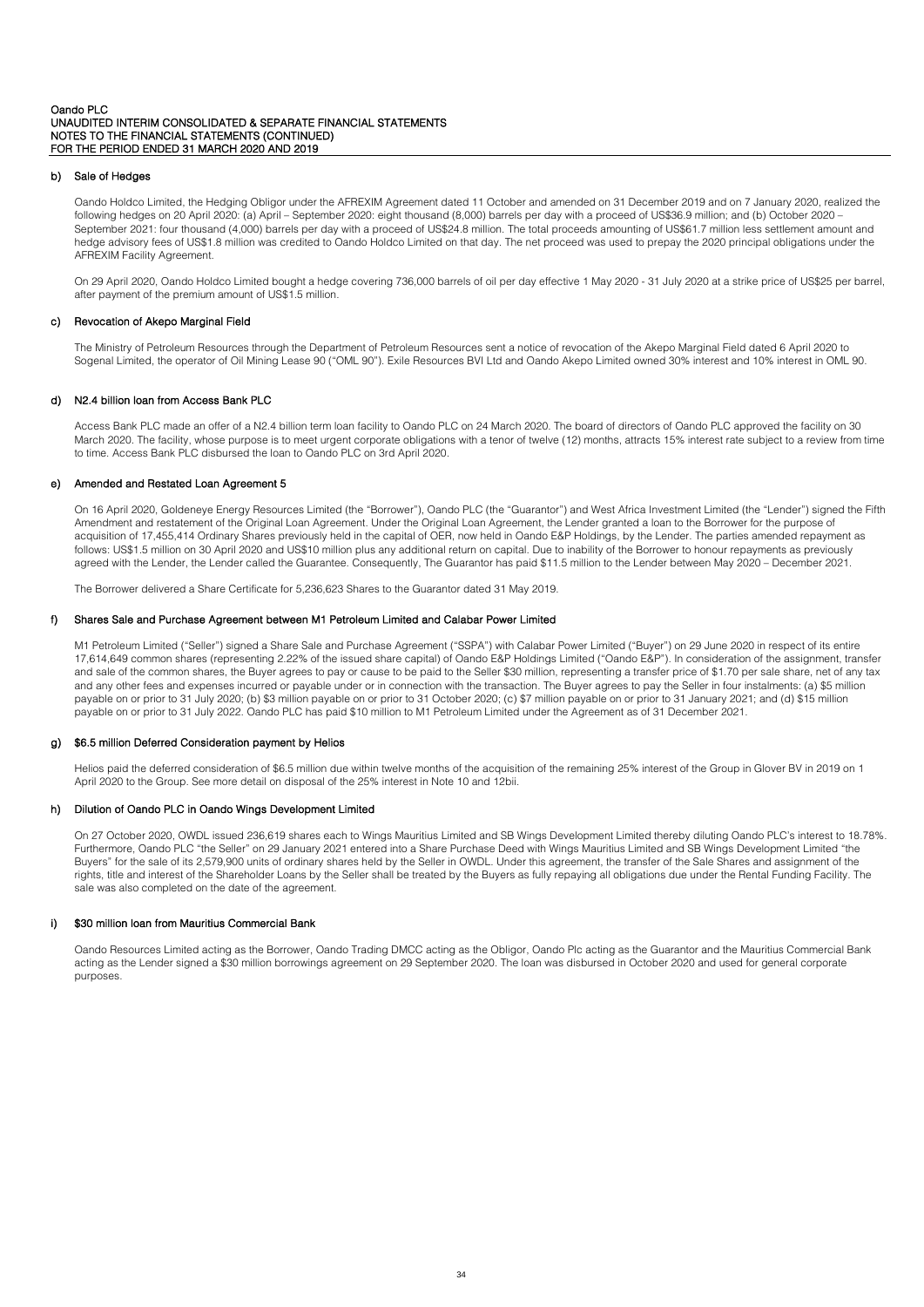### j) Award of Oil Prospecting Licenses (OPLs) 321 and 323

On 20 October 2020, the Ministry of Petroleum Resources ("Ministry") communicated re-award of OPL 321 to Equator Exploration Nigeria Limited (64%), Owel Petroleum Services Limited (26%) and Tulip Energy Limited (10%) subject to the following terms and conditions: (1.) payment of signature bonus of \$35million within ninety days of receipt of Award letter; sole risk contract requiring Equator Exploration Nigeria Limited to identify and negotiate with a technical partner with Deepwater experience as the contracting party; and preservation of Government Back-in Right.

On the same date, the Ministry also communicated re-award of OPL 323 to Equator Exploration Nigeria Limited (78.6%), Owel Petroleum Services Limited (11.4%) and NJ Exploration Limited (10%) subject to the following terms and conditions: (1.) payment of signature bonus of \$145million within ninety days of receipt of Award letter; sole risk contract basis requiring Equator Exploration Nigeria Limited to identify and negotiate with a technical partner with Deepwater experience as the contracting party; and preservation of Government Back-in Right.

The Nigerian Upstream Petroleum Regulatory Commission (NUPRC), vide a letter dated 21 January 2022 has granted a sixty days payment extension for the signature bonus. Management plans to meet the new payment date.

# k) Amendment and Restatement Agreement in respect of the US\$350,000,000 Senior Secured Corporate Facility Agreement

On 27 November 2020, Oando Energy Resources Inc. ("Borrower"); Oando OML 125 and 134 Limited, Oando Petroleum Development Company Limited, Oando Production and Development Company Limited, Oando Akepo Limited, Oando Qua Ibo Limited, Oando OML 125 & 134 (BVI) Limited, Oando Netherlands Holdings 2 B.V., Oando Netherlands Holdings 3 B.V., Oando Netherlands Holdings 4 B.V. (the "Original Guarantors"); Oando Netherlands Holdings 1 Cooperatief U.A (the "Holdco and a Security Provider"); FBNQUEST Merchant Bank Limited (the "Facility Agent"); and FBNQUEST Trustees Limited (the "Security Trustee") signed an Amendment and Restatement Agreement the "Agreement") in respect of the \$350 million Senior Secured Corporate Facility Agreement dated January 17, 2014 and amended on January 31, 2014. Effective the date on which the Facility Agent confirms to the Borrower that the documents and other evidence set out under the Conditions Precedent section of Agreement have been delivered to the Facility Agent in form and substance satisfactory to the Facility Agent (acting on the instructions of the Lenders) or waived by the Facility Agent (acting on the instructions of the Lenders), the Lenders agreed that the outstanding loan amount of US\$223.9 million and interest accruable thereon be repaid by the Borrower over a period of seven years with a moratorium period, which is defined in the Agreement as the period from and including the Effective Date to and including the date falling eighteen (18) months thereafter

In addition, the Lenders agreed that, at any time during which the whole or any part of the Facility remains outstanding in Dollars, the Borrower may request that the entirety or a portion of the Facility be redenominated from Dollars into Naira, and the modalities for the redenomination shall be set out in a side letter to be agreed amongst the Lenders and the Borrower on or about the Effective Date (as defined in the Agreement). The interest rate is LIBOR + Margin (10.5% p.a.) for each Dollar loans and 15% p.a. in the case of each Naira loan.

### l) Settlement with the Securities and Exchange Commission

Oando PLC, Mr. Jubril Adewale Tinubu, Mr. Omamofe Boyo and Mr. Olufemi Adeyemi signed a Settlement Agreement with Securities and Exchange Commission (SEC) on 15 July 2021. Under the Settlement Agreement, Oando PLC and the executives mentioned above agreed to withdraw all cases instituted against SEC in courts in Nigeria without admitting or denying any liability in respect of the regulatory infractions and violations outlined in SEC's Letter of 31 May 2019. The executives further agreed to obtain the compromise of any existing judgement obtained by Oando PLC's shareholders against SEC and payment of a settlement sum of N271.9million without admitting or denying any liability. Following settlement with SEC, members of Oando PLC held the 42nd Annual General Meeting on 31 August 2021.

# m) Settlement Deed and Amendments thereof between Oando PLC and Alhaji Dahiru Mangal

In 2017, Alhaji Dahiru Bara'u Mangal ("DBM"), a beneficial owner of 1,968,512,614 Ordinary Shares (amounting to 15.83%) of Oando PLC (the "Company") held in his name and other associates, filed a petition with SEC against Oando and its management following a number of disputes involving management and control of Oando PLC. SEC commenced investigation of the Company following receipt of petitions from DBM and Ansbury Investments Inc. (an investor in Ocean and Oil Development Partners BVI and owned by Mr. Gabrielle Volpi) in the same year. Following intervention of eminent persons, DBM withdrew his petition to SEC. He was granted representation on the Board and Executive Management of the Company to have visibility over the running of the affairs of the Company. On 31 March 2021, DBM and the Company agreed to terms of settlement which have been executed in a Settlement Deed. Under the Settlement Deed, the Company agreed to unconditionally pay a settlement sum to DBM on or before 30 June 2021 ("Longstop date" or such other date as the parties shall agree but not later than 30 September 2021) as follows: (a) N3,578,536,928; and (b) \$50 million (or N24 billion at the agreed exchange rate of N480=\$1) at the Company's sole discretion. Upon payment of the settlement sum, DBM shall procure resignation of his nominated directors in the Company and/or its subsidiaries from the board of the Company and/or its subsidiaries and he shall confirm in writing that they do not have any claims (and waive any right to bring claims) against the Company or any of its subsidiaries or affiliates and any of their directors, officers, or agents.

The Settlement Deed further states that failure by the Company to pay the settlement sum on or before the Longstop date or any other agreed date shall occasion the termination of the Settlement Deed, refund of all sums paid by the Company pursuant to the Settlement Deed subject to OODP ensuring that the shares already transferred on the floor of the Nigerian Exchange Limited (NGX) are reversed in the manner they were transferred in favour of DBM. Oando Servco, an indirect subsidiary of the Company paid the sum of N3,578,536,928 to DBM's designated bank account in April 2021 on behalf of the Company. On 1 April 2021, the Company and DBM agreed to modify the Settlement Deed to include additional payment of \$25 million to DBM by the Company for the former's assistance to facilitate settlement of a certain underlift receivable in favour of OML 125 & 134 Ltd from NNPC (hereinafter referred to as the First Addendum).

'Effective 30 September 2021, the Company and DBM further agreed to terminate the First Addendum and to vary the terms of the original Settlement Deed such that the Company's obligation on the remaining two settlement sums under the Settlement Deed and First Addendum is replaced with single obligation to pay in one installment the sum of \$62.5 million to DBM as full and final settlement of the dispute between the parties (the Second Addendum). On the same date, the Company and DBM also signed an Agreement to extend the Longstop date to 30 October 2021 from 30 September 2021. OML 125 & 134 Ltd paid the second tranche of the agreed settlement sum of \$62.5 million to DBM in 22 October 2021 on behalf of the Company. Consequently, the directors nominated by DBM have resigned from the board of the Company.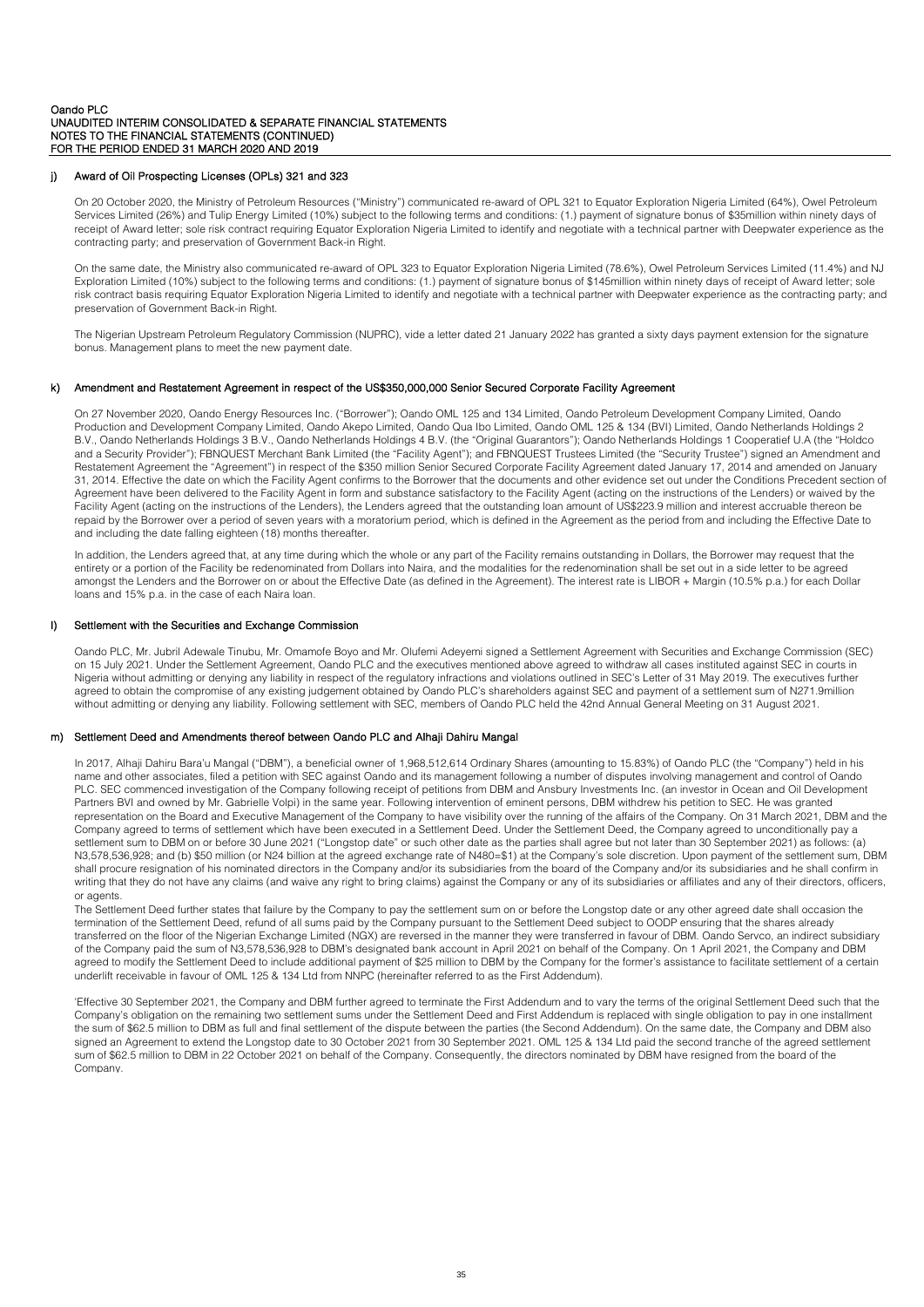# n) Settlement of Oando OML 125 & 134 Underlift receivable by NNPC

Further to the disclosure of the Underlift receivables by OML 125 & 134 Ltd from NNPC contained in Note 22a of the audited Annual report and financial statements of the Company for the year ended 31 December 2014 and further disclosures on the matter in subsequent audited Annual report and financial statements, NNPC and NAE, on 25 September 2019, signed the Heads of Terms ("HOT"), which provided for the negotiated and settlement amount of \$257,977,252.35, to be further adjusted on a mutually agreed effective date. However, OML 125 & 134 asserted that NAE did not adequately represent its interest in the HOT.

In August 2021, OML 125 & 134 Ltd.'s direct negotiation of the Underlift receivable with NNPC resulted in an agreed and approved settlement amount (comprising principal amount of \$72.7 million plus accrued interest) of \$155 million. Consequently, NNPC and Oando OML 125 & 134 Ltd signed a Settlement Agreement on 30 September 2021 to end the disputes that arose from the interpretation and / or performance of certain obligations set out in the PSC and the arbitral proceedings instituted with Nigerian Agip Exploration Limited (NAE), Oando OML 123 & 134 Limited and NNPC as parties. NNPC has paid the agreed settlement amount of \$155 million to OML 125 & 134 Ltd in October 2021.

o) On completion of the Oando Reorganization on 24 July 2012, OER, the parent of OML 125 & 134 Ltd, retained the contractual rights to receive the cash flows associated with the \$72.7 million Underlift receivables (through OML 125 & 134 Ltd) and assumed a contractual obligation to pay a portion of those cash flows amounting to \$47 million to Oando PLC. As part of the terms, OER agreed to pay the amount to Oando Plc upon receipt of the equivalent amounts from NNPC. Following payment by NNPC in October 2021, OML 125 & 134 Ltd paid the \$47 million out of the \$62.5 million obligation of the Company to DBM (on behalf of the Oando PLC), thereby, fully satisfying the terms of the 24 July 2012 contractual obligation between OER and Oando PLC.

### p) Share Sale and Purchase Agreement between OODP and Calabar Power Limited

On 31 March 2021 (the "effective date"), OODP Nigeria (the "Seller") agreed to sell, assign and deliver to the Calabar Power Limited (the "Purchaser") and the Purchaser agreed to purchase and accept from the Seller the Shares - 128,413,672 common shares of Oando E & P Holdings Limited ("OEPH") free from all encumbrances on the effective date for a consideration of \$225 million. The Seller and the Purchaser further agreed that costs and taxes directly related to the sale and transfer by the Seller shall be borne by the Seller; and that the consideration will be paid in full by the Purchaser within twelve months from the effective date.

The Seller and Purchaser executed a Share Transfer Form on the effective date. A Share Certificate covering the 128,413,672 common shares dated the effective date was also issued to the Purchaser by Oando E & P Holdings Limited.

# q) Agreements between OODP, Whitmore, and Oando Companies

The following agreements were executed between Oando PLC, OODP BVI, Oando Servco Nigeria Limited, Whitmore Asset Management Limited, Oando Oil Limited and Calabar Power Limited:

a.OODP BVI and Oando Servco Nigeria Limited ("Oando Servco") signed a \$20 million Cooperation Agreement on 27 October 2021. The Agreement provides that Oando PLC ("Oando") and Alhaji Dahiru Bara'u Mangal ("DBM") were involved in several disputes involving the management and control of Oando which led to the execution of a Settlement Agreement in March 2021 to fully and finally settle the disputes between them ("Settlement Agreement"). As part of the dispute settlement, OODP BVI was required to purchase 1,968,512,614 shares (the "Shares") beneficially held by DBM in Oando PLC ("Shares") and it approached Oando Servco for support to purchase the Shares. The naira equivalent of \$20million (amounting to N8,421,463,072) was advanced by Oando Servco to OODP for the purpose of funding the purchase of the Shares (the "Settlement Loan"). OODP in a request letter dated 6 April 2021, asked Servco to disburse the loan amount to a specified APT Securities' bank account with Access Bank for the purpose of acquiring the Shares held by Alhaji D.B. Mangal and associated companies. APT Securities was the appointed broker for the acquisition (see further details in note 24a). Although the naira equivalent of \$20 million was advanced to OODP BVI, OODP BVI now agrees that it borrowed \$20 million from Oando Servco on the effective date of this agreement.

The Settlement Loan was granted to OODP BVI at 6% interest rate, with the option for OODP BVI to pay all or any portion of the accrued interest in kind. The Settlement Loan attracts ten (10) years moratorium and it shall be fully repaid by the date falling twenty (20) years from the utilisation date of the last advance of the Loan.

Furthermore, OODP Ltd, through a Share Sale and Purchase Agreement sold the Shares to Leaf Investment & Realtors Limited on 22 October 2021. Following the sale, Oando PLC notified the NGX of the acquisition of Alhaji Dahiru Mangal's interest of 1,968,452,614, shares in Oando PLC by Leaf Investment & Realtors Limited in accordance with Rule 17:13 (a) of the Nigerian Exchange Limited Issuers' Rules. Consequently, Leaf Investment & Realtors Limited now holds 15.83% of Oando PLC.

b. Whitmore Asset Management Limited ("Whitmore") and Oando Oil Limited ("OOL") signed a Cooperation Agreement on 31 August 2021. Under the terms of the settlement agreement between Whitmore and Ansbury Investments Inc. ("Ansbury"), it was agreed that the sum of \$550 million would be paid by Whitmore to Ansbury in full and final settlement of their dispute. Whitmore was only able to pay part of the amount due under the settlement agreement and Whitmore therefore approached OOL for support. In October 2019 and March 2020 respectively, OOL obtained loans from African Export Import Bank (the "Afrexim") (the "Afrexim Loan"). The Afrexim Loan was advanced by OOL to Whitmore to help settle Whitmore's indebtedness to Ansbury under the settlement agreement. Whitmore and OOL have now agreed the terms for the assistance and settlement of Whitmore's obligation of \$550 million (the "Settlement Loan") as follows: (i) the Settlement Loan shall attract an interest rate of 6% p.a. and accrued interest shall be paid on the Loan quarterly; (ii) for any interest period, the Whitmore may elect to pay all or any portion of interest in kind; (iii) the Settlement Loan attracts ten (10) years moratorium on principal and it shall be fully repaid by the date falling twenty (20) years from the utilisation date of the last advance of the Loan; and (iv) Whitmore shall bear all costs incurred by OOL in securing the Afrexim Loan.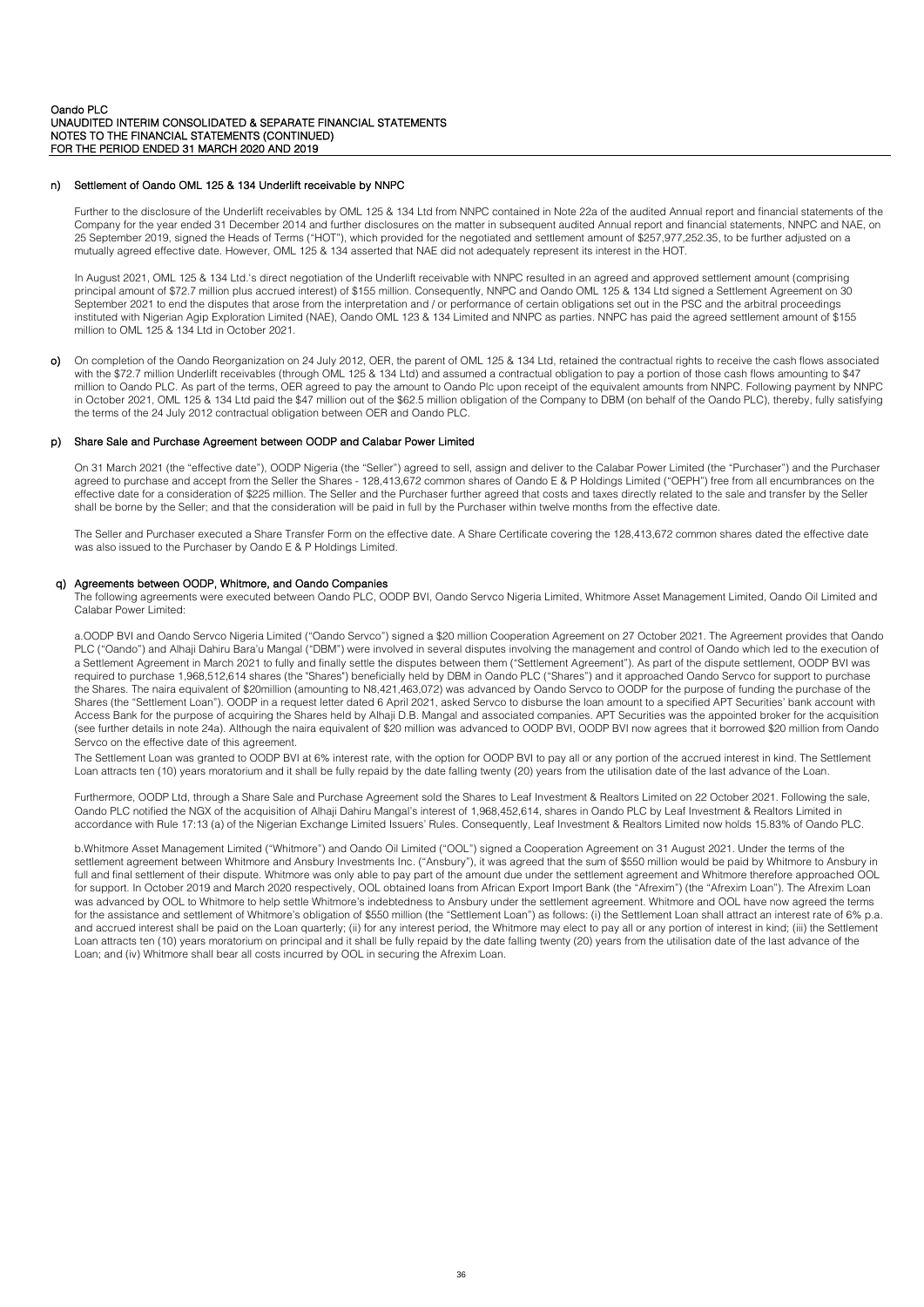c. Oando PLC and OOL signed an Amended and Restated Intercompany Loan Agreement on 27 October 2021 (the "effective date"). The Agreement refers to an Original Loan Agreement dated 31 August 2021, wherein OOL agreed to make two facilities (Facility A of \$225 million and Facility B of \$100 million) available to Oando PLC to meet its general corporate and other purposes. From the effective date, under the Amended and Restated Agreement, the parties agree to discontinue Facility A only and defined the subject of the Agreement as a Term Loan in an amount equal to or up to \$100 million with the following terms and conditions: (i) interest rate for the Term Loan is the percentage rate per annum which is the aggregate of: the Margin (3%) and LIBOR. Interest on the Loan shall accrue on a day-to-day basis, calculated according to the number of actual days elapsed and a year of 360 days and shall be payable quarterly in arrears on each interest payment date falling after the expiry of the moratorium period (defined as the period from each utilisation date to and including the date falling ten (10) years thereafter; (ii) any default payment shall attract additional 2% above the interest rate; (iii) Oando PLC is expected to repay the Loan on each repayment date (defined as each interest payment date falling after the expiry of the moratorium period) or before the final maturity date, which is defined as twenty (20) years from the utilization date of the final advance; (iv) Oando PLC shall be entitled to voluntarily prepay the Loan in a minimum amount of \$5,000,000 and for higher amounts in multiples of \$1,000,000; and (v) the Agreement provides for setoff of matured obligations between the parties.

d. On 27 October 2021 (the "effective date"), OOL, Whitmore, Calabar Power Limited ("CPL") and OODP Nigeria signed a Deed of Novation of Loan Agreement. Pursuant to the loan agreement between OOL and Whitmore for \$500 million dated 27 October 2021 (item #b above), another loan agreement between OODP Nigeria and CPL for the sale and purchase of 128,413,672 common shares of OEPH (the "SPA") for a consideration of \$225 million (item #22 above), resolution of board of directors of Oando PLC dated March 28, 2019, resolving that Oando PLC (either by itself or through nominees) should acquire all the shares held by the minority shareholders in OEPH, including the shares held by OODP Nigeria, OODP Nigeria and OOL agreed to novate part of the receivable of the \$500 million loan, due from Whitmore, to CPL. In return, Whitmore and CPL have agreed that Whitmore shall take on CPL's obligation to repay the \$225 million consideration under the SPA. Consequently, CPL agrees that on and from the novation date, it shall perform obligations towards OOL under the Loan Agreement which are identical in character to the Whitmore's obligations under the Loan Agreement such as repayment of the \$225 million and all interest, fees and other amounts owing in respect of the amount to OOL. OOL consents to the novation and Whitmore shall have no liability to it and OOL no longer has any rights or recourse, in or to any obligation or liability against Whitmore in respect of interest, fees, costs and other amounts owing in respect of the novation amount accrued up to but excluding the novation date.

e. In January 2020, Oando Servco obtained a loan from Ecobank Development Corporation ("Ecobank") in the sum of \$50 million and advanced the entire loan amount to Whitmore to help settle the latter's obligation under the Settlement Agreement with Ansbury (the "Settlement Loan"). Whitmore and Oando Servco signed a cooperation agreement on 27 October 2021 (the "effective date") to document the following terms and conditions: (i) the Settlement Loan shall attract an interest rate of 6% p.a. and accrued interest shall be paid on the Loan quarterly; (ii) for any interest period, the Whitmore may elect to pay all or any portion of interest in kind; and (iii) the Settlement Loan attracts ten (10) years moratorium on principal and it shall be fully repaid by the date falling twenty (20) years from the utilisation date of the last advance of the Loan.

f. Oando Servco and OODP BVI signed an agreement effective 27 October 2021 to terminate a cooperation agreement dated 31 August 2021 which outlines the terms under which OODP BVI will repay Servco for the \$70 million advanced by Servco to OODP BVI. With effect from the effective date, Oando Servco and OODP BVI unconditionally and irrevocably agreed that the cooperation agreement shall be terminated and shall cease to have any force and effect. In addition, consequently, each party shall be irrevocably and unconditionally released from all obligations, claims and liabilities under, or in connection with, the cooperation agreement.

g.OOL and OODP BVI signed an agreement effective 27 October 2021 to terminate a cooperation agreement dated 31 August 2021 which outlines the terms under which OODP BVI will repay Servco for the \$320 million Settlement Loan advanced by OOL to OODP BVI. With effect from the effective date, OOL and OODP BVI unconditionally and irrevocably agreed that the cooperation agreement shall be terminated and shall cease to have any force and effect. In addition, consequently, each party shall be irrevocably and unconditionally released from all obligations, claims and liabilities under, or in connection with, the cooperation agreement.

# r) Arbitration between Oando & NAOC

Oando Oil Limited and Nigeria Agip Oil Company Arbitration - OOL issued a notice of Arbitration "the notice" dated 9th February 2021, in respect of the ongoing dispute concerning its demand letter dated 6th January 2021 claiming the sum of US\$240.47 million and N13.49 billion (the "Audit Credit"). The Audit Credit emanates from the audit of the NAOC JV Joint Operations for 2016 and 2017 financial years conducted by an independent firm of chartered accountants on behalf of OOL pursuant to the Joint Operating Agreement "JOA" and as detailed in the independent Audit Report submitted to NAOC on 23rd December 2020. NAOC rejected the findings in the Audit Report and the Audit Credit by OOL. In addition, the notice was issued in respect of NAOC's obstruction and frustration of the ongoing 2018 audit . OOL is seeking a claim for the Audit Credit; a declaration that NAOC is in breach of Articles 2.2.1, 2.2.3, 4.1.1 and 6.1 of the JOA and an order that NAOC should provide OOL with unfettered access to all joint venture information. OOL's Points of Claim have been filed and NAOC has also filed its Points of Defense. OOL is yet to file a reply. During the Arbitration NAOC filed an application for interim measures on 26th October 2021, seeking amongst others, the Tribunal's direction that OOL make payment of certain sums as cash calls as of August 2021. On 21st December 2021, OOL filed its reply to NAOC's application. NAOC has now filed its response to OOL's response and OOL has filed a Rejoinder. NAOC has also filed a counter claim for the value of lost oil and gas production caused by OOL estimated to be between US\$ 660.6 million and US\$ 2.2 billion for the period 1 October 2020 to December 2027 plus interest.

s) Oando PLC through its wholly owned subsidiary, Bitumen Resources Limited (The Buyer), entered into a Share Sale and Purchase Agreement on 21st June 2021 with Dr Lawrence Ajayi and Mrs. Benita Funmilayo Ajayi (The Sellers) for the acquisition of 55% equity stake in Lakel Afrik Petroleum Limited (LAPL). The Buyer received 13,750,000 ordinary shares of LAPL from the Seller for a total consideration of US\$1 million. The Buyer paid an initial consideration of US\$500,000 on 21 June 2021 and a deferred consideration of US\$500,000 payable upon completion by the Buyer of a detailed bankable feasibility study on the licenses reflecting the presence of measured bitumen resources of a minimum of one billion barrels through a resource-compliant valuation.

# t) \$20 million facility from Afrexim

On 5 August 2021, OOL upsized the outstanding amount on the initial senior secured facility Tranche A by \$20 million to \$332.8 million. The upsized \$20 million was used to purchase hedges for OOL in accordance with the facility agreement. The \$20 million, which will expire on 31 December 2024, was borrowed on the terms of the initial senior secured facility Tranche A.

No other significant events occurred between the quarter-end and date of approval of these unaudited consolidated and separate financial statements by the Board of directors

# 30 Long term investments

The Company did not make any long term investments during the period under review except as disclosed in these unaudited consolidated and separate financial statements.

# 31 Restructuring and reversals of restructuring provisions

No restructuring provisions or reversals of such provisions occurred during the period under review.